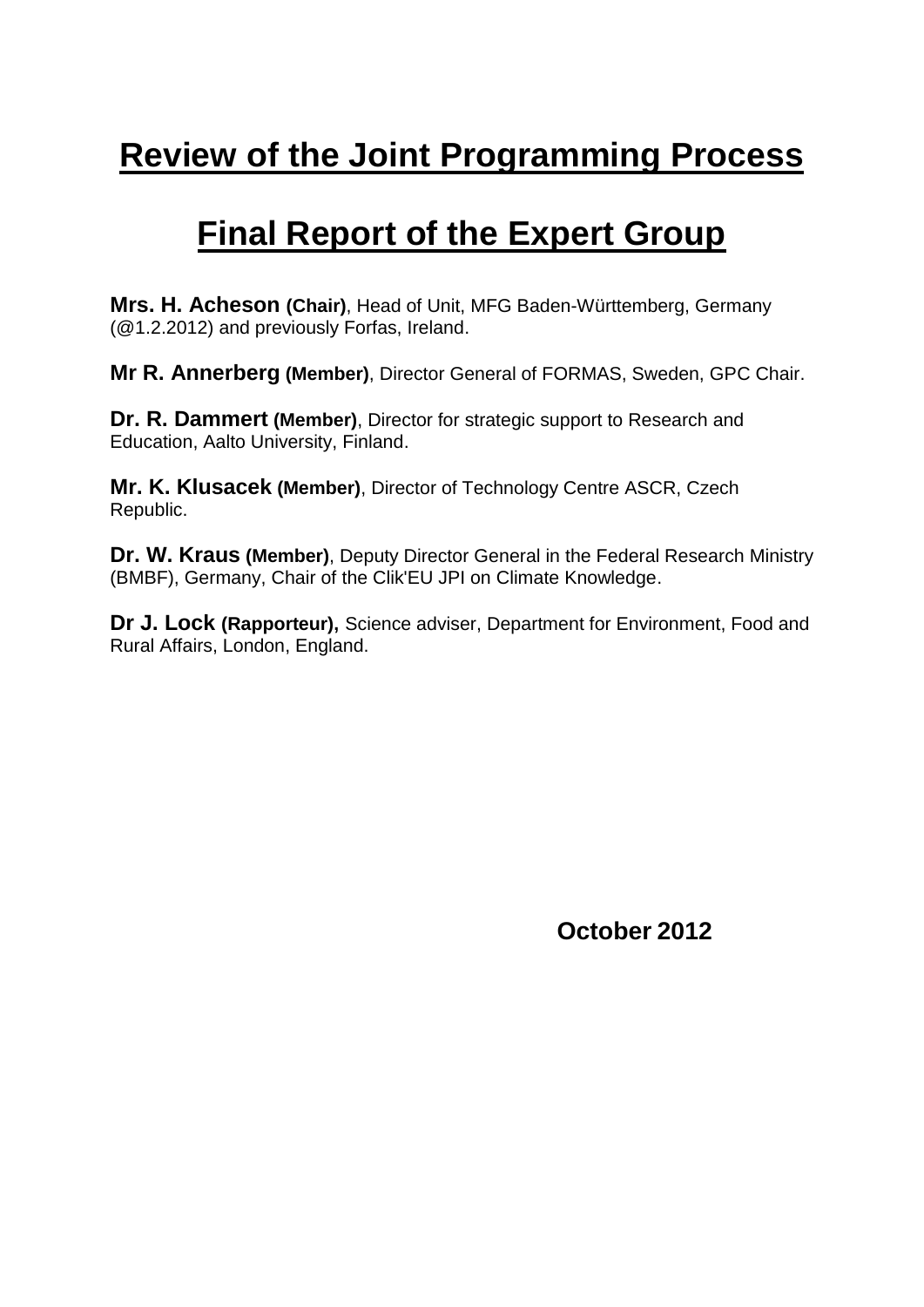# **Contents**

| No.            | <b>Title</b>                                                      | Page No.        |
|----------------|-------------------------------------------------------------------|-----------------|
|                |                                                                   |                 |
|                | <b>Executive Summary</b>                                          | 3               |
| 1              | <b>Introduction</b>                                               | 8               |
|                | 1.1<br><b>Joint Programming in Brief</b>                          | 8               |
|                | <b>Objectives of the Review</b><br>1.2                            | 8               |
|                | <b>Conduct of the Review</b><br>1.3                               | 9               |
|                | 1.4<br><b>Structure of the report</b>                             | 10              |
| $\overline{2}$ | Joint Programming – the policy vision                             | 11              |
|                | 2.1<br><b>What defines Joint Programming</b>                      | 12 <sub>2</sub> |
|                | 2.2<br>Role of GPC- the High Level Group for Joint<br>Programming | 13              |
| 3              | Achievements to date – stakeholders'<br>perspective               | 15              |
|                | <b>Member States</b><br>3.1                                       | 15              |
|                | 3.2 Researchers                                                   | 19              |
|                | 3.3 Industry                                                      | 20              |
|                | 3.4 Commission's views on progress to 2012                        | 21              |
|                | 3.5 Conclusions                                                   | 22              |
| 4              | Achievements to date – the Expert's Group<br>perspective          | 24              |
|                | 4.1<br><b>Introduction</b>                                        | 24              |
|                | 4.2<br><b>Progress to date</b>                                    | 24              |
|                | 4.3<br><b>Assessment of impact</b>                                | 29              |
|                | 4.4<br><b>Assessment of benefits</b>                              | 31              |
|                | 4.5<br><b>Conclusions</b>                                         | 33              |
| 5              | Challenges and opportunities facing the                           | 35              |
|                | <b>Joint Programming process</b>                                  |                 |
|                | 5.1<br><b>The Political Challenge</b>                             | 35              |
|                | 5.2<br><b>Structural and organisational challenges</b>            | 36              |
|                | <b>Sustainability</b><br>5.3                                      | 36              |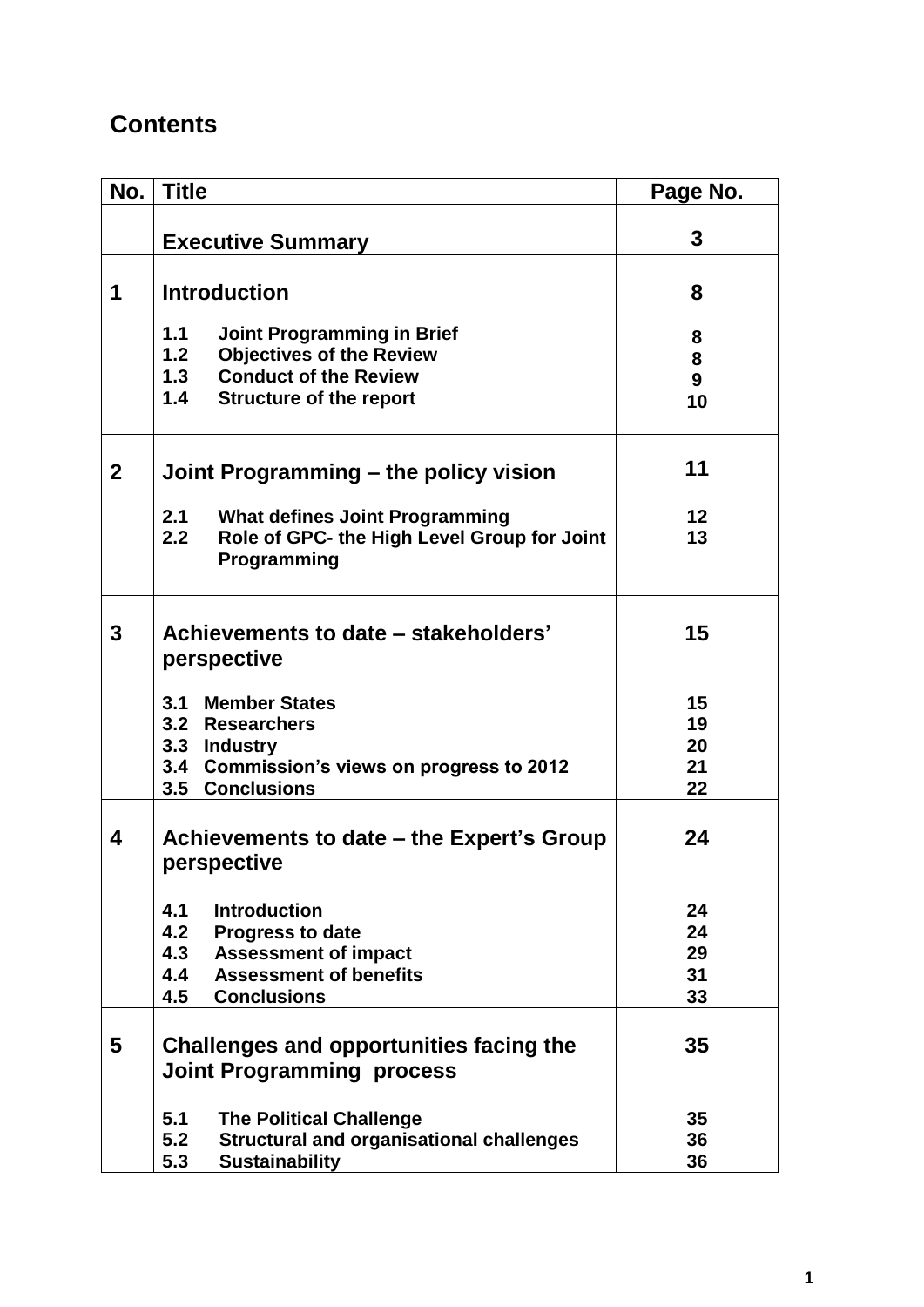|   | 5.4<br>A practical way forward for JPIs                            | 38 |
|---|--------------------------------------------------------------------|----|
|   | <b>Joint Programming and Horizon 2020</b><br>5.5                   | 40 |
|   | Participation of less research intensive<br>5.6                    | 42 |
|   | countries                                                          |    |
|   | 5.7<br><b>Conclusions</b>                                          | 43 |
| 6 | Achieving the full potential of Joint                              | 46 |
|   | <b>Programming: the Expert Group's</b>                             |    |
|   | recommendations                                                    |    |
|   |                                                                    |    |
|   | 6.1<br>Actions that need to be taken now to<br>improve the process | 46 |
|   | 6.2<br><b>Ensuring sustainability of Joint</b>                     | 47 |
|   | Programming: M.S. related actions.                                 |    |
|   | Ensuring sustainability of Joint Prog-<br>6.3                      | 48 |
|   | ramming: Commission-related actions                                |    |
|   |                                                                    |    |
|   | <b>Annexes</b>                                                     | 49 |
|   |                                                                    |    |
|   | Annex 1. Expert Group's Questionnaire to JPI                       | 49 |
|   | <b>Coordinators</b>                                                |    |
|   | <b>Annex 2. Expert Group's Questionnaire to ERAC</b>               | 52 |
|   | representatives.                                                   |    |
|   |                                                                    |    |
|   |                                                                    |    |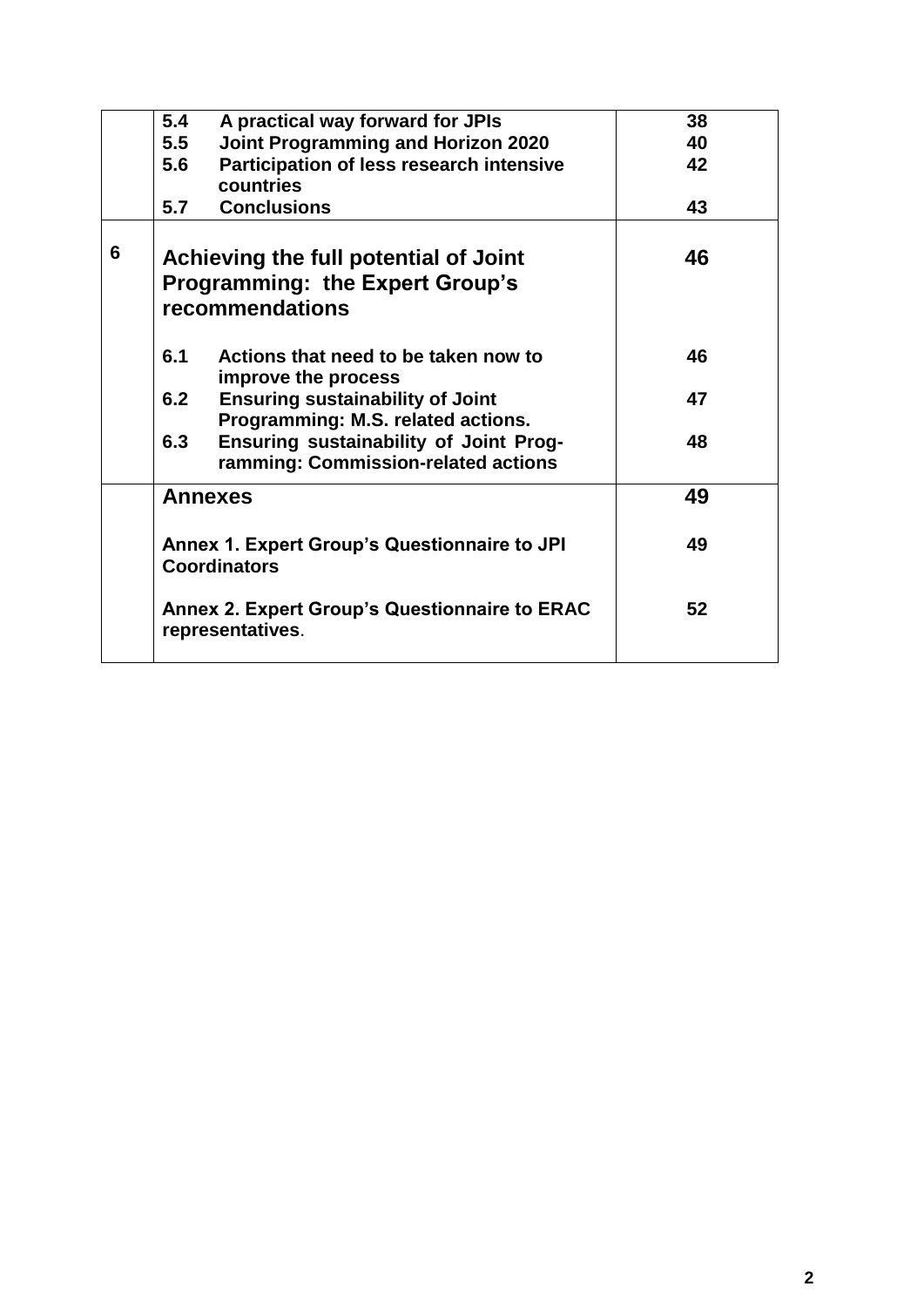## **Executive Summary**

#### **Introduction**

Within the EU, 88%<sup>1</sup> of all public R&D is programmed, financed, monitored and evaluated at the national level. Various options are available to both the EU Commission and Member States (MS) to engage in Public-Public Partnerships in order to optimise research priorities and research programmes including, for example, ERA-NETs, ERA-NET Plus, Article 185 and more recently, Joint Programming.

Joint Programming (JP) is a process designed to ensure the optimisation of existing and future research effort at the level of Member States. It aims to reinforce crossborder cooperation and the coordination and alignment of national publicly funded research programmes in a limited number of fields, each addressing a specific societal challenge. This process is guided by a High Level Group, the GPC, and Joint Programming Initiatives (JPIs) provide the initial means of implementing the process. In the last four years (since 2009) ten JPIs have been launched.

The Expert Group was invited by the EU Commission to undertake the first formal review (not an evaluation) of the Joint Programming process. The review was conducted between March and October 2012. Its aims are: to review the progress of the Joint Programming process thus far achieved; identify what went well and what not so well, with respect to the original objectives; recommend how to improve the Joint Programming process; assess progress of the ten JPIs; suggest ways for the future, and possible relationship with Horizon 2020; and analyse the participation of less research intensive countries.

Joint Programming is a Member State-led initiative and the report looks at the Council's policy vision for Joint Programming and examines what has been achieved four years after the launch of the first JPI. It comments on Joint Programming from the perspective of stakeholders, and provides the Group's views on the extent to which current JPIs are likely to realise their full potential. It considers the three challenges, political, structural and organisational that may hinder the Joint Programming process from achieving its full potential. The report concludes with the Group's assessment of whether the gap between the original high-level vision and current reality can be bridged, and gives its recommendations.

Since JPIs are at present the principal means of implementing Joint Programming, much of the Expert Group's work has focussed on JPIs and the progress they have made. The conclusions reached therefore are based principally on the establishment and evolutionary trajectories of the JPIs to date and, in that context, the role played by the GPC in identifying the priority Societal Challenges and in preparing the Voluntary Guidelines on Framework Conditions. The Group comments on the role Joint Programming has in furthering the ERA, and other more policy related aspects of this process.

 $\overline{a}$ <sup>1</sup> Source: "Draft results of JOREP study on Joint and Open Research Programmes, Commission, 2012.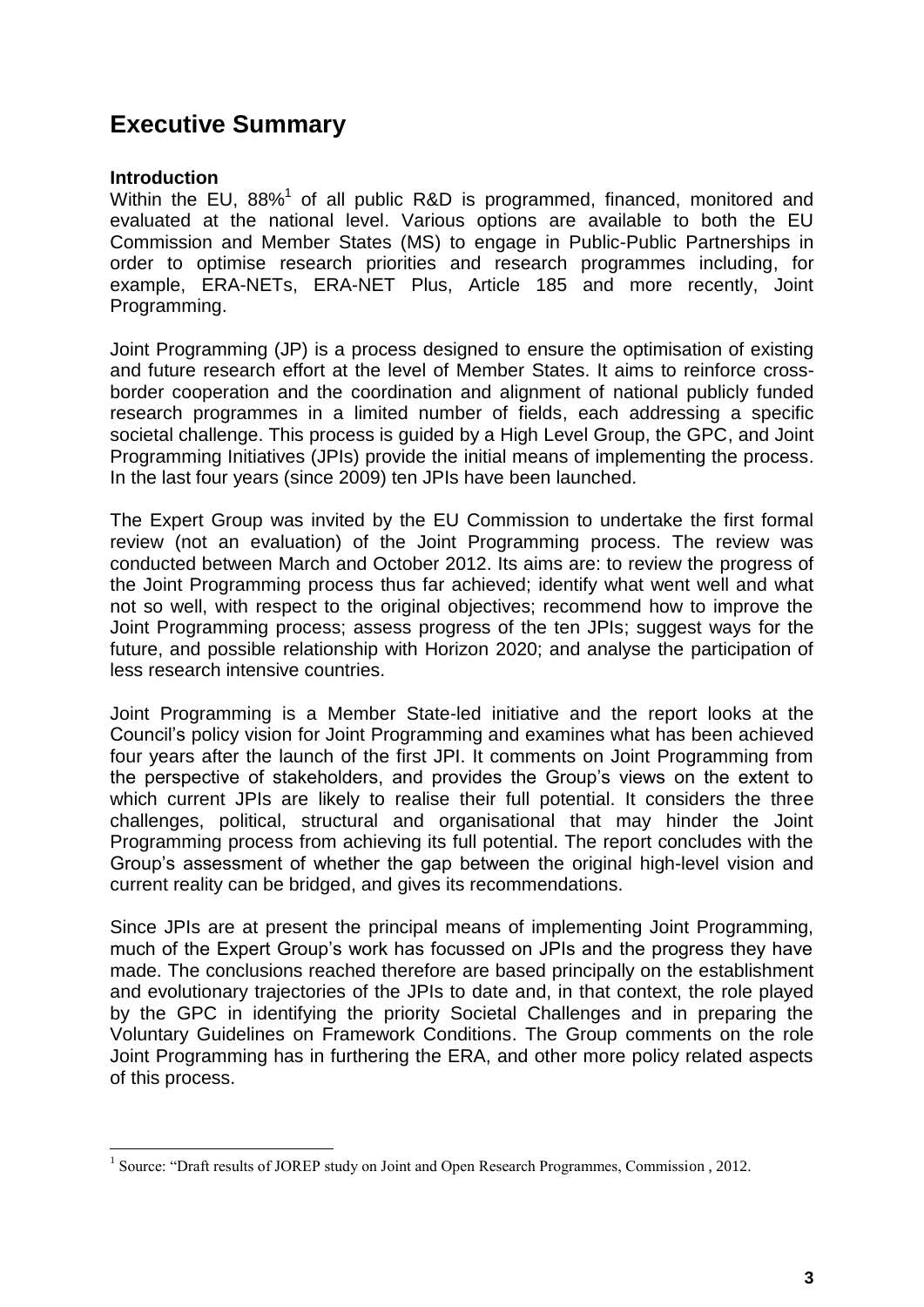#### **Achievements so far**

The overall conclusion reached by the Expert Group is that the Joint Programming process has got off to a good start, although the process can only reach its full potential if commitment and financial support from national level administrations continues. In some cases participating public authorities are already working to orientate and align their programmes and their funding in order to contribute to the overall implementation of JPIs in a coherent manner. However, the full delivery of "joint programming" as originally envisaged, that is going beyond programme alignment and joint calls, remains uncertain. The Expert Group is concerned that the necessary level of commitment to this ultimate objective at the national level is not yet evident.

Nevertheless, after only four years, the Group regards the degree of progress as very satisfactory believing that sustainable JPIs require time to build up the necessary trust to engage in multi-annual joint programming. In this respect the fact that JPIs are Member State (MS) driven has proved of value. Variable geometry has also proved itself to be a contributory success factor for JPIs. Through these two aspects a level of trust has been built up and MS are (maybe unexpectedly) highly motivated to engage in Joint Programming and to seek to integrate national research activities according to a jointly agreed Strategic Research Agenda (SRA).

Since 2009, 10 JPIs have been launched, six only within the last year. Together they address major societal challenges facing Europe such as neurodegenerative diseases, antimicrobial resistance, and the growing gap between water supply and demand. A wide range of activities have been undertaken so far by the JPIs and the Group has characterised the JPIs according to six main stages of development. The first, already reached by all JPIs is, following wide stakeholder consultation, the development and adoption of formal Visions or SRAs that identify common areas, gaps and priorities that the JPI members will work on. Subsequent stages include requesting Community Support Action funds and enlarging the partnership. Launching and funding research through joint calls has been achieved by the two longest established JPIs, JPND and FACCE, both are now starting to develop plans for multi-annual joint programmes. However no JPI has reached the final stage, that of implementing multi-annual joint programmes and cooperation throughout the policy cycle. By comparing what has been achieved so far with what was set out in the original high-level political vision for joint programming, the Group has reached the following conclusions: significant issues are being addressed that are beyond the scope and resources of individual countries; a wide range of activities are being undertaken by JPIs that will help reduce duplication and effort across Europe; scientific excellence is being promoted through joint calls which follow the Guidelines for Framework Conditions for selection and evaluations; and through their Visions and SRAs, JPIs show evidence that they are coordinating data and expertise.

#### **Joint Programming from the perspective of Stakeholders**

From the MS' perspective JPIs are viewed positively as an appropriate tool for tackling grand challenges but MS have yet to fully experience the benefits that can arise. There is still some misconception about what Joint Programming really means – some still perceive it as an extended ERA-NET. In this context the Group considers that the JPIs could better communicate the potential impact of their research and the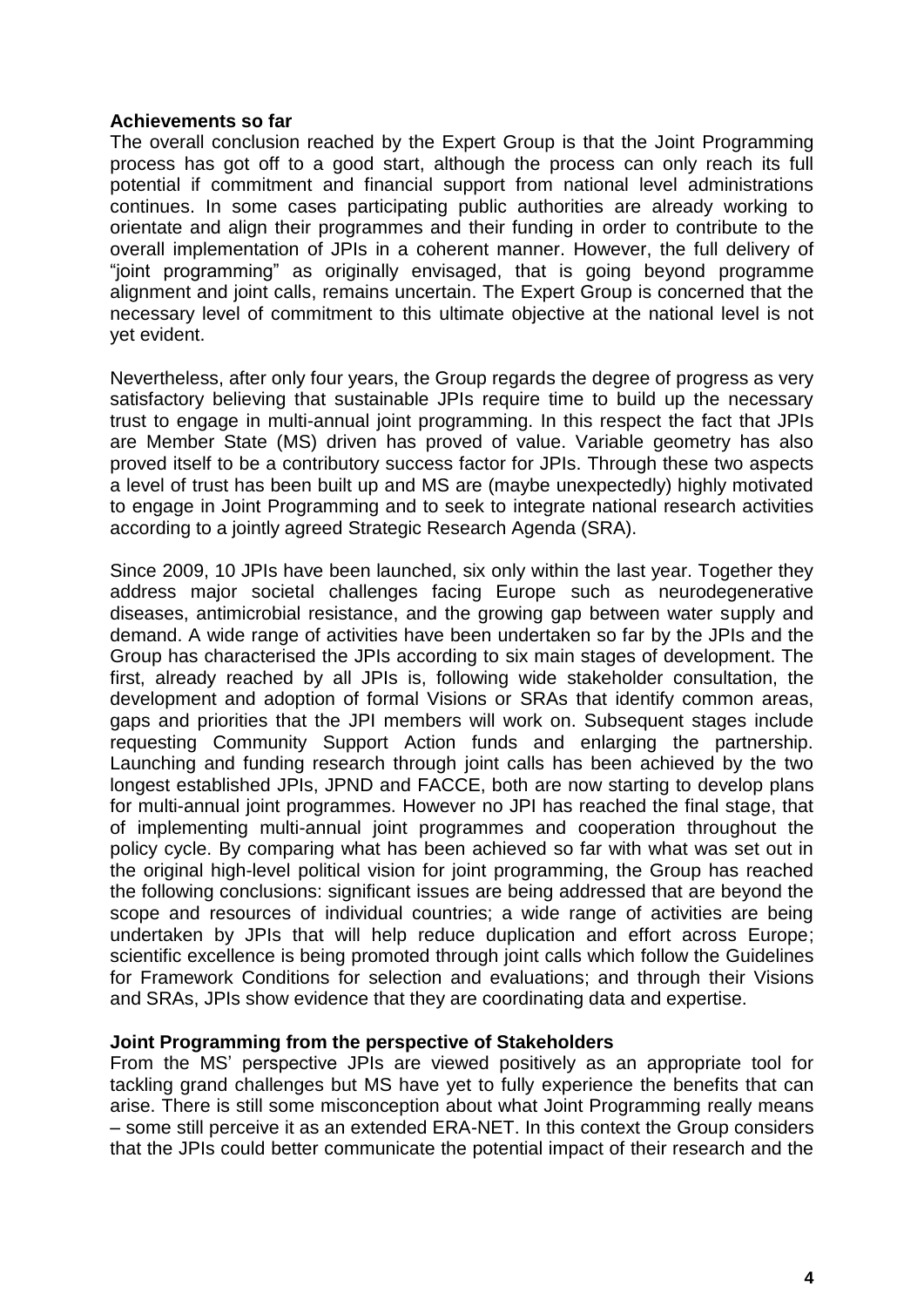Commission could do more to clarify the mutual consistency of ERA instruments. For some MS the positive budgetary effects arising from collaboration do not necessarily outweigh the added transaction costs involved, and there are other constraints. These include budgetary restrictions, limited human resources, insufficient compatibility between national and European rules and procedures, and insufficient administrative staff at the national level to support the process.

Researchers have high expectations for Joint Programming and are supportive of the process. They agree that many research challenges are best tackled at the European level. JPIs offer opportunities to pool resources, promote mobility, and share infrastructure. Researchers do however consider that there needs to be strong political commitment at the national level if Joint Programming is to succeed.

Industry has the potential of playing a bigger role in JPIs. SRAs could for some areas be more effective if their contents, related work programmes and implementation plans reflected the long term interests of industry. The involvement of industry will in the Group's view increase the overall impact of JPIs.

The view expressed by the Commission in their recent Communication on  $ERA<sup>2</sup>$  is that although Joint Programming is gaining momentum and political commitment, the EU needs to act urgently and coherently to achieve the scale of effort and impact needed to address grand challenges. The Expert Group agrees that the measures proposed by the Commission will address many of the operational hurdles facing the full implementation of Joint Programming, including the alignment of national programmes. In the Group's view political will at the national level will also be crucial if JPIs are to move forward to the phase of full joint programming.

#### **Achieving the full potential of Joint Programming**

 $\overline{a}$ 

The Group considered the extent to which current initiatives are likely to deliver the policy vision for Joint Programming. The political challenge is for MS to fully understand and appreciate the potential that the process offers. MS need to move away from the idea that Joint Programming is about bringing new funds to address specific research ideas in single joint calls, to a realisation that it is about aligning existing national programmes to tackle major societal challenges and ultimately to engage in a full policy cycle together in order to arrive at true "joint programming". Joint Programming also faces structural and organisational challenges, but JPIs are not the first ERA-related initiative to face these two challenges. The ERA-NET scheme has shown that MS can work together and have found solutions to these challenges.

The Group sought to answer the question "How likely is it that the full potential of Joint Programming will be realised?". It is too early in the process to come to a definitive answer to this question, but the Expert Group is encouraged by what has been achieved so far by the 10 JPIs. Using the longest running JPI (JPND) as an example, the Group has concluded that the political, structural and organisational challenges facing Joint Programming can be met and overcome.

<sup>&</sup>lt;sup>2</sup> Communication from the Commission to the European Parliament, the Council, the European Economic and Social Committee and the Committee of the Regions "A reinforced European Research Area Partnership for Excellence and Growth". COM(2012) 392. 17.7.2012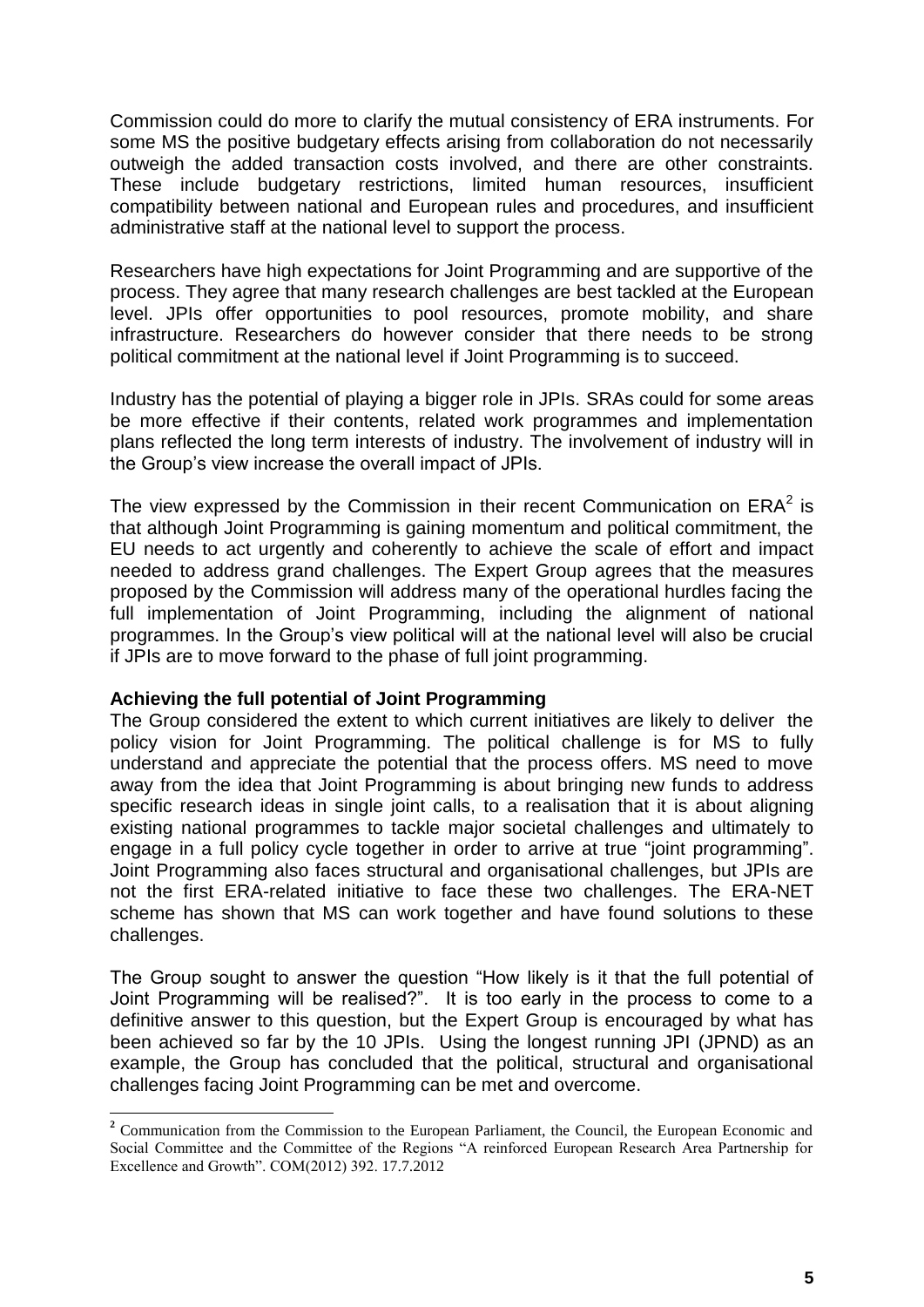The Group is therefore optimistic about the future for Joint Programming, particularly given the opportunities that are emerging from Horizon 2020. The more developed JPIs have already established links with ERA-NETs, European Innovation Partnerships (EIPs), and SET-Plan (European Strategic Energy Technology Plan) as well as international initiatives. If this development continues the Group's view is that JPIs could potentially become nodes or hubs for many initiatives.

#### **The Expert Group's Recommendations**

The Group has concluded that realising the full potential of Joint Programming will depend on the continuing efforts of Member States, the Commission, the JPIs and the GPC. The Group's recommendations cover actions that need to be taken now in order to help JPIs develop further and actions that need to be taken to ensure the sustainability of the Joint Programming process.

#### The following recommendations are put forward in order to help JPIs develop further:

1. All those involved in JPIs need to acknowledge that trust is an important component of Joint Programming, and that developing trust takes time. Trust, and therefore time, is needed particularly to engage effectively in Variable Geometry. When the necessary level of trust has been achieved, JPIs should further explore the use of Article 185 and other ERA instruments.

2. JPIs need to maintain the principle of Open Access (open participation). They should in addition help to maintain research capacities in those MS who are at risk, in the current economic climate, by ensuring Open Access, for example through specific common calls open to all European researchers.

3. JPIs should maintain their research focus using trans-disciplinary inputs, including from industry and other societal actors, where appropriate. In the current economic climate, JPIs should ensure that SRAs do not only become aggregations of existing national research programmes, but also include new ideas and approaches.

4. JPIs should start now highlighting and promoting their achievements, particularly to the national and EU level policy makers in order to demonstrate impact.

5. JPIs should be more effective at communicating the SRAs back to all national level organisations in order that the content can be used for the development of national research programmes.

6. In order to provide better access to and make better use of existing research infrastructures, JPIs should produce inventories and map existing key infrastructures, and promote their shared use to MS.

7. JPIs should start preparing to make "smart" use of H2020 instruments to complement MS funded Joint Calls and actions.

8. The GPC should continue to develop its mutual responsibility for and "ownership" of the Joint Programming process. The GPC should consider and prepare a systematic process that can be used for deciding on future Challenges. The process should include the use of monitoring, evaluations and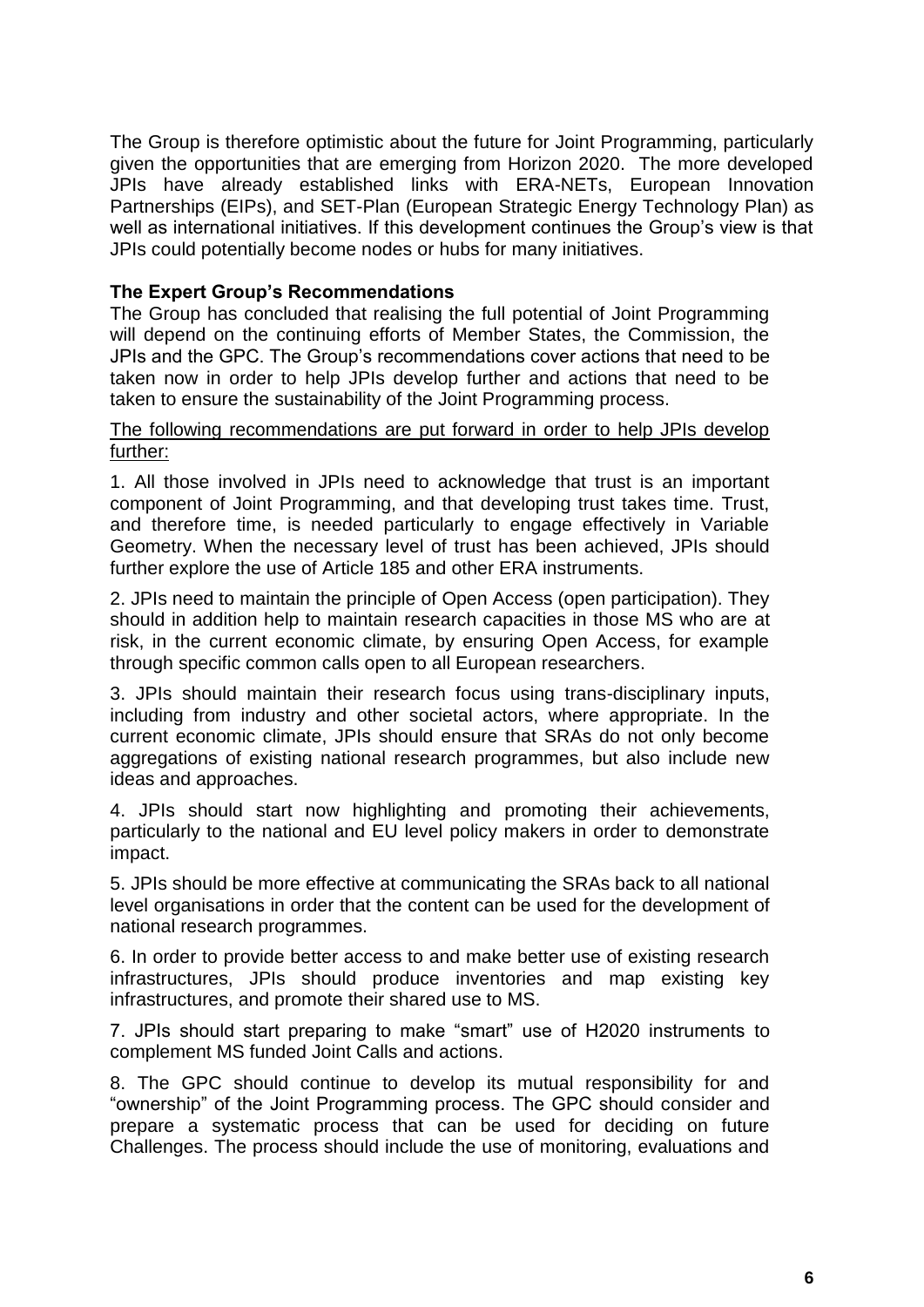other forward looking activities including EFFLA (European Forum on Forward Looking Activities). The GPC should revisit the Voluntary Guidelines on Framework Conditions in order to integrate new operational requirements, including those related to Governance.

The following actions need to be taken by MS in order to help develop a new mindset relating to Joint Programming:

9. MS should increasingly inform and align national strategies and research programmes with the JPI SRAs. MS should also ensure that national administrations, for example programme owners, programme managers and ministries are sufficiently involved in the JPIs.

10. MS need to acknowledge that acting alone cannot solve societal challenges. MS should invest their resources in order to experience and appreciate the benefits arising from Joint Programming. In the current economic climate, reduced research budgets can be used to leverage more impact through JPIs.

11. The impressive commitment of person-months for the establishment of JPIs should be recognised at the national level.

12. MS should consider how many JPIs they can maintain a sustainable commitment to.

13. Those MS not able to be as involved in JPI research as they would wish should pursue related opportunities through H2020 themes and with other EU funding sources. To build or strengthen capacity, MS should use the Smart Specialisation Strategy process (ERDF) to identify, prioritise and engage in JPIrelated research and innovation activities.

The following actions need to be taken by the Commission to support Member States in their efforts to sustain the Joint Programming process:

14. The Commission needs to provide greater clarification on the role and focus of each instrument on the ERA landscape, and their respective interdependencies. This will lead to better understanding by MS.

15. Some JPI members resource the JPI Secretariats; the financial independence resulting from CSAs (Coordination and Support Actions) has been important for Secretariats. CSAs support should continue in H2020.

16. Continue the EFFLA work as it could be a supportive partner for the GPC for future priority setting.

17. The Commission should undertake an evaluation of the JPIs at the end of FP7, and at the mid-term point of H2020.

18. Consider the ERA-FRAME option if the renewed political will, called for in the Commission's 2012 ERA Communication, does not materialise.

19. JPIs could give useful inputs to the strategic considerations of a related programme committee. A dialogue between the JPIs and the H2020 Programme Committees responsible for each societal challenge should be established. It is both for the Commission and MS to consider how best to organise such a dialogue between JPIs, the Commission and national delegates.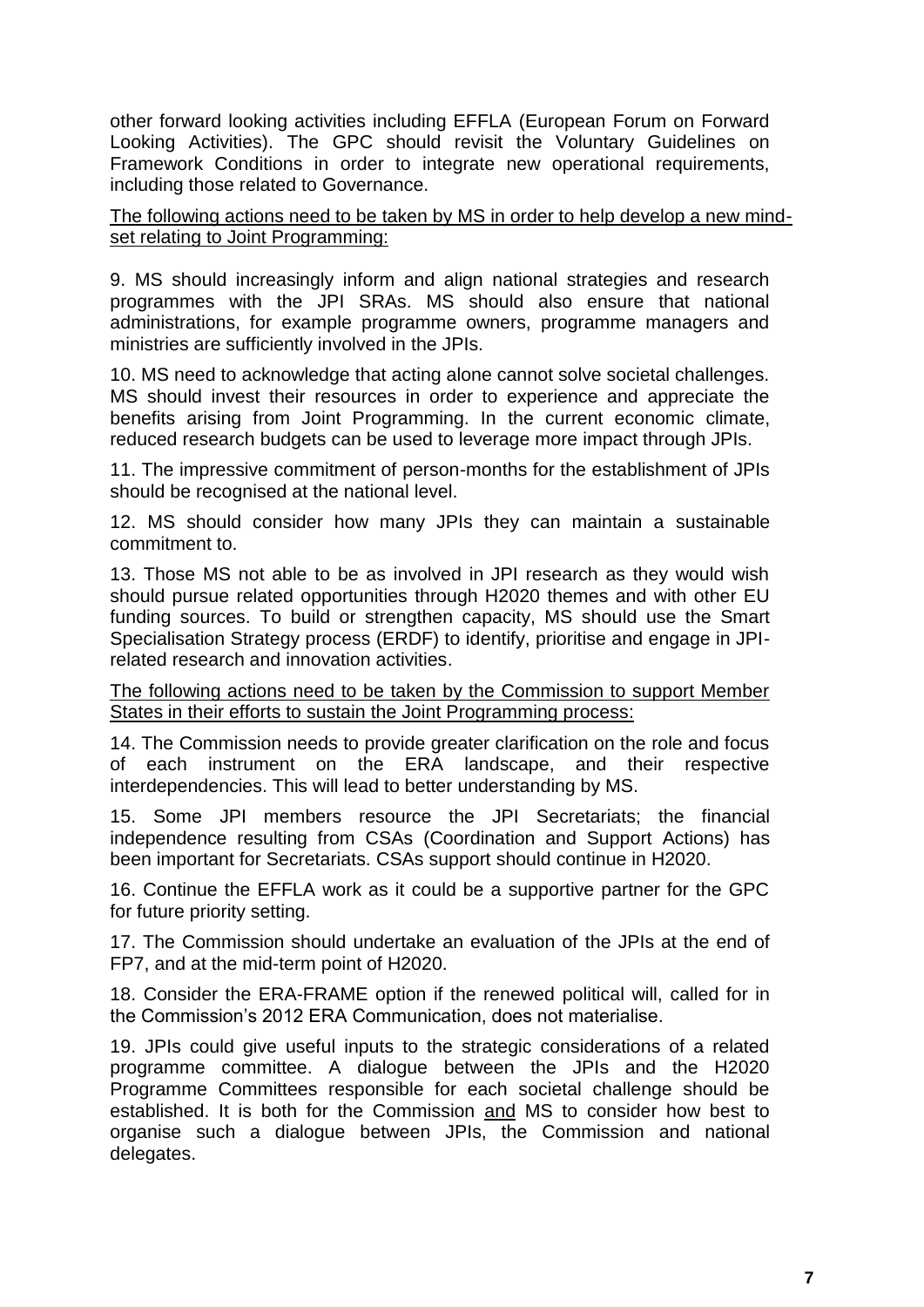## **1. Introduction**

#### **1.1 Joint Programming in Brief**

Joint Programming is a process designed to ensure the optimisation of existing and future research efforts at the level of the Member States. Optimisation means reinforced cross-border cooperation, improved coordination and better alignment of publicly funded research programmes in Member States in a limited number of fields and, overall, contributing to the structuring of research efforts in the ERA. The initial objective is to develop critical mass to address major societal challenges. The rationale is that by combining national research programmes, which account for approximately 88% $3$  of the public funding available for research, and which are still programmed, financed, monitored and evaluated at the national level, better use will be made of Europe's limited public resources. Additionally the research effort will be optimally structured.

The High Level Group for Joint Programming (GPC) guides the process and, for now, Joint Programming Initiatives (JPIs) provide the means of implementing the process. To date ten JPIs have been launched, each addressing a specific societal challenge. The expected benefits of Joint Programming are numerous and significant, and include: eliminating wasteful duplication, developing scale and scope, promoting scientific excellence, and pooling data and expertise scattered across Member States.

#### **1.2 Objectives of the Review**

The first JPI was launched in December 2009, followed by two waves of initiatives in 2010 and 2011. This is the first independent formal review of the Joint Programming process, although a report by the GPC in 2010 $^4$  provided detailed information on the progress of JPIs underway at that time.

The Expert Group was asked to undertake the following:

- Review the Joint Programming process experience achieved so far.
- Identify what went well and what not so well, with respect to the original objectives.
- Recommend how to improve the Joint Programming process.
- Assess progress of the ten JPIs, suggest ways for the future, and possible relationship with Horizon 2020.
- Analyse the participation of less research intensive countries.

<sup>&</sup>lt;sup>3</sup> Source: "Draft results of JOREP study on Joint and Open Research Programmes, Commission, 2012.

**<sup>4</sup>** Joint Programming in research 2008-2010 and beyond. Report of the High Level Group on Joint Programming to the Council. November 2010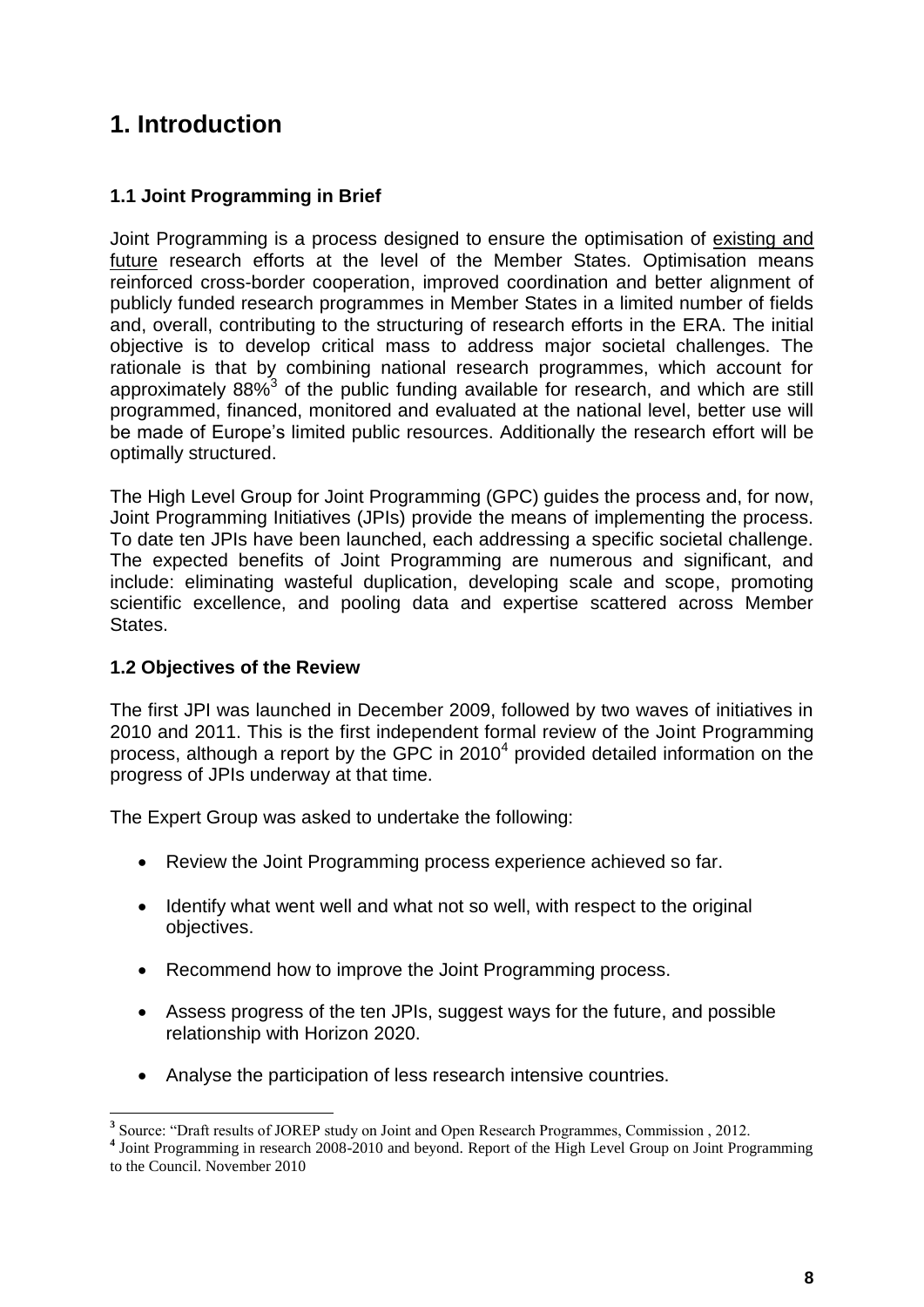#### **1.3 Conduct of the Review**

The review was undertaken between March and October 2012. The Expert Group gathered evidence from four main sources:

- Documentation, including formal Commission documents, published and unpublished analyses of JPIs and joint programming, and databases recording JPI activity.
- A questionnaire, completed by all JPI coordinators, that sought information on a number of criteria including the societal challenge addressed, impact of the JPI on public R&D, and commitment by participating countries (referred to in this report as the JPI Questionnaire). A second questionnaire asked Member States' decision makers to clarify the level, motivation, and constraints of country participation in JPIs (referred to as the ERAC Questionnaire).
- Follow-up discussions with JPI Coordinators at the June 2012 GPC meeting.
- Formal and informal discussions with the Commission, JPI Coordinators, and others involved in JPIs.

#### **1.4 Structure of the Report**

The Expert Group's findings are presented in the following five sections:

- Section 2 looks at the EU Council policy vision for Joint Programming and the contribution that Joint Programming Initiatives could make.
- Section 3 considers Joint Programming progress from the perspective of four key stakeholders, Member States, Researchers, Industry and the Commission.
- Section 4 provides the Group's assessment of progress four years after the launch of the first JPI and an assessment of what has been achieved when compared with the expected benefits.
- Section 5 provides the Expert Group's views on the extent to which current initiatives are likely to realise their objectives. It considers the three challenges, political, structural and organisational that may hinder the Joint Programming process from achieving its full potential, and examines the question of sustainability. It also considers the relationship between Joint Programming and Horizon 2020.
- Section 6 provides the Group's recommendations.

Currently JPIs are the principal means of implementing Joint Programming research activities and much of the Expert Group's work has focussed on their progress to date. The conclusions reached are based principally on the establishment and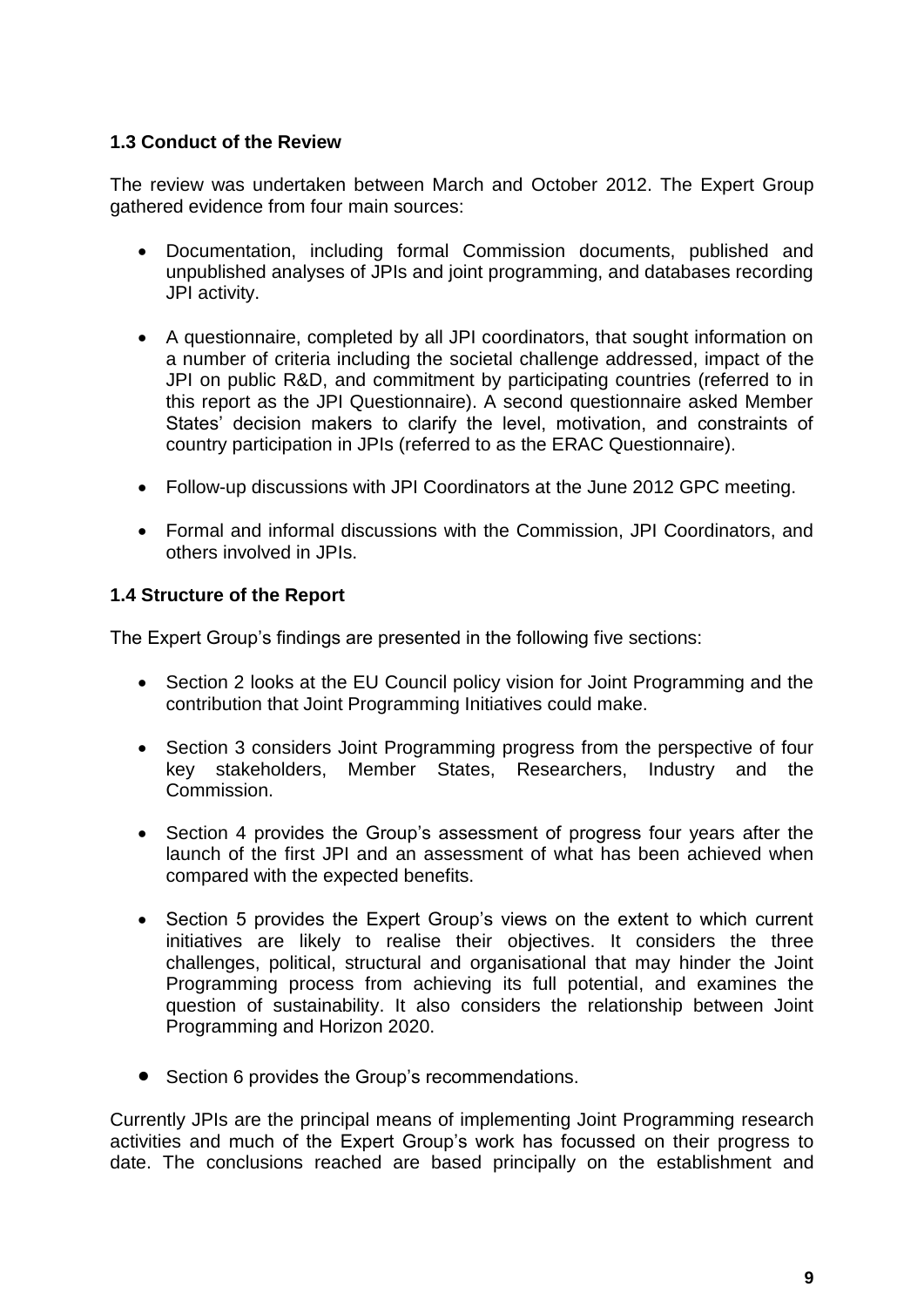subsequent development of the 10 JPIs and, in that context, the role played by the GPC in identifying the priority Societal Challenges and in preparing the Voluntary Guidelines on Framework Conditions<sup>5</sup>. The Group also comments on the role Joint Programming has in furthering the ERA, and other more policy related aspects of this process.

 $\overline{a}$ **<sup>5</sup>** Voluntary guidelines on framework conditions for joint programming in research 2010. European Research Area Committee High Level Group for Joint Programming ERAC\_GPC 1309/10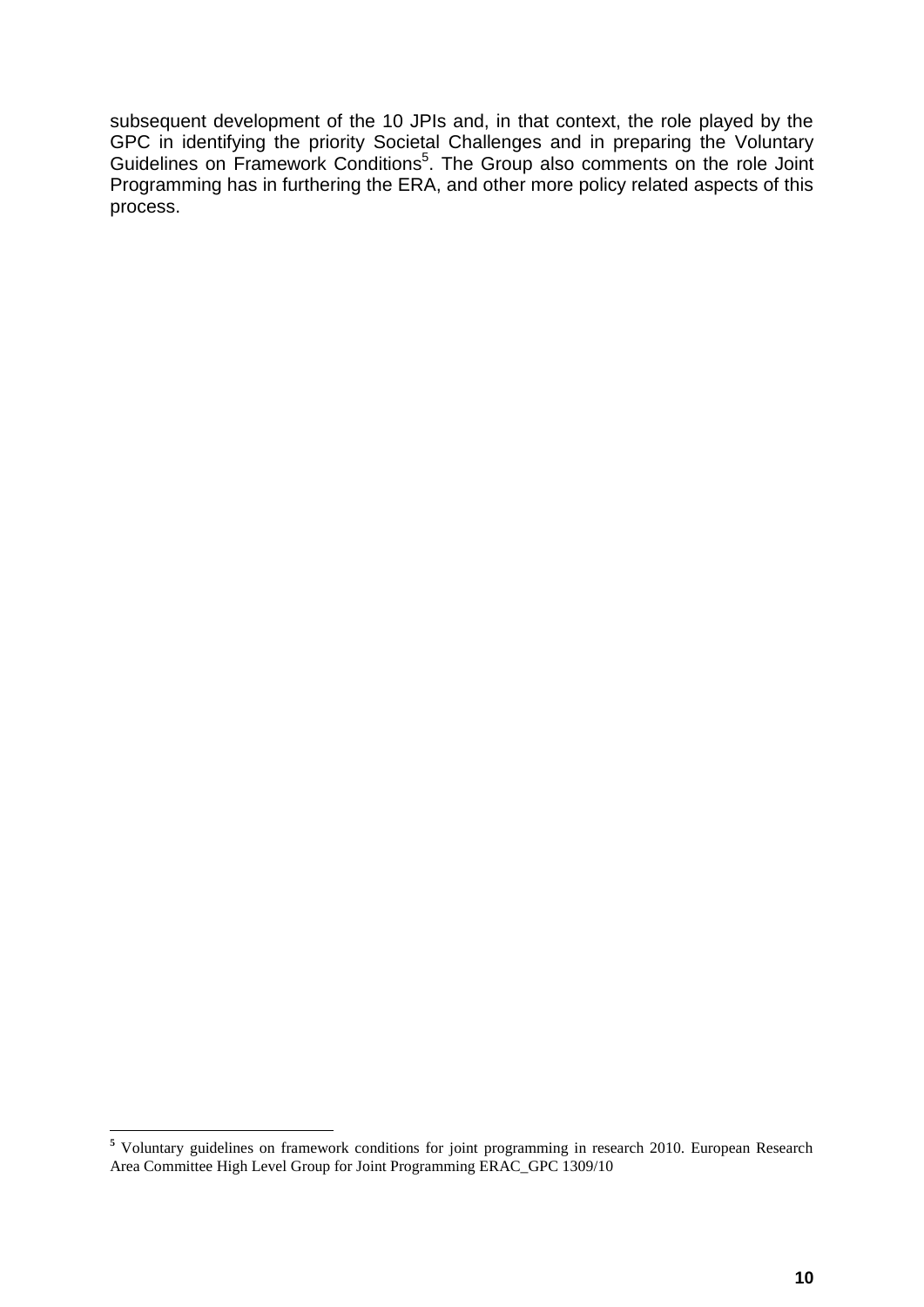### **2. Joint Programming – the policy vision**

The starting point for this review is to briefly set out where Joint Programming is placed within the European Research Area (ERA) and, regarding the Joint Programming Initiatives, to establish what was planned as their main function (objectives) in the delivery of the ERA.

The European Research Area (ERA) concept was introduced in January 2000 in the Communication "Towards a European Research Area" <sup>6</sup>. This highlighted a number of weaknesses relating to European research including the fragmented nature of research activities across Europe, and an environment that failed to stimulate transnational research. To overcome these and other weaknesses, a restructuring of the European effort was considered necessary, including the reciprocal opening-up of national research programmes.

Following the widespread adoption of the ERA concept the Commission introduced a number of instruments including ERA-NET, ERA-NET Plus and Article 185 Initiatives to help develop the ERA. In 2008 the Commission introduced Joint Programming<sup>7</sup>, an ambitious new approach for making better use of Europe's public R&D funds through enhanced cooperation.

The Expert Group sees this new concept of Joint Programming as having three distinct phases. There is the current suite of JPIs identified and guided by the GPC and approved by the EU Council; a second phase involves the alignment of national research programmes around a common focus or societal challenge. The final phase which involves "true" Joint Programming involves Member States (MS) working together in a systematic and strategic way to identify the next societal challenge (or core research question) and then implementing the full policy cycle (including developing roadmaps, funding research, undertaking ex-post and ex-ante evaluations).

#### **2.1 What defines Joint Programming**

 $\overline{a}$ 

Based on the 2008 Commission Communication, the following helps define what Joint Programming is, and its function in delivering the ERA concept.

The main features of Joint Programming are that it is a voluntary partnership between Member States (and associated countries) aimed at tackling major but common European societal challenges by coordinating and integrating national research programmes, and through this make better use of Europe's limited public R&D resources.

<sup>6</sup> Communication from the Commission to the Council, the European Parliament, the Economic and Social committee and the Committee of the Regions. "Towards a European Research Area". Com(2000) 6 final. Brussels, 18.1.2000

**<sup>7</sup>** Communication from the Commission to the European Parliament, the Council, the European Economic and Social Committee and the Committee of the Regions "Towards Joint Programming in Research". COM(2008) 468. Brussels, 15.7.2008.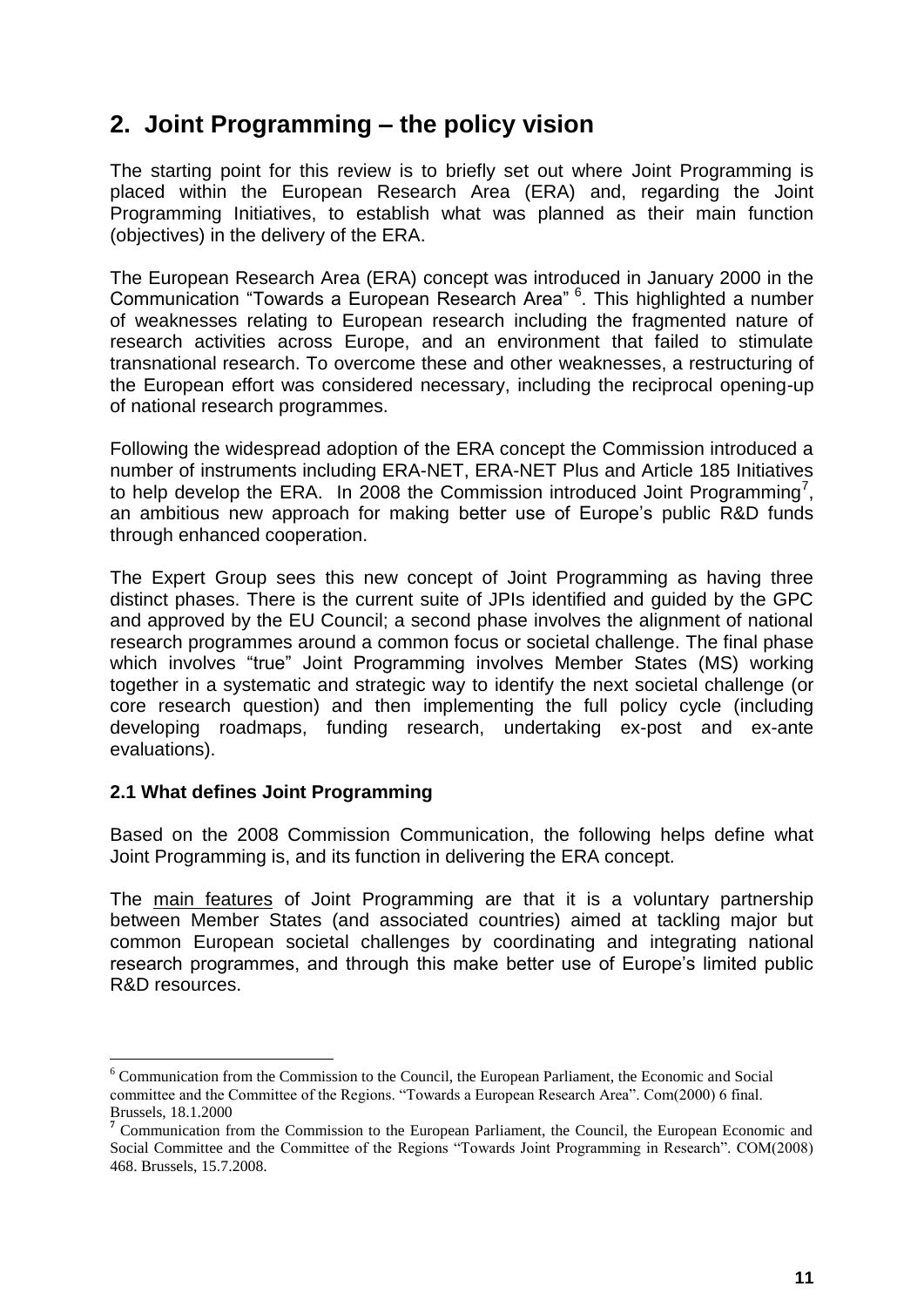The rationale put forward for Joint Programming is that the majority of public R&D is programmed, financed, monitored and evaluated at national level and generally there is too little collaboration and coordination between national public R&D programmes. The Communication proposed that areas of strategic importance for Europe would particularly benefit from enhanced collaboration which would reduce the fragmentation (i.e. improve structuring) that exists at present and that results in suboptimal returns.

The **concept** proposed for Joint Programming is that Member States would engage voluntarily and on a variable-geometry basis in the definition, development and implementation of common strategic research agendas based on a common vision of how to address major societal challenges. Included in this concept is the principle of open access which provides the flexibility for a country to participate at any time. Strategic research agendas are intended to be new, trans-national programmes, which can play a complementary role to existing programmes at EU-level.

The aim is to increase and improve the cross-border collaboration, coordination and integration of publicly funded research programmes in a limited number of strategic areas, and thus help Europe boost the efficiency of its public research funding so as to better address major societal challenges.

The challenge set by Joint Programming is that it requires a new mindset in the Member States. It requires concrete commitments and actions by Member States and a rethinking and reorganisation of the way national research programmes are defined and implemented by refocusing them towards common objectives, agreed by the MS together.

The benefits Joint Programming will bring to Member States, European Research Programme managers and Europe's scientists are as follows:

- Makes it easier to identify and address common challenges together and to develop common solutions.
- Helps optimise research programmes across Europe by reaching the required scale and scope, eliminate wasteful cross-European programme duplication, and increase programme depth.
- Promotes scientific excellence through joint calls.
- Facilitates the pooling of data and expertise, enables the rapid dissemination of research results, promotes cross border mobility and training of human resources.
- Helps strengthen coordination with other related policies.

The criteria for the identification of specific areas for Joint Programming are that they should address a pan-European/global socio-economic or environmental challenge, there is a clear added value in the area and it is sufficiently focussed so that clear realistic objectives can be met.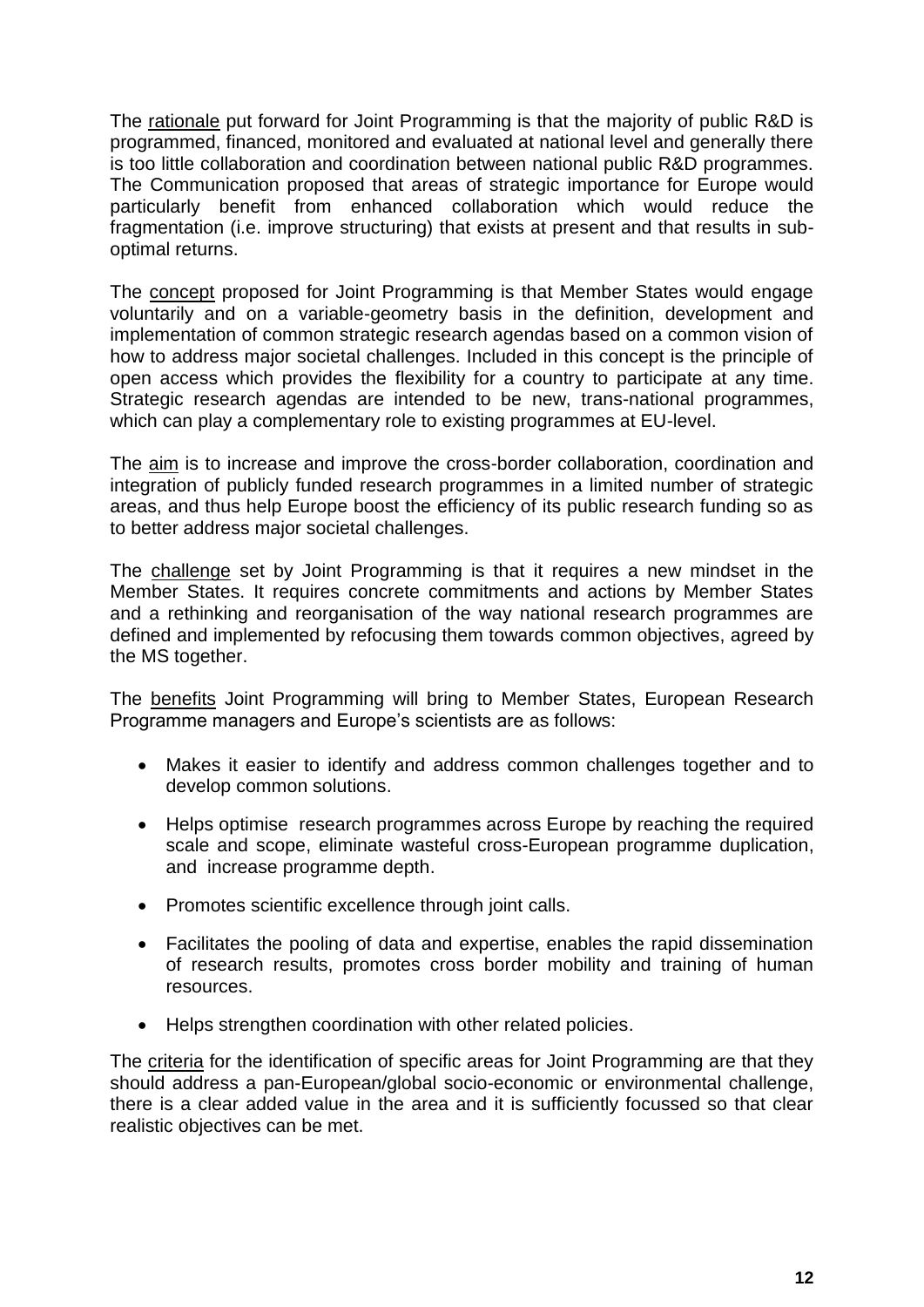Currently, the method of making Joint Programming operational in the specific areas identified is through Joint Programming Initiatives (JPIs) guided by the High Level Group for Joint Programming, the GPC.

#### **2.2 Role of GPC – the High Level Group for Joint Programming.**

Joint Programming is a process that is led by the Member States. To meet the challenges set by Joint Programming, Member States collaborate through a High Level Group for Joint Programming, the GPC was launched following Council Conclusions in 2008. GPC members are personal appointees of the relevant Minister in each Member State. The first challenge the GPC faced was to identify themes for Joint Programming. Ideally, long-term priority-setting processes would be started in such circumstances but the Council had called for an early start to Joint Programming. A very pragmatic approach was adopted by the GPC in order to get the process going. Member States were invited to consult widely with stakeholders and submit thematic proposals. The GPC evaluated each proposal on the basis of the following criteria:

- Sufficient and effective commitment of the Member States concerned.
- The theme addresses a European or global challenge and is sufficiently focused so that clear and realistic objectives can be laid down and followed up.
- It brings a clear added value to overall current research financed from national and Community public funds, as regards both economies of scale and better thematic coverage.
- Relevant regional, national and European stakeholders, including where appropriate the private sector besides scientific communities and funding agencies, have been involved in developing the theme.
- A Joint Programming approach has the potential of translating the output of good public research into benefits for European citizens and European competitiveness, and of increasing the efficiency and impact of public R&D financing by involving the key public initiatives in the area.

Although the definition of themes was only partly the result of systematic and evidence-based priority setting, using for example strategic intelligence tools, and themes are in some cases quite wide in scope, the Expert Group observes that the process started quicker than it might otherwise have done if a more rigorous and systematic approach had been adopted.

The Expert Group further acknowledges the work of the GPC who in 2010 issued a set of Voluntary Guidelines on Framework Conditions for Joint Programming<sup>8</sup>. The Framework Conditions set out proposed common approaches to a number of issues thought to be essential for an effective development and implementation of Joint

 $\overline{a}$ 

**<sup>8</sup>** Voluntary guidelines on framework conditions for joint programming in research 2010. European Research Area Committee High Level Group for Joint Programming ERAC\_GPC 1309/10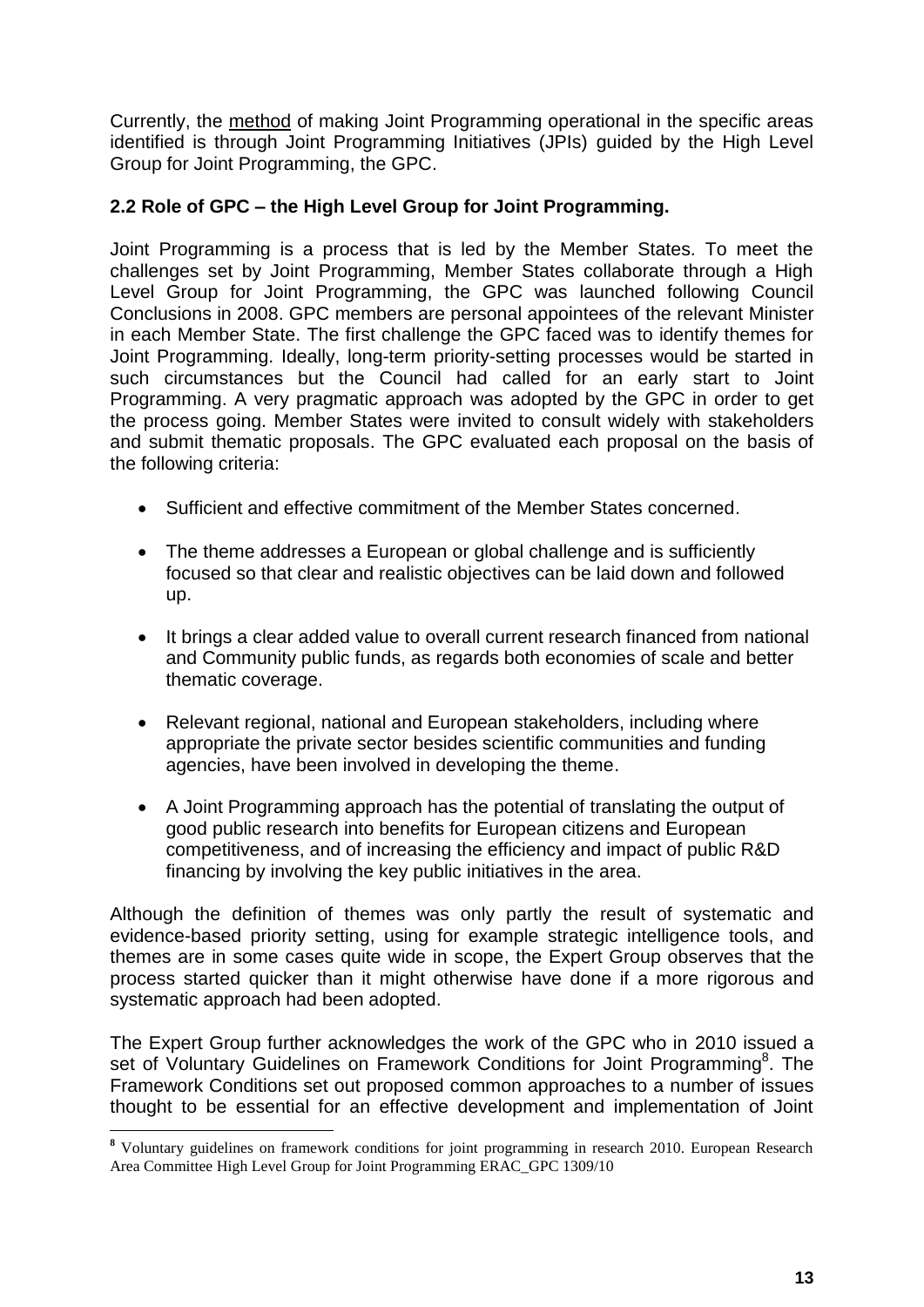Programming, including peer review procedures, foresight activities and evaluation. The guidelines are non-binding but are based on best practices and seek to counter a fragmented landscape that would occur if each initiative applied a completely different set of rules. The Expert Group noted the extent to which the Framework Conditions have been utilised when assessing the progress and future trajectories of the 10 JPIs, and Joint Programming generally.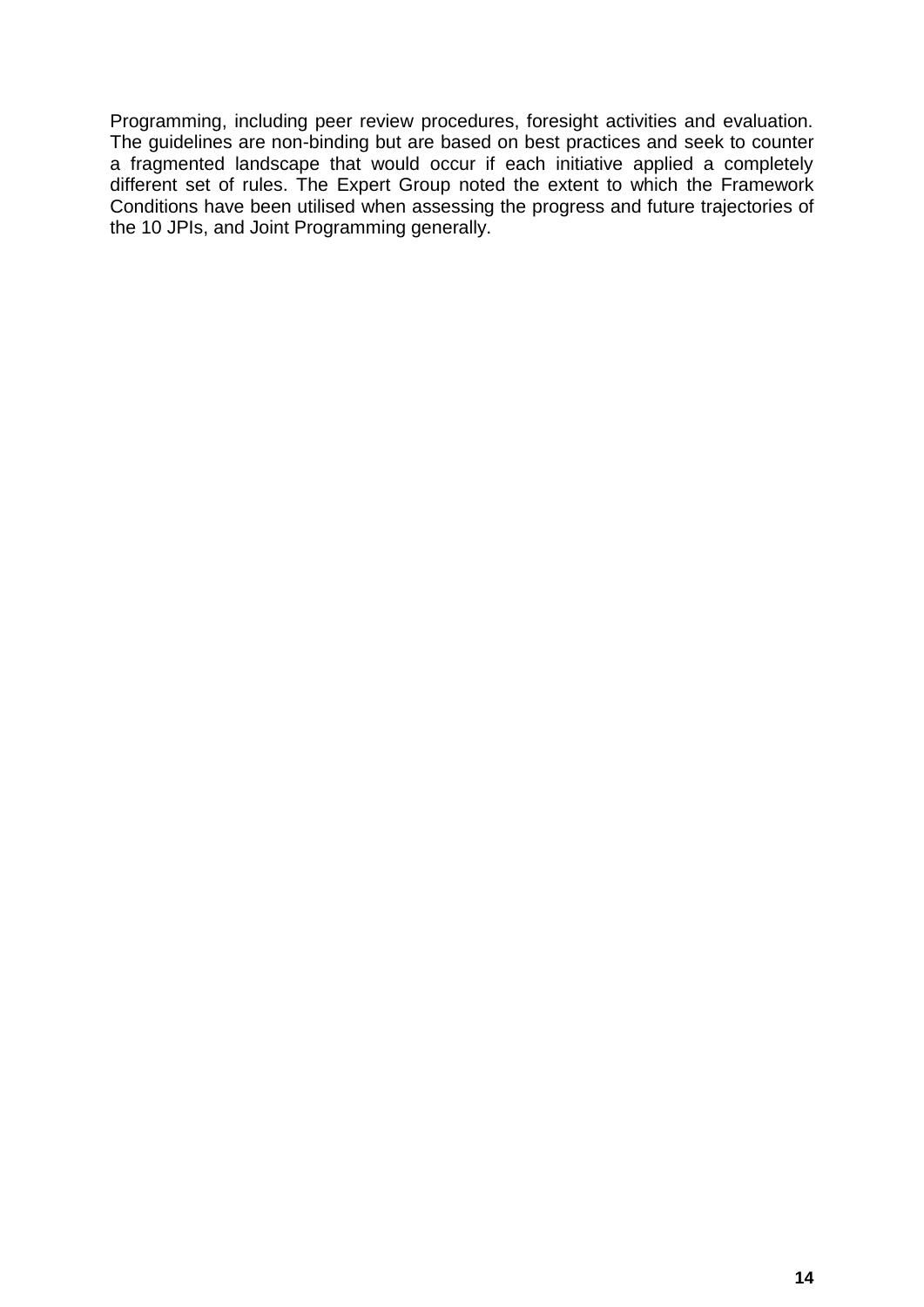### **3. Achievements to date – stakeholders' perspective**

This section considers the Joint Programming process from the perspective of four key groups of stakeholders, Member States, Researchers, Industry and the **Commission** 

#### **3.1 Member States**

Based on the responses received to the ERAC Questionnaire (see Annex 2), overall JPIs are viewed positively by Member States as an appropriate tool for tackling the grand societal challenges of today. Despite differences in the state of development, modes of implementation and structure, the JPIs' overall performance and role is valued positively as an important instrument in structuring the ERA.

From the outset Member States recognised the potential benefits that could arise from a Joint Programming process, including the central objective of aligning national research programmes, coordinating joint actions and setting strategic agendas. This is confirmed by the level of MS participation in the ten JPIs (see Table 1). All MS are engaged in at least one JPI, with many having membership in between five and eight JPIs. EU 15 participation is significantly higher than EU 12 countries.

Through the ERAC Questionnaire, the Expert Group sought views on the rationale for engaging in JPIs, and the obstacles encountered. The Group's analysis of the 14 replies received is set out below.

#### Positive aspects:

MS recognise that JPIs offer the opportunity of tackling grand societal challenges through a coordinated, European-wide approach. Common priority setting, on the basis of the Strategic Research Agendas, and the alignment of national programmes are considered crucial factors. MS also acknowledge that JPIs can help research efforts achieve the necessary scale (critical mass) and scope (programme depth) needed to tackle societal challenges. Reducing the duplication of effort and reducing fragmentation in research areas are of major importance, and are also strong reasons for participating in JPIs.

For those MS that are in the process of building a stronger research base, participation in JPIs is driven by a motivation to become better engaged in transnational R&D cooperation, to enhance their networking with European partners and to tap into knowledge outside an individual country's research system. There is also the possibility for MS that are not members to participate in calls for proposals.

Other drivers identified for joint programming by Member States include sharing experiences and knowledge in programme management, developing joint procedures in the programming cycle and overcoming operational hurdles jointly. JPIs are also perceived by MS as vehicles to influence and strategically position towards the forthcoming Horizon 2020 programme. These are all points that could be taken up in any future revision of the Voluntary Guidelines for Framework.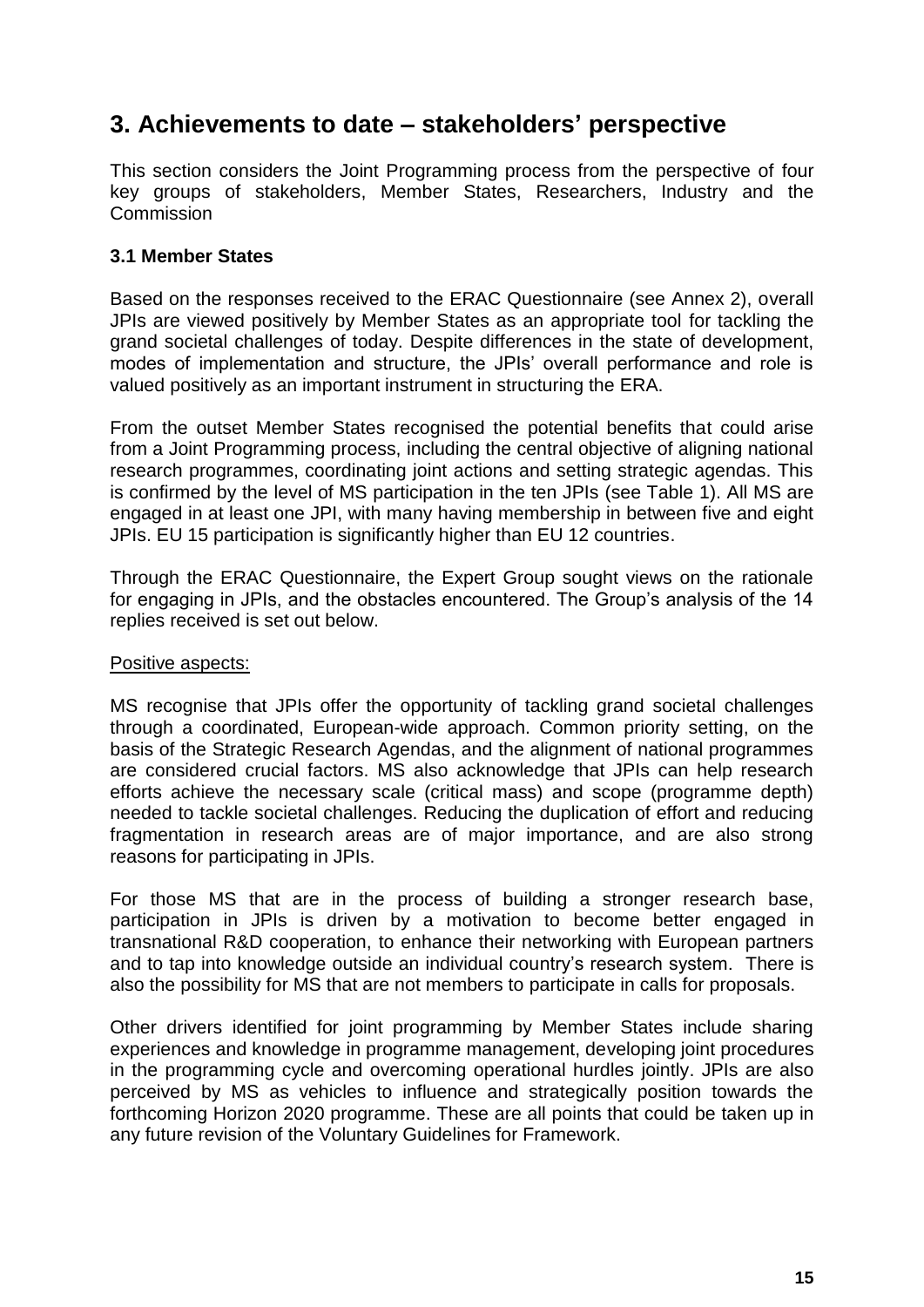#### Challenges/difficulties:

 $\overline{a}$ 

Notwithstanding the motivation and positive expectations that Member States have for JPIs, countries face different limitations and constraints in participating in the joint programming process. The Group's ERAC Questionnaire asked members to evaluate their position with respect to JPIs and specify the main reasons that limit their participation. Their response included reference to seven constraints which are listed in Table 2. The main challenges are as follows:

- The majority of responding countries identified limited budgets for R&D as a major obstacle to their participation in joint programming. Despite the fact that aligning research programmes was one of the drivers for establishing the process, and through this achieving efficiencies, it seems to the Group that thus far convincing most programme owners about such efficiencies has not been successful.
- Of equal importance is the lack of sufficient human resource at the management and policy level to support the coordination and bureaucracy required by JPIs (in addition to other ERA instruments). This aspect is particularly relevant for smaller countries, but was also flagged up by larger countries.
- Despite the ERA-NET experience that has been gained since FP6, administrative and legal hurdles for transnational cooperation through, for example, different funding cycles of national programmes, still pose obstacles to more integrated joint activities. This point has also been highlighted for action in the Commission's 2012 communication on a reinforced  $ERA<sup>9</sup>$ .

**<sup>9</sup>** Communication from the Commission to the European Parliament, the Council, the European Economic and Social Committee and the Committee of the Regions "A reinforced European Research Area Partnership for Excellence and Growth". COM(2012) 392. 17.7.2012.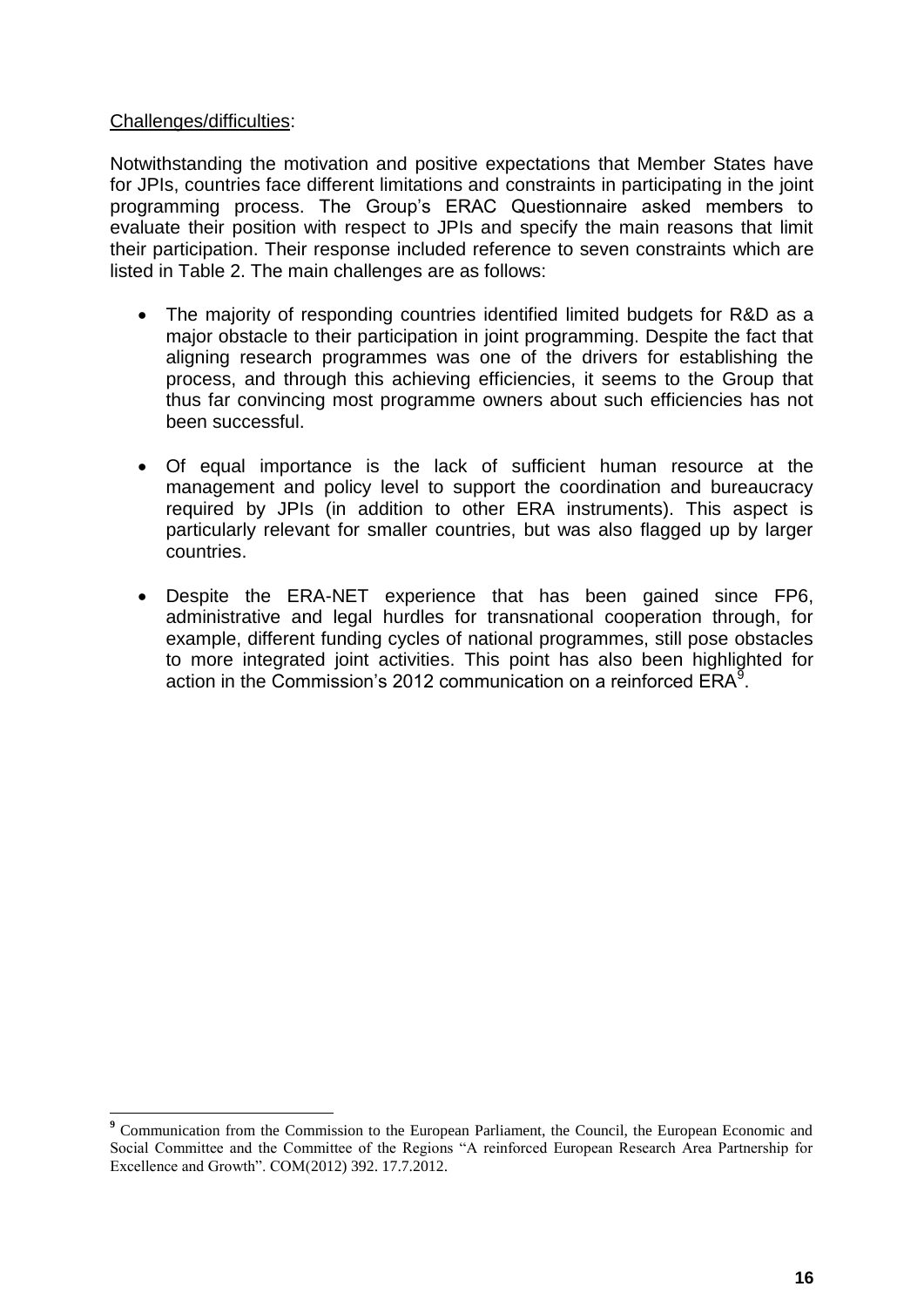|           | Neurodegener<br>ative diseases<br>(Alzheimer) | Food Security,<br>Agriculture<br>and Climate<br>Change<br>(FACCE) | Cultural<br>Heritage and<br>global change:<br>a new<br>challenge for<br>Europe | <b>Healthy Diet</b><br>for Healthy<br>Life | The<br>Demographic<br>change (More<br>Years, Better<br>Life) | Antimicrobial<br>resistance - An<br>emerging<br>threat to<br>human health                                  | Connecting<br>Climate<br>Knowledge for<br>Europe<br>(Clik'EU) | Water<br>Challenges for<br>a Changing<br>world | Healthy and<br>Productive<br>Seas and<br>Oceans | Urban Europe<br>- Global<br>Challenges,<br>Local<br>Solutions |
|-----------|-----------------------------------------------|-------------------------------------------------------------------|--------------------------------------------------------------------------------|--------------------------------------------|--------------------------------------------------------------|------------------------------------------------------------------------------------------------------------|---------------------------------------------------------------|------------------------------------------------|-------------------------------------------------|---------------------------------------------------------------|
| AT        | M                                             | M                                                                 | A                                                                              | ${\sf M}$                                  | M                                                            |                                                                                                            | M                                                             | Α                                              |                                                 | $\mathsf C$                                                   |
| <b>BE</b> | M                                             | M                                                                 | M                                                                              | M                                          | A                                                            | M                                                                                                          | M                                                             | Α                                              | M                                               | M                                                             |
| BG        |                                               |                                                                   | A                                                                              |                                            |                                                              |                                                                                                            |                                                               |                                                |                                                 |                                                               |
| CY        |                                               | M                                                                 | M                                                                              | M                                          |                                                              |                                                                                                            |                                                               | M                                              |                                                 | M                                                             |
| CZ        | M                                             | M                                                                 | ${\sf M}$                                                                      | M                                          |                                                              | M                                                                                                          |                                                               |                                                |                                                 |                                                               |
| <b>DE</b> | M                                             | M                                                                 | Α                                                                              | M                                          | $\mathsf{C}$                                                 | M                                                                                                          | C                                                             | M                                              | M                                               | M                                                             |
| DK        | M                                             | ${\sf M}$                                                         | ${\sf M}$                                                                      | ${\sf M}$                                  | M                                                            | M                                                                                                          | ${\sf M}$                                                     | ${\sf M}$                                      | M                                               | ${\sf M}$                                                     |
| EE        |                                               | M                                                                 | A                                                                              |                                            |                                                              |                                                                                                            |                                                               |                                                |                                                 | Α                                                             |
| EL.       | M                                             |                                                                   | A                                                                              |                                            |                                                              | M                                                                                                          |                                                               | Α                                              |                                                 |                                                               |
| ES        | M                                             | ${\sf M}$                                                         | M                                                                              | M                                          | M                                                            | $\mathsf{M}% _{T}=\mathsf{M}_{T}\!\left( a,b\right) ,\ \mathsf{M}_{T}=\mathsf{M}_{T}$                      | A                                                             | $\mathsf C$                                    | M                                               | Α                                                             |
| FI        | ${\sf M}$                                     | ${\sf M}$                                                         |                                                                                | M                                          | M                                                            | M                                                                                                          | M                                                             | M                                              | M                                               | M                                                             |
| <b>FR</b> | $\mathsf{C}$                                  | $\mathsf C$                                                       | ${\sf M}$                                                                      | ${\sf M}$                                  | M                                                            | M                                                                                                          | M                                                             | ${\sf M}$                                      | M                                               | M                                                             |
| HU        | M                                             |                                                                   |                                                                                |                                            |                                                              |                                                                                                            |                                                               | M                                              |                                                 |                                                               |
| ΙE        | ${\sf M}$                                     | ${\sf M}$                                                         | ${\sf M}$                                                                      | ${\sf M}$                                  | A                                                            |                                                                                                            | ${\sf M}$                                                     | ${\sf M}$                                      | M                                               | M                                                             |
| IT        | M                                             | M                                                                 | $\mathsf C$                                                                    | M                                          | M                                                            | M                                                                                                          | M                                                             | M                                              | M                                               | M                                                             |
| LT.       |                                               |                                                                   | ${\sf M}$                                                                      |                                            |                                                              |                                                                                                            |                                                               |                                                | M                                               |                                                               |
| LU        | M                                             |                                                                   |                                                                                |                                            |                                                              |                                                                                                            |                                                               |                                                |                                                 |                                                               |
| LV        |                                               |                                                                   | A                                                                              | ${\sf M}$                                  |                                                              |                                                                                                            |                                                               |                                                |                                                 |                                                               |
| MT        |                                               |                                                                   |                                                                                |                                            |                                                              |                                                                                                            |                                                               |                                                |                                                 | M                                                             |
| <b>NL</b> | M                                             | ${\sf M}$                                                         | ${\sf M}$                                                                      | $\mathsf C$                                | M                                                            | $\mathsf{M}% _{T}=\mathsf{M}_{T}\!\left( a,b\right) ,\ \mathsf{M}_{T}=\mathsf{M}_{T}\!\left( a,b\right) ,$ | ${\sf M}$                                                     | ${\sf M}$                                      | M                                               | ${\sf M}$                                                     |
| PL        | M                                             | M                                                                 | M                                                                              | M                                          | M                                                            | M                                                                                                          |                                                               | Α                                              |                                                 |                                                               |
| PT        | ${\sf M}$                                     |                                                                   | $\mathsf A$                                                                    |                                            |                                                              |                                                                                                            |                                                               | ${\sf M}$                                      | M                                               | A                                                             |
| <b>RO</b> |                                               | M                                                                 | M                                                                              | ${\sf M}$                                  |                                                              | M                                                                                                          |                                                               | ${\sf M}$                                      | M                                               |                                                               |
| <b>SE</b> | M                                             | M                                                                 | M                                                                              | M                                          | M                                                            | $\mathsf C$                                                                                                | ${\sf M}$                                                     | Α                                              | M                                               | M                                                             |
| SI        | M                                             |                                                                   | ${\sf M}$                                                                      | M                                          |                                                              |                                                                                                            | А                                                             |                                                |                                                 |                                                               |
| SK        | ${\sf M}$                                     |                                                                   | ${\sf M}$                                                                      | M                                          |                                                              |                                                                                                            |                                                               |                                                |                                                 |                                                               |
| UK        | M                                             | $\mathsf C$                                                       | M                                                                              | M                                          | M                                                            | M                                                                                                          | M                                                             | ${\sf M}$                                      | M                                               | Α                                                             |

Table 1: MS and other country participation in JPIs. (M Member. C Coordinator. A Associate/Observer/interested partner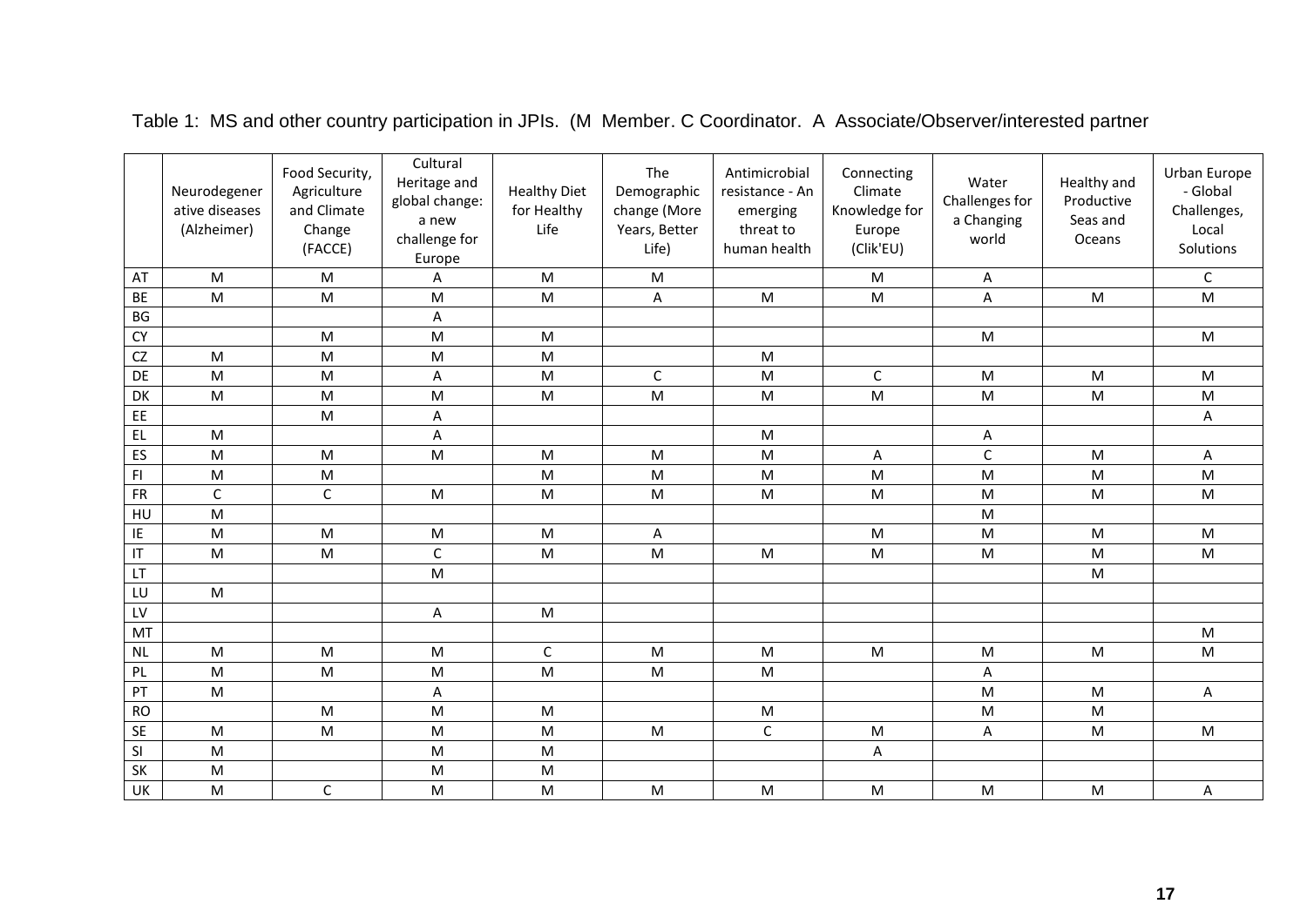|           | Neurodegener<br>ative diseases<br>(Alzheimer) | Food Security,<br>Agriculture<br>and Climate<br>Change<br>(FACCE) | Cultural<br>Heritage and<br>global change:<br>a new<br>challenge for<br>Europe | <b>Healthy Diet</b><br>for Healthy<br>Life | <b>The</b><br>Demographic<br>change (More<br>Years, Better<br>Life) | Antimicrobial<br>resistance - An<br>emerging<br>threat to<br>human health | Connecting<br>Climate<br>Knowledge for<br>Europe<br>(Clik'EU) | Water<br>Challenges for<br>a Changing<br>world | Healthy and<br>Productive<br>Seas and<br><b>Oceans</b> | Urban Europe<br>- Global<br>Challenges,<br>Local<br>Solutions |
|-----------|-----------------------------------------------|-------------------------------------------------------------------|--------------------------------------------------------------------------------|--------------------------------------------|---------------------------------------------------------------------|---------------------------------------------------------------------------|---------------------------------------------------------------|------------------------------------------------|--------------------------------------------------------|---------------------------------------------------------------|
| CH        | M                                             | M                                                                 |                                                                                | M                                          | M                                                                   | M                                                                         |                                                               |                                                |                                                        |                                                               |
| <b>HR</b> | M                                             |                                                                   |                                                                                |                                            |                                                                     |                                                                           |                                                               |                                                |                                                        |                                                               |
| IC.       |                                               |                                                                   |                                                                                |                                            |                                                                     |                                                                           |                                                               |                                                | M                                                      |                                                               |
| <b>NO</b> | M                                             | M                                                                 | M                                                                              | M                                          | M                                                                   | M                                                                         | M                                                             | M                                              | $\sqrt{2}$                                             | M                                                             |
| <b>TR</b> | M                                             | M                                                                 |                                                                                | M                                          | M                                                                   | M                                                                         | A                                                             | M                                              | M                                                      | M                                                             |
| <b>AL</b> | M                                             |                                                                   |                                                                                |                                            |                                                                     |                                                                           |                                                               |                                                |                                                        |                                                               |
| IL.       |                                               | M                                                                 | A                                                                              |                                            |                                                                     | M                                                                         |                                                               | M                                              |                                                        |                                                               |
| <b>EC</b> | А                                             | A                                                                 | A                                                                              | A                                          | A                                                                   | A                                                                         | A                                                             | A                                              | A                                                      | A                                                             |

#### Country Codes

AT Austria. B Belgium. BG Bulgaria. CY Cyprus. CZ Czech Republic. DE Germany. DK Denmark. EE Estonia. EL Greece. ES Spain. FI Finland. FR France. HU Hungary. IE Ireland. IT Italy. LT Lithuania. LU Luxembourg. LV Latvia . MT Malta. NL Netherlands. PL Poland. PT Portugal. RO Romania. SE Sweden. SI Slovenia. SK Slovakia. UK United Kingdom . CH Switzerland. HR Croatia. IC Iceland. NO Norway. TR Turkey. AL Albania. IL Israel.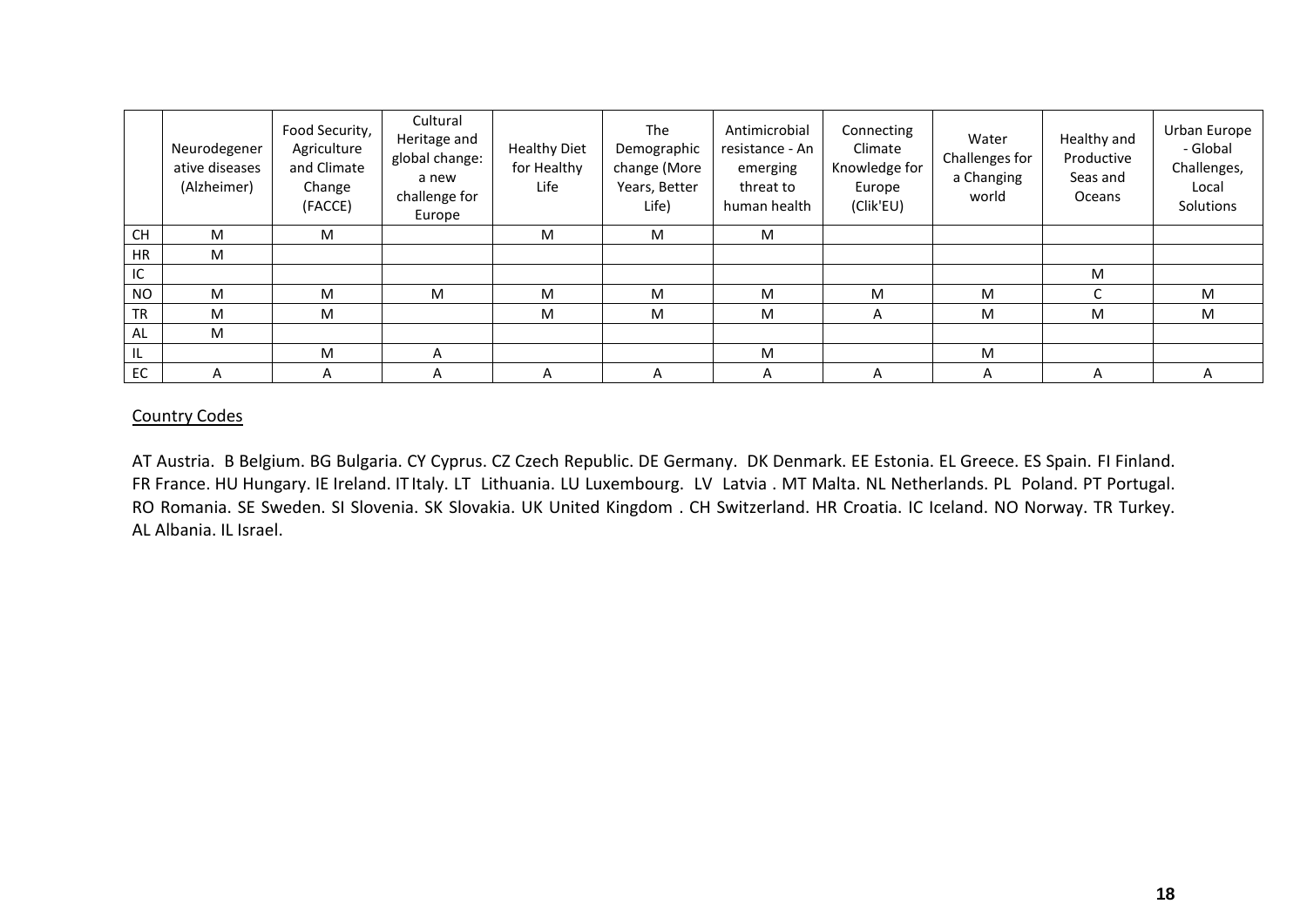Table 2: Seven constraints identified by 13 countries regarding their participation in JPIs. (Source: replies to the Expert Group's ERAC Questionnaire).

| Country           | <b>Budgetary</b><br>restrictions | Limited<br>human<br>resources | Limited<br>match of<br>national<br>programmes<br>with JPIs | Lack of<br>coordination<br>of national<br>funding<br>agencies<br>towards<br><b>JPIs</b> | Insufficient<br>compatibility<br>of national<br>and<br>European<br>rules and<br>procedures | Insufficient<br>staff at the<br>administrat<br>ive level | Multiple<br>parallel<br>Europea<br>n<br>initiatives |
|-------------------|----------------------------------|-------------------------------|------------------------------------------------------------|-----------------------------------------------------------------------------------------|--------------------------------------------------------------------------------------------|----------------------------------------------------------|-----------------------------------------------------|
| Austria           | X                                | $\overline{\mathbf{x}}$       | $\overline{\mathbf{x}}$                                    |                                                                                         |                                                                                            |                                                          | X                                                   |
| Cyprus            | $\overline{\mathbf{x}}$          | $\overline{\mathbf{x}}$       |                                                            |                                                                                         |                                                                                            |                                                          |                                                     |
| Czech<br>Republic | $\boldsymbol{\mathsf{x}}$        | $\boldsymbol{\mathsf{x}}$     |                                                            | X                                                                                       | X                                                                                          |                                                          |                                                     |
| France            |                                  |                               |                                                            |                                                                                         |                                                                                            |                                                          |                                                     |
| Germany           |                                  |                               |                                                            |                                                                                         |                                                                                            |                                                          | $\overline{\mathbf{x}}$                             |
| Greece            | X                                |                               |                                                            |                                                                                         |                                                                                            |                                                          |                                                     |
| Ireland           | $\overline{\mathbf{x}}$          | $\overline{\mathbf{x}}$       |                                                            |                                                                                         |                                                                                            |                                                          |                                                     |
| Italy             | $\overline{\mathbf{x}}$          |                               |                                                            |                                                                                         | $\overline{\mathbf{x}}$                                                                    |                                                          |                                                     |
| Netherlands       | $\overline{\mathbf{x}}$          |                               |                                                            | $\overline{\mathbf{x}}$                                                                 |                                                                                            | $\overline{\mathbf{x}}$                                  |                                                     |
| Poland            | $\overline{\mathbf{X}}$          | $\overline{\mathbf{x}}$       |                                                            | $\overline{\mathsf{x}}$                                                                 |                                                                                            |                                                          |                                                     |
| Portugal          | $\overline{\mathbf{X}}$          | $\overline{\mathbf{x}}$       |                                                            | $\overline{\mathbf{x}}$                                                                 |                                                                                            |                                                          | $\overline{\mathbf{X}}$                             |
| Spain             | $\overline{\mathbf{X}}$          |                               | $\overline{\mathsf{x}}$                                    |                                                                                         |                                                                                            |                                                          | $\overline{\mathbf{x}}$                             |
| Sweden            |                                  |                               |                                                            |                                                                                         |                                                                                            | $\boldsymbol{\mathsf{X}}$                                | $\boldsymbol{\mathsf{X}}$                           |
| United<br>Kingdom |                                  |                               |                                                            |                                                                                         |                                                                                            |                                                          |                                                     |
|                   | 10                               | 6                             | $\overline{2}$                                             | $\overline{4}$                                                                          | $\overline{2}$                                                                             | $\overline{2}$                                           | 5                                                   |

#### **3.2 Researchers**

 $\overline{a}$ 

To help assess the potential that JPIs offer from the perspective of the research community, the Expert Group analysed the relevant results from two public consultations undertaken by the Commission – the consultation on ERA 2011<sup>10</sup> and the consultation on Common Strategic Framework  $(CSF)^{11}$ . Overall the responses received from these two consultations were very positive and the following summarises some of the key supportive points that emerged.

**<sup>10</sup>** Public Consultation on the Preliminary Report European Research Area Framework . Public Consultation doc to ERA Framework - 2012 - Public - [http://ec.europa.eu/research/era/pdf/era-summary-report-2012\\_en.pdf](http://ec.europa.eu/research/era/pdf/era-summary-report-2012_en.pdf)

<sup>&</sup>lt;sup>11</sup> Analysis of the Public Consultation of Common Strategic Framework (CSF) for EU Research and Innovation Funding [http://ec.europa.eu/research/horizon2020/index\\_en.cfm?pg=h2020-documents](http://ec.europa.eu/research/horizon2020/index_en.cfm?pg=h2020-documents)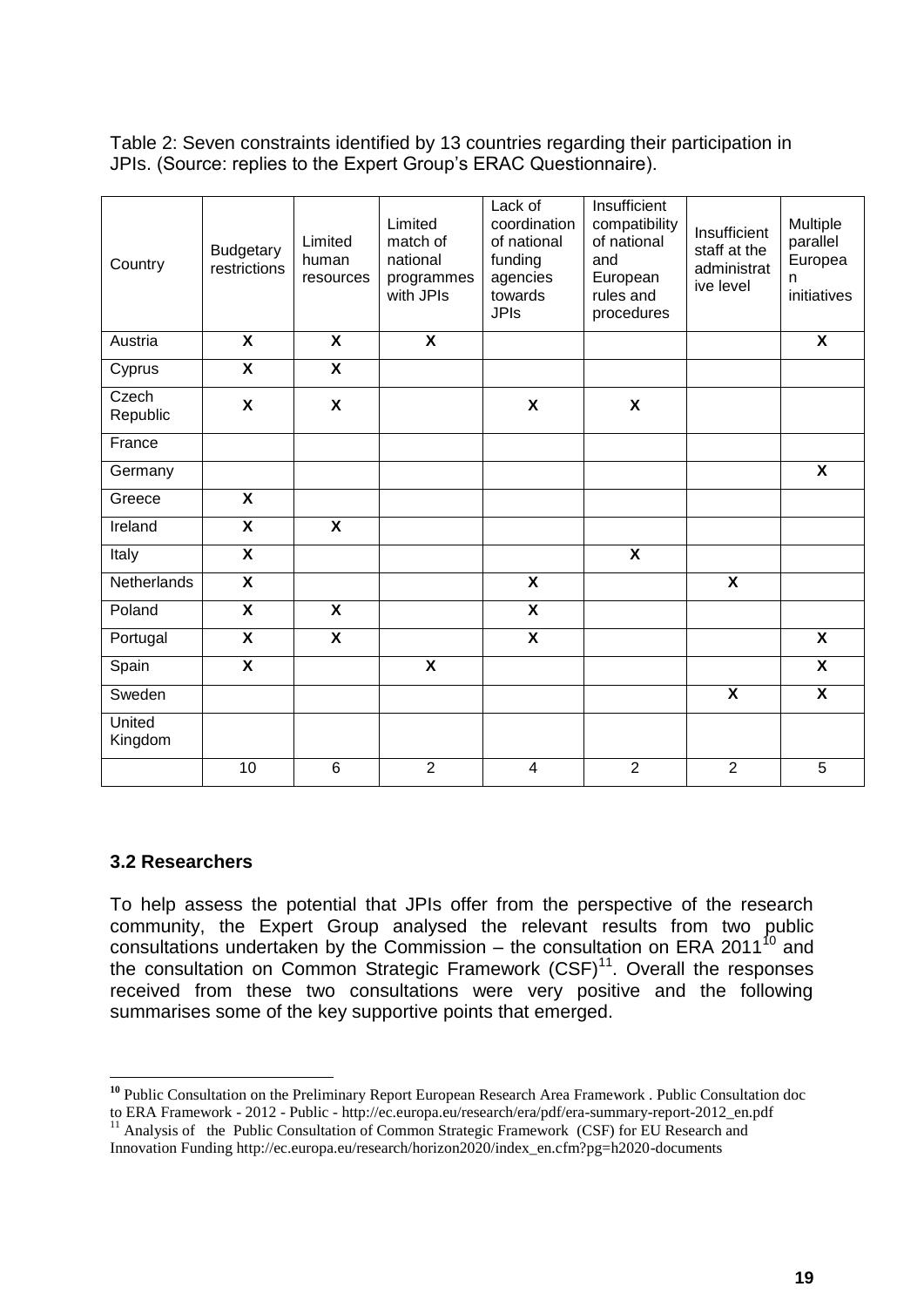Many research areas and subjects are focusing on multi and interdisciplinary challenges best tackled through cooperation between researchers from different research fields. In order to address these challenges and reach the goals set, international, high-level research co-operation is needed, and in the view of researchers this is facilitated and encouraged through JPIs.

JPIs are seen as having the potential of strengthening relationships and collaboration between researchers. They are larger entities than those at the national level, and provide excellent opportunities to pool different kinds of expertise, encouraging new approaches, and providing new solutions.

JPIs provide opportunities for collaboration between researchers from universities and institutes across Europe, and through this help promote mobility within the research community, between sectors and between countries. The global challenges and international cooperation which are an integral part of JPIs are seen as attractive to young scientists.

The provision of research infrastructure is an important part of the European research environment. Taking into account the high cost involved and limited financing available there are strong drivers to utilise existing infrastructure more efficiently, including sharing facilities across Europe. JPIs offer the potential to utilise European, national and international research infrastructure more efficiently. The JPIs also provide opportunities to increase the visibility of the high-level European research which in turn will help attract talented non-European researchers to work in Europe.

In summary, the Expert Group concurs with many of the views expressed by the research community. Researchers are willing and committed to playing their part in the planning and implementation of JPIs, but there needs to be strong political commitment not just at EU Council level but also at the national level. The Expert Group notes that the recent Communication on a reinforced ERA<sup>12</sup> provides an opportunity for Research Organisations to play a stronger partnership role in developing the ERA.

#### **3.3 Industry**

 $\overline{a}$ 

Due to time constraints, the Expert Group was not able to directly assess JPIs from an industry perspective, but responses to the Group's JPI Questionnaire provided some details of what is planned or is already being undertaken by JPIs, to engage with industry. Several JPIs including JPIAMR, Water and HDHL plan to include industry representatives on their Stakeholder Advisory Boards or equivalents which will facilitate the transfer of knowledge.

Much of the strategic research covered by JPIs will be of interest to industry. For example there may be a significant therapeutics market associated with

<sup>&</sup>lt;sup>12</sup> Communication from the Commission to the European Parliament, the Council, the European Economic and Social Committee and the Committee of the Regions "A reinforced European Research Area Partnership for Excellence and Growth". COM(2012) 392. 17.7.2012.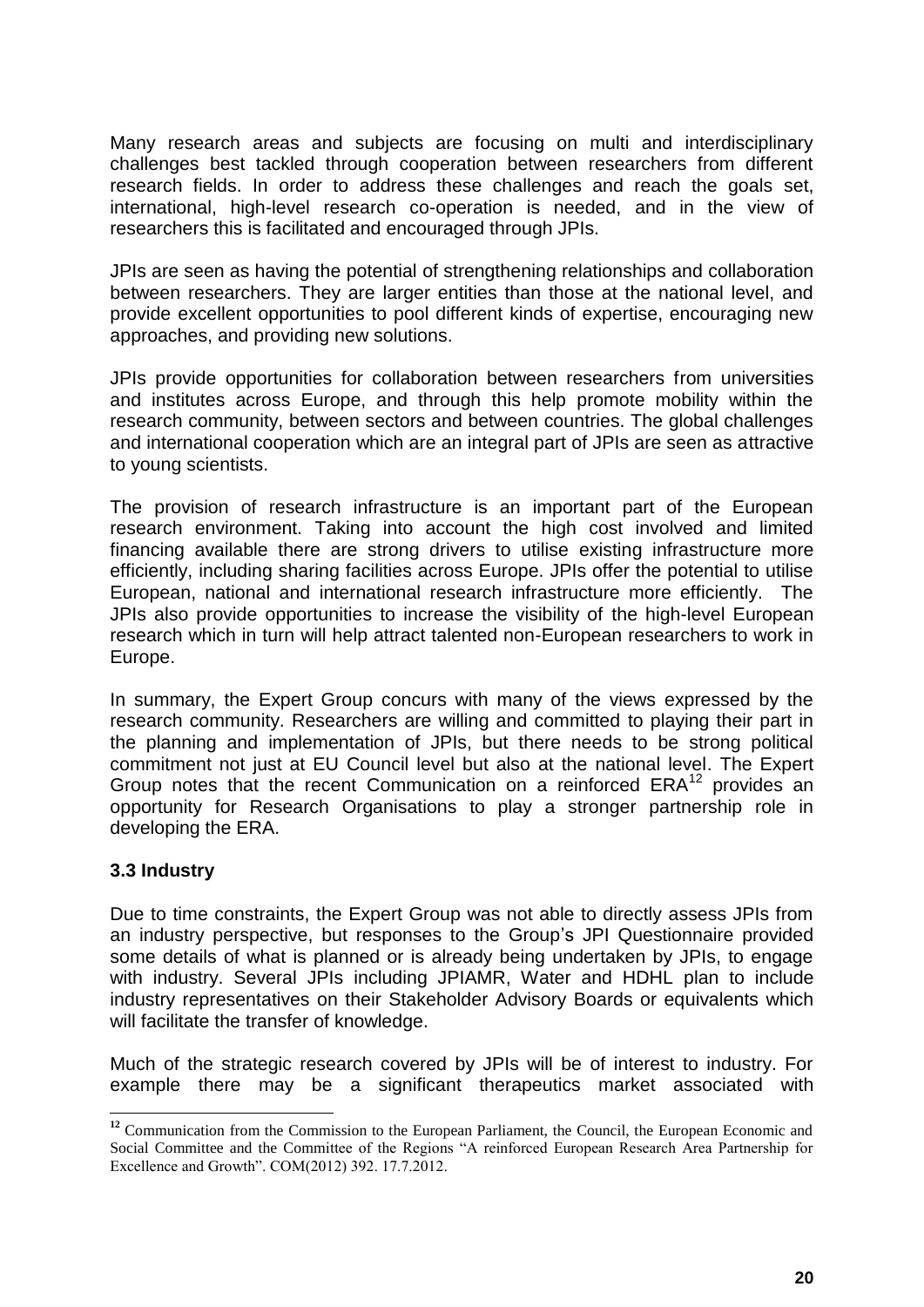neurodegenerative diseases (JPND), and for antimicrobial resistance (JPIAMR) a completely "successful drug" has yet to be developed. The collaborative activities and output from FACCE and JPI Climate will be of direct relevance to agriculture and food processing industries, and the aquaculture industry will wish to be engaged with certain aspects of Oceans.

The GPC report "Joint Programming in research 2008-2010 and beyond"<sup>13</sup> considered ways of involving industry in JPIs and made a number of recommendations including: that SRAs could in some cases be more effective if their contents, related work programmes and implementation plans reflect the interests of industry; early involvement of industry in the preparation of the vision could result in a greater impact in the long term; European Technology Platforms (ETPs) could bring valuable input to SRAs; demonstration, pilots, and large scale trials could help get the knowledge generated closer to the market. Whilst the Expert Group does not disagree with the need for a greater involvement of industry in order to increase the overall impact of JPIs, it does point out that JPIs have to carefully balance the longterm nature of SRAs against the sometimes shorter-term perspective of industry.

#### **3.4 Commission's view on progress to 2012**

 $\overline{a}$ 

Section 2.1 provides a description of what Joint Programming was seen to encompass by the Commission in 2008. Four years on, in 2012, the Commission's Communication "A Reinforced European Research Area Partnership for Excellence and Growth<sup>"14</sup> provides an update on this vision for Joint Programming, and a high level commentary on progress so far. The view expressed by the Commission is that although Joint Programming is gaining momentum and political commitment, the EU needs to act urgently and coherently to achieve the scale of effort and impact needed to address grand challenges. Strategic Research Agendas developed under JPIs show Member State commitment to addressing grand challenges. But in the Commission's view joint programming remains sluggish, implementation falls short, and the level of alignment is presently too low to make a serious impression on big and complex challenges. The reasons given for this lack of progress include the differences between national funding rules and selection processes, as well as a question of political will. Possible solutions suggested by the Commission include:

- For Member States to implement joint research agendas, share information, remove legal and other barriers to cross-border interoperability of national programmes,
- For research stakeholders to agree on common funding principles and pilot the use of synchronised calls

**<sup>13</sup>** Joint Programming in research 2008-2010 and beyond. Report of the High Level Group on Joint Programming to the Council. November 2010

<sup>&</sup>lt;sup>14</sup> Communication from the Commission to the European Parliament, the Council, the European Economic and Social Committee and the Committee of the Regions "A reinforced European Research Area Partnership for Excellence and Growth". COM(2012) 392. 17.7.2012.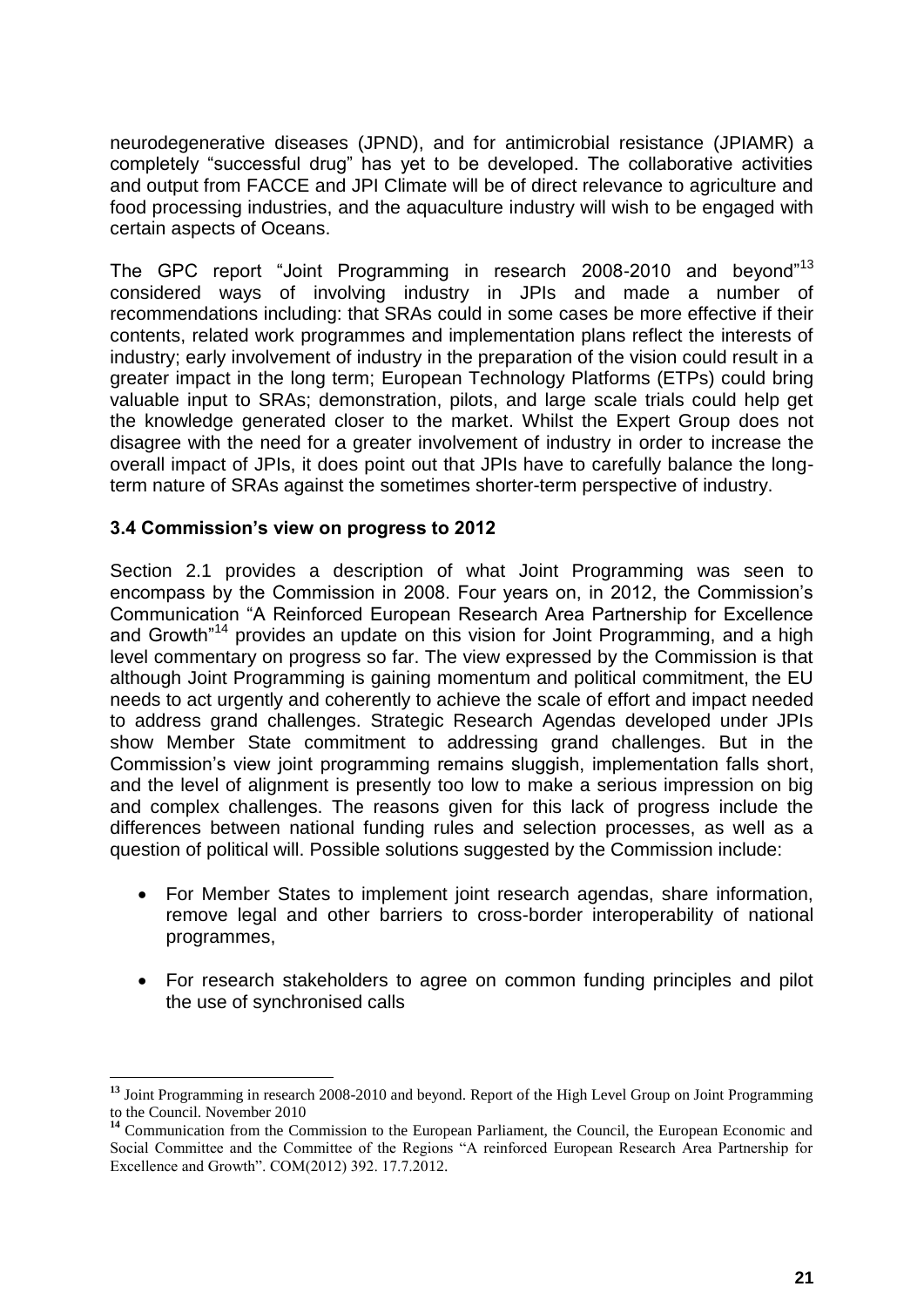• For the Commission to map activities in agreed priority areas to identify strengths, weaknesses, gaps and duplications, and support MSs in implementing joint international peer review evaluations and setting common funding standards.

#### **3.5 Conclusions**

#### 3.5.1 Member States.

The Group concluded that overall MS have a positive view of JPIs, seeing them as an appropriate tool for tackling grand challenges. Regarding the MS commitment to the Joint Programming process and JPIs, the Expert Group observes that at a high political level (for example Council Conclusions) the commitment is very clear. However, the Group does not believe that all national administrations are equally committed to JPIs and consider that a fundamental, albeit understandable, reluctance to transfer decision making competence to a JPI will continue to limit MS commitment.

The Expert Group concludes that for some MS the positive budgetary effects arising from collaboration do not necessarily seem to outweigh the added (transaction) costs involved, and there are other constraints. These include budgetary restrictions, limited human resources, insufficient compatibility between national and European rules and procedures, and insufficient administrative staff. The Group considers that JPIs need to be seen to offer even more potential at a time of budget constraints when MS can leverage more research by being involved in a joint activity.

MS have yet to fully experience the benefits that can arise. There is still some misconception about what Joint Programming entails – some perceive it as an extended ERA-NET, rather than a process that could eventually lead to the alignment of national programmes. The Expert Group considers that the research agendas of JPIs and the objective to align national programmes should remain the focus of the Joint Programming process and be the primary motivation for MS participation.

#### 3.5.2 Researchers.

The Group concluded that researchers have high expectations for Joint Programming. Researchers are supportive of the process, and accept that many research challenges are best tackled at the European level. JPIs offer opportunities to pool resources, promote mobility, and share infrastructure. Researchers do however consider that there needs to be strong political commitment at the national level if Joint Programming is to succeed, and the Group agrees with this view.

#### 3.5.3 Industry

Industry has the potential of playing a bigger role in JPIs, and the Group endorses the conclusions of the GPC report (Nov 2010) on this aspect. SRAs could for some areas be more effective if their content, related work programmes and implementation plans reflected the interests of industry. The Group has concluded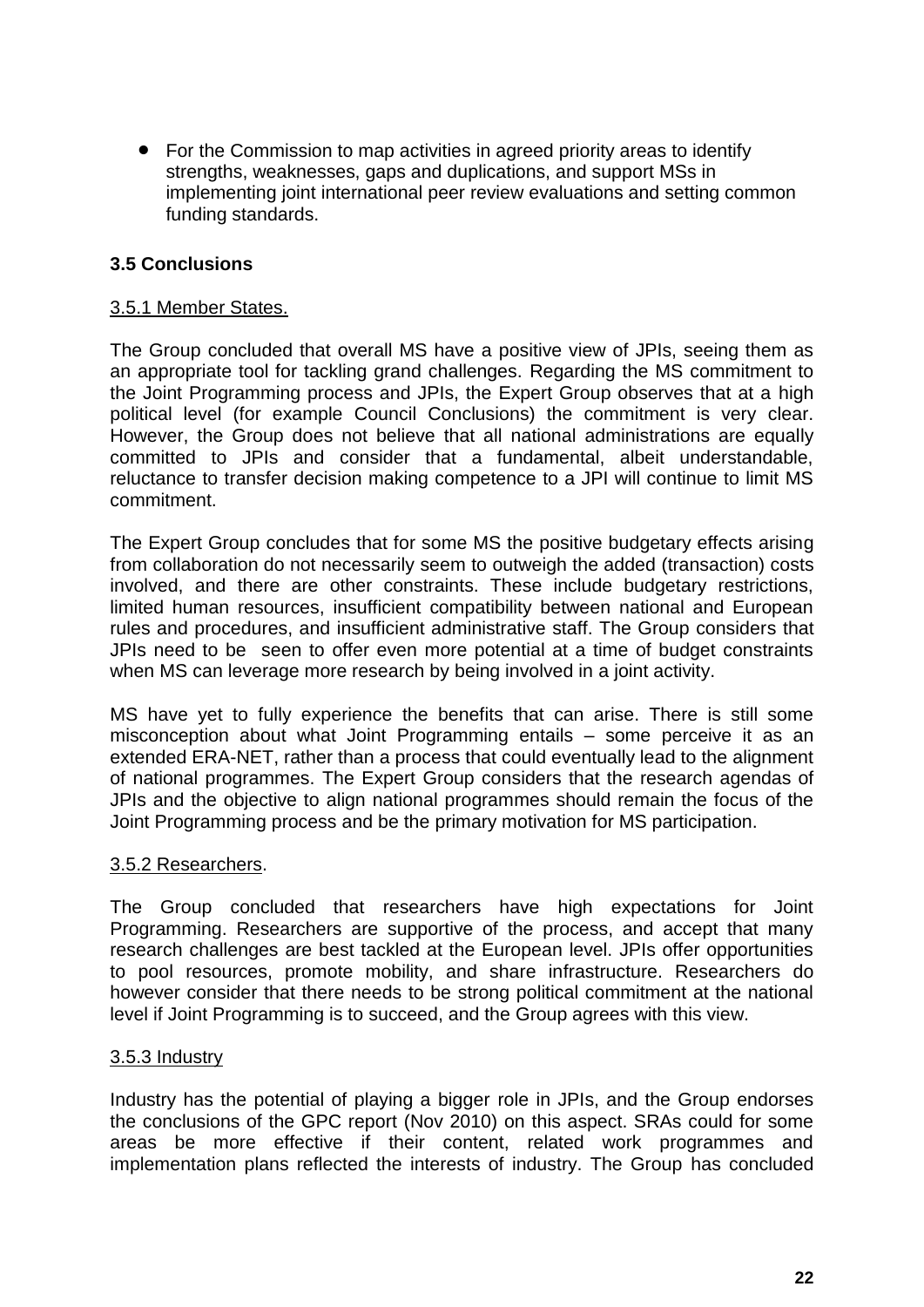that a greater involvement of industry will increase the overall impact of JPIs, although a balance needs to be maintained between the sometimes shorter-term perspective of industry and the more strategic nature of SRAs.

#### 3.5.4 Commission

The Expert Group agrees that the measures proposed by the Commission in the 2012 ERA Communication<sup>15</sup> will address many of the operational hurdles facing the implementation of full joint programming, including the alignment of national programmes. However, in the Group's view, political will at the national level is crucial for the sustainability of JPIs and for moving towards the phase of "full" joint programming.

From responses to the ERAC Questionnaire, the Expert Group has concluded that some aspects of Joint Programming remain unclear to MS. The concept of Joint Programming as a means of aligning existing national programmes is not yet fully understood. Joint Programming is still perceived by some as an extended ERA-NET, with the ultimate goal of launching one or two calls. The relationship with Innovation Partnerships, European Strategy Forum on Research Infrastructures (ESFRI) projects and Horizon 2020 remains unclear to many. The consequences of this are that the potential benefits arising from the reduction of unnecessary duplication and a more efficient use of resources are not yet fully evident to MS.

Notwithstanding the Partnering Communication<sup>16</sup>, the Expert Group believes the Commission could provide more clarification by describing the complex ERA landscape which involves numerous instruments, tools, processes, and concepts. The Commission needs to explain the inter-relationship of these and which instruments have "research", "innovation" or "human capital development" as a specific focus. The Expert Group appreciates that precise boundaries cannot be fixed. Nevertheless it sees that if for example "innovation" is introduced as an objective for most instruments, then it will be difficult to differentiate a landscape of mutually consistent instruments. It will also be difficult for a broadly-based understanding of joint programming to be developed and for joint programming to be implemented fully.

 $\overline{a}$ <sup>15</sup> Communication from the Commission to the European Parliament, the Council, the European Economic and Social Committee and the Committee of the Regions "A reinforced European Research Area Partnership for Excellence and Growth". COM(2012) 392. 17.7.2012.

<sup>&</sup>lt;sup>16</sup> "Partnering in Reserach and Innovation" COM (2011) 572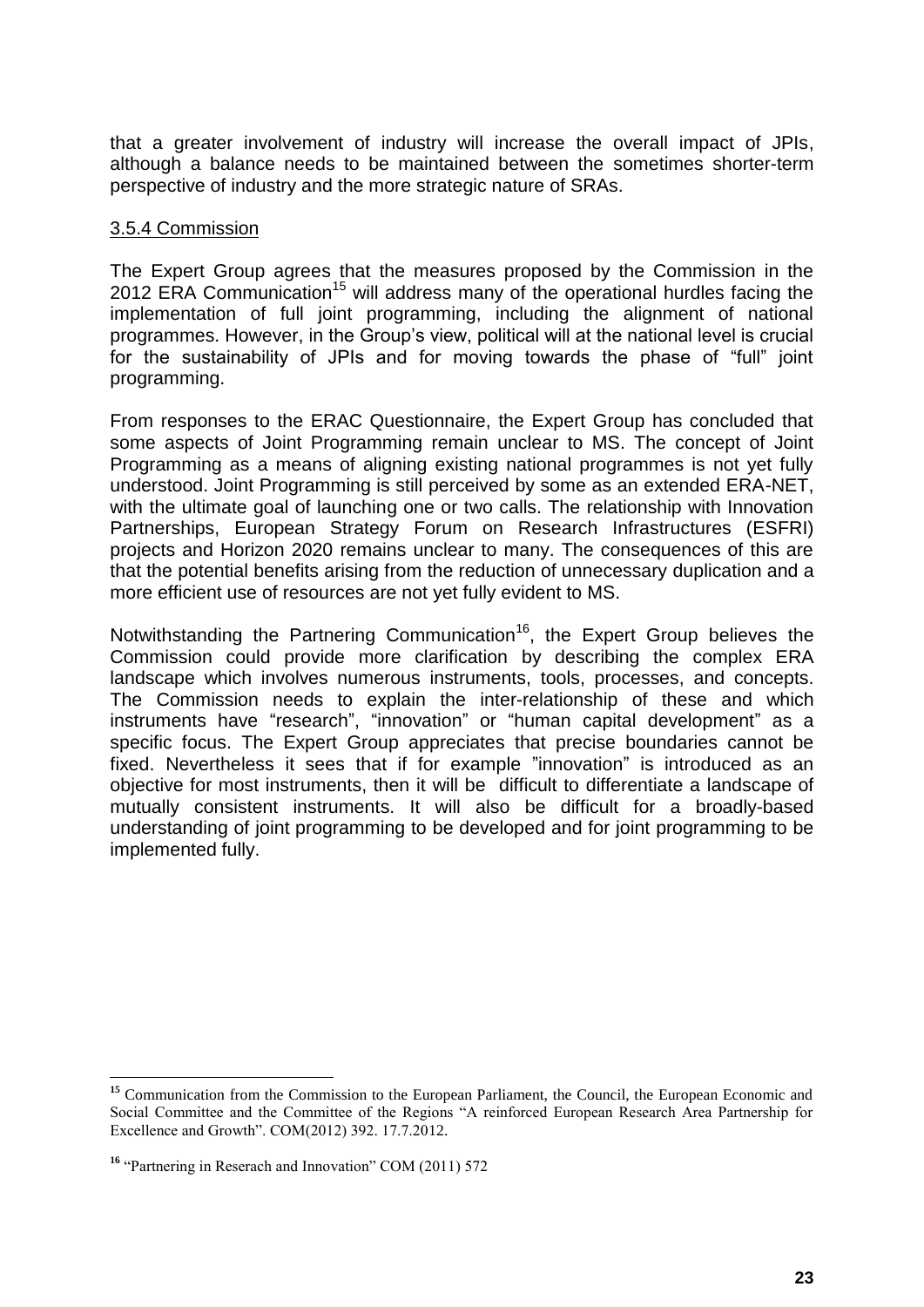### **4. Achievements to date – the Expert Group's perspective**

#### **4.1 Introduction**

This section of the report provides the Expert Group's assessment of the progress made by the 10 JPIs against the expected benefits (Section 2.1). The Group's remit was not to evaluate individual JPIs, rather to consider progress made throughout the whole Joint Programming process.

#### **4.2 Progress to date**

To examine progress the Group gathered Information from a number of sources including data bases held by the Commission and others, participated in one GPC meeting where all JPIs were presented, used JPI websites, and analysed the Group's JPI Questionnaire (Annex1). This asked the JPI coordinators for information on four areas (scientific excellence, relevance/effectiveness, utility, and sustainability) and six dimensions of the challenge being addressed: strategic research agenda, scale and impact of the research, commitment of participating countries, governance and next steps.

Regarding the progress being made by the 10 JPIs at the time of the review, Table 3 provides the Group's interpretation of their progress. Its aim is to present an overall impression of the scale and scope of work undertaken by JPIs and progress made, rather than a comprehensive summary of the individual JPIs. The Group noted the wide range of activities undertaken by JPIs and based on this evidence identified six main stages in their development:

- Developing and adopting Strategic Research Agenda
- Submitting a request to the Commission for CSA funding
- Expanding the partnership, building links, influencing and creating impact
- $\bullet$
- Launching joint calls, funded through 'virtual pot' approach
- Developing plans for multi-annual joint programmes
- Implementing multi-annual joint programmes and cooperation throughout the policy cycle

The activities involved at each of these stages are presented in Table 2, together with the Group's observations on progress, and an indication as to how many and which JPIs have reached each stage.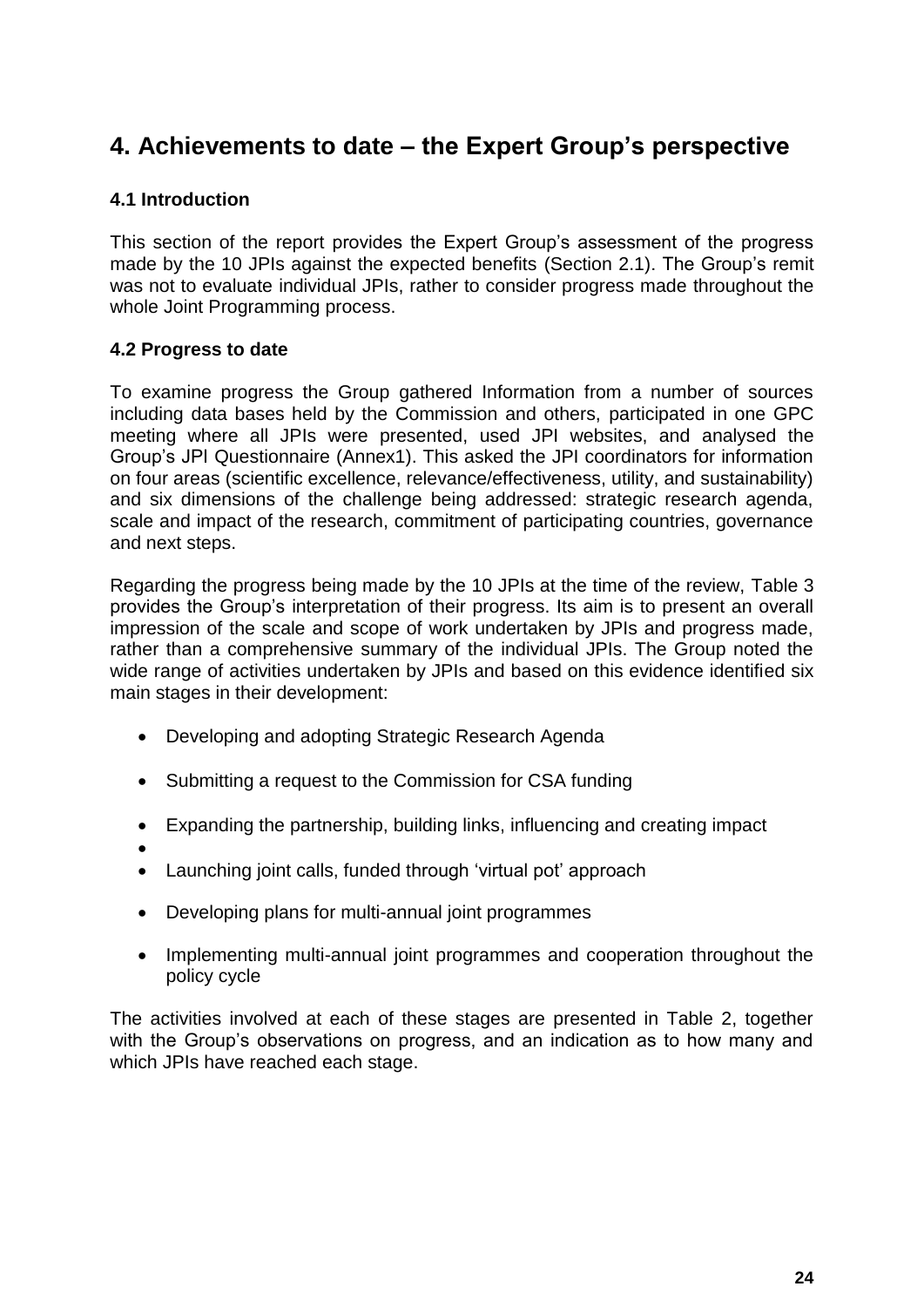# **Table 3: Summary of progress by the 10 JPIs, as noted by the Expert Group, July 2012**

| <b>JPI Title</b>                                                      | <b>High Level Summary of Progress</b>                                                                                                                                                                                                                                                                                                                                                                                                                                                                                                                                                                                                                                                                                                                                                                                                                                      |
|-----------------------------------------------------------------------|----------------------------------------------------------------------------------------------------------------------------------------------------------------------------------------------------------------------------------------------------------------------------------------------------------------------------------------------------------------------------------------------------------------------------------------------------------------------------------------------------------------------------------------------------------------------------------------------------------------------------------------------------------------------------------------------------------------------------------------------------------------------------------------------------------------------------------------------------------------------------|
|                                                                       |                                                                                                                                                                                                                                                                                                                                                                                                                                                                                                                                                                                                                                                                                                                                                                                                                                                                            |
| Alzheimer's and<br>$1_{-}$<br>neurodegenerative<br>diseases (JPND)    | Launched by Council Dec. 2009. 25 countries. Governance structure in place. Top-level mapping of national and EU-level research strategies<br>completed. Independent scientific advisory board guided the development of the Strategic Research Agenda (SRA), adopted following stakeholder<br>consultation and now launched. SRA identifies future research needs and encourages networking, collaboration and resource sharing. Also<br>developed European Research Strategy. A €2m EC-funded coordination action JUMPAHEAD awarded and is supporting five work packages<br>including the SRA implementation, dissemination and evaluation. Four proposals funded in the first joint call (€20m) on the clinical use of<br>biomarkers and larger call will be published. Mapping database will be made publicly available for searches. Further calls planned (€20-30m). |
| 2. Agriculture, Food security and<br><b>Climate Change (FACCE)</b>    | Launched Oct. 2010. 21 countries. SRA identifies five core themes, and developed further through mapping current and future research<br>programmes, stakeholder consultation, and interactions with 16 ERA-NETs. Pilot Action launched by 17 countries to mobilise researchers to come<br>together in a "Knowledge Hub" aimed at integrating models of climate change and address uncertainties in climate change scenarios with regard<br>to agriculture (crops, grassland and livestock) and economics and trade. €2m CSA contract awarded, and planning for an ERA-NET+ activity. Pilot<br>joint action (€15m). Bibliographic analysis undertaken of modelling of climate change impacts on agriculture and food security. International call<br>being organised.                                                                                                       |
| 3. Cultural Heritage (JPICH)                                          | Launched Oct. 2010. 25 countries. TOR agreed. Governing board and executive board established. Common Framework developed and National<br>Consultation Panels set up, and data gathering templates distributed. Scientific Committee and Stakeholder Board now set up. Mapping of key<br>public and private EU research initiatives completed. CSA started Oct. 2011. Vision describes three Challenges, and national consultation panels<br>are being established in each country to feed into development of the SRA. A 'Heritage Portal' is being developed as part of the communications<br>package.                                                                                                                                                                                                                                                                   |
| 4. Health, Food and the Prevention<br>of Diet-related Diseases (HDHL) | Launched Oct 2010. 22 countries. Management Board appointed and Scientific Advisory Board selected. Stakeholder Advisory Board will also be<br>appointed. Vision paper adopted, leading to SRA development and adoption. Broad consultation including industry and research community in<br>developing SRA. Management Board mapping available MS resources. CSA awarded. Some members form the core, others are not as actively<br>involved but wish to stay in contact. Task forces will be formed by the MB to work on specific topics e.g. measuring food consumption. Three joint<br>pilot actions launched.                                                                                                                                                                                                                                                          |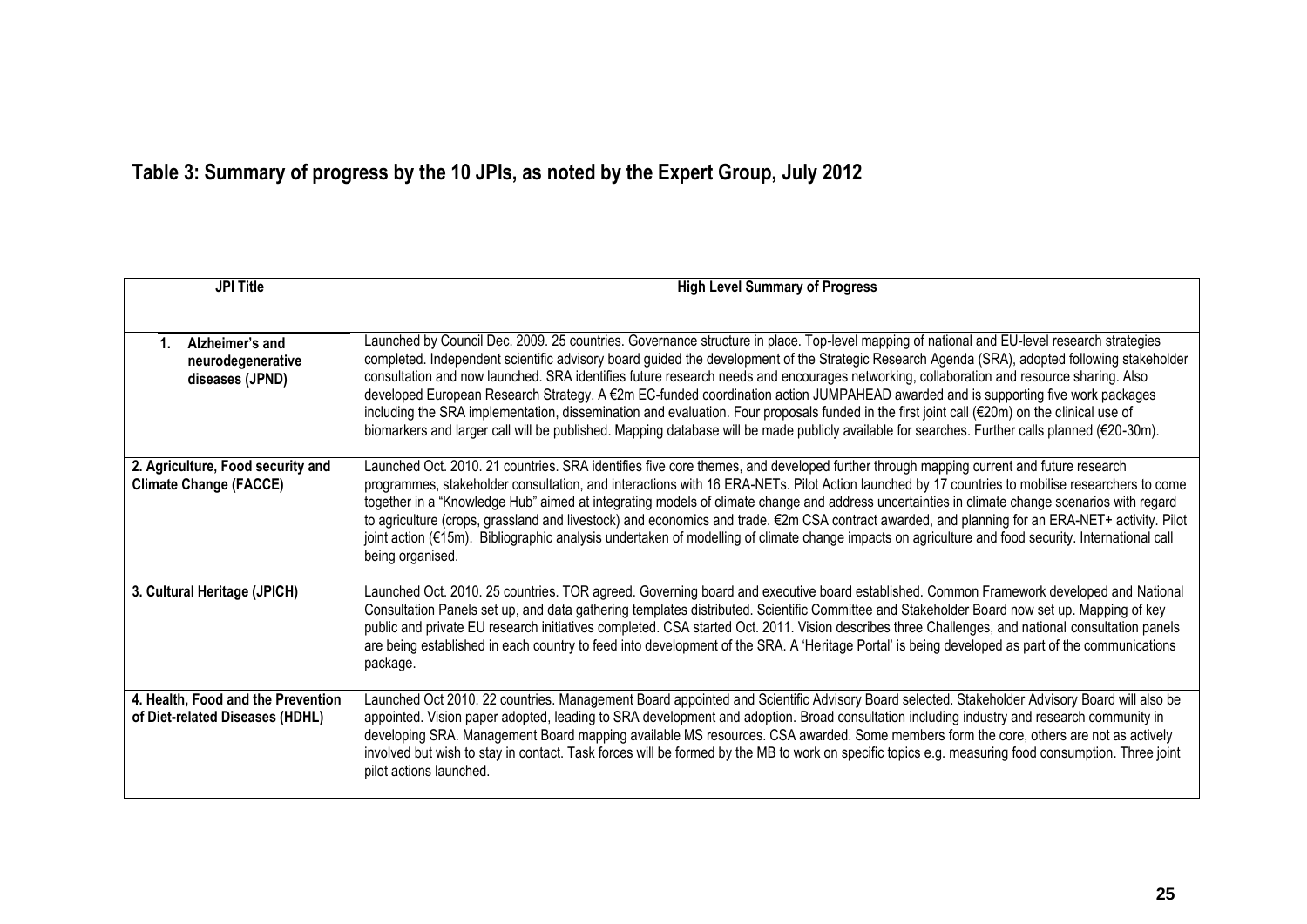| <b>JPI Title</b>                                                                                          | <b>High Level Summary of Progress</b>                                                                                                                                                                                                                                                                                                                                                                                                                                                                                                                                                                                                      |
|-----------------------------------------------------------------------------------------------------------|--------------------------------------------------------------------------------------------------------------------------------------------------------------------------------------------------------------------------------------------------------------------------------------------------------------------------------------------------------------------------------------------------------------------------------------------------------------------------------------------------------------------------------------------------------------------------------------------------------------------------------------------|
| 5. Water Challenges for a Changing<br>World (JPI Water)                                                   | Launched Dec. 2011. 21 countries. A number of governance groups including Scientific Board and Stakeholder Advisory Group established to<br>refine TOR, map current research activities, define a vision and develop strategic research agenda. CSA proposal submitted. Vision document<br>released before official launch. Set of objectives and activities have been designed to be achieved by 2020 including: Strategic Research and<br>Innovation Agenda being developed by Task Forces; Pilot activity possibly including calls; allignment of National and EU programmes.                                                           |
| 6. More Years, Better Lives - The<br><b>Potentials and Challenges of</b><br>Demographic Change (JPI MYBL) | Launched Sep. 2011. 16 countries. Governance structure comprising a General Assembly, supported by Scientific and Societal Advisory Boards,<br>and Working Groups of scientific representatives in place. Vision document with five main societal themes adopted, in parallel with a "mapping"<br>analysis of relevant national programmes. Strategic Research Agenda under development. CSA under negotiation. JPI participated in pilot<br>activities of European Innovation Partnership (EIP) on Active and Healthy Ageing. No joint activities planned yet. Participating members have<br>contributed joint financing for secretariat. |
| 7. Connecting Climate Change<br>Knowledge for Europe (CliK'EU)                                            | Launched Dec. 2011. 15 countries. Early work included developing and adopting governance structure, a Vision and Strategic Research Agenda<br>which links four main pillars. Also mapping of policies and programmes of member countries. Next phase includes developing an<br>implementation plan and strategy for the SRA on the basis of 16 Fast-Track activities. Working Groups for each of four modules have formed and<br>agreeing actions. Trans-disciplinary Advisory Board in place. Planning for a joint call. CSA under negotiation.                                                                                           |
| 8. Healthy and Productive Seas and<br><b>Oceans (JPI Oceans)</b>                                          | Launched Dec. 2011. 17 countries. Management Board and Executive Committee established and adopted a Common Vision with goals and<br>objectives and strong links to policy. Strategic Advisory Board in process of being established. CSA under negotiation. Early gap analysis<br>underway. Planning for SRA and Strategic Research and Innovation Agenda underway                                                                                                                                                                                                                                                                        |
| 9. The microbial challenge - an<br>emerging threat to human health<br>(JPI Antimicrobial Resistance)      | Launched Dec. 2011. 18 countries. Governance structure agreed. Management Board, Steering Committee, Scientific Advisory Board,<br>Stakeholders Advisory Board and Secretariat at different stages of development. TOR and Vision with three main research areas adopted.<br>Mapping exercise initiated and results analysed. National Expert Panels appointed in each participating country. CSA under negotiation. SRA<br>Currently under development. Number of enabling actions include database to identify gaps and promote better use of resources and<br>infrastructure, and standard AMR methods.                                 |
| 10. Urban Europe                                                                                          | Launched Dec. 2011. 18 countries. Governance structure in place, with stakeholder engagement through Urban Europe Forum. Management<br>Board has adopted Common Mission and Vision. Strategic Research Framework adopted, and SRA under development. Review of relevant<br>foresight activities undertaken. Cross-thematic joint call launched, second call planned. CSA not awarded at this stage. Pilot phase with 6 action<br>lines, national stakeholder processes and foresight analysis.                                                                                                                                             |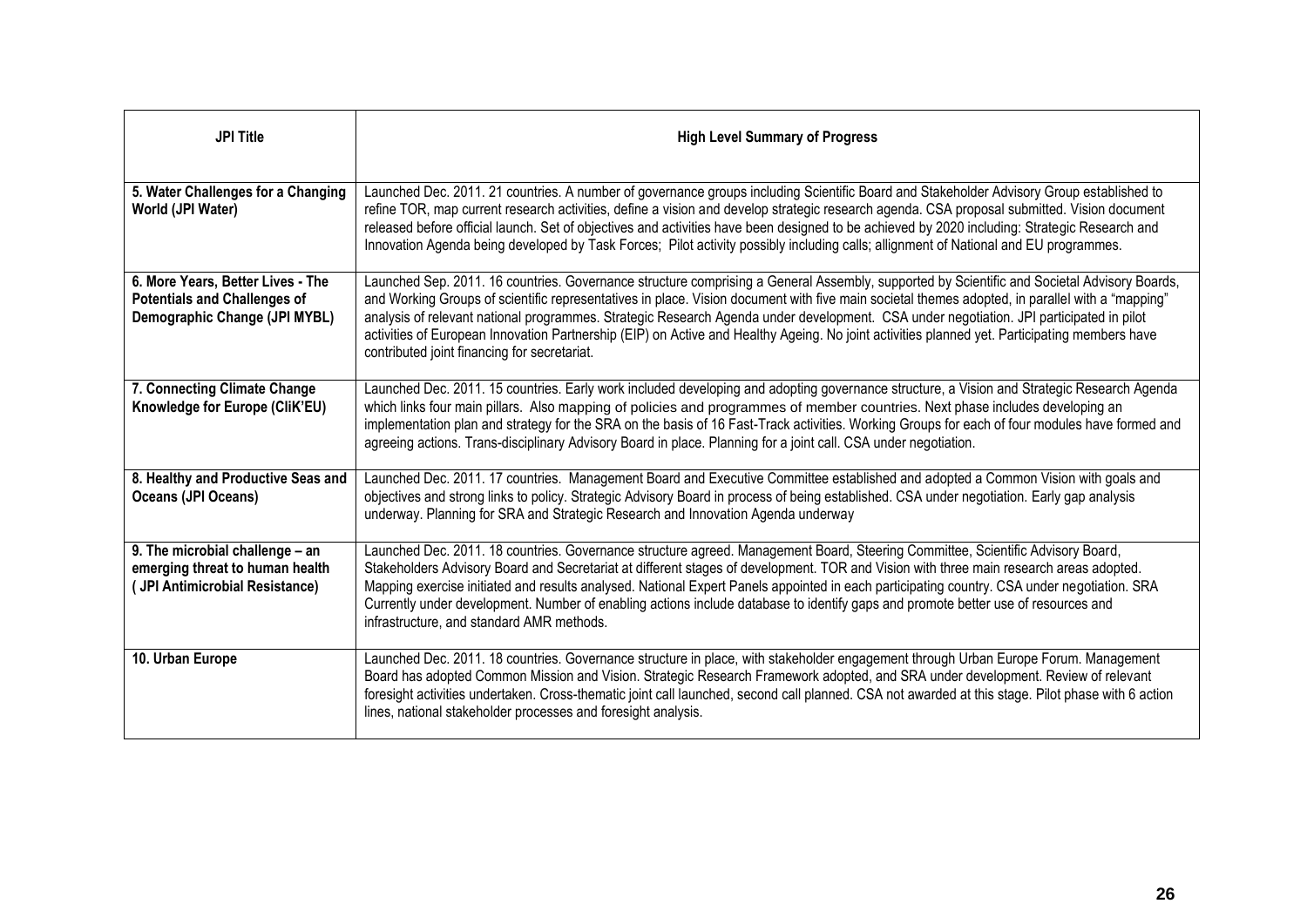| <b>Stage</b>                                                               | <b>Activities Involved</b>                                                                                                                                                                                                                                                                                                                                                                      | <b>Expert Group Observations and</b><br>Assessment                                                                                                                                                                                                                                                                                                                                                                                                                                                                                                                                                                                                                                                                            | Number of JPIs at this stage                                                                                                                          |
|----------------------------------------------------------------------------|-------------------------------------------------------------------------------------------------------------------------------------------------------------------------------------------------------------------------------------------------------------------------------------------------------------------------------------------------------------------------------------------------|-------------------------------------------------------------------------------------------------------------------------------------------------------------------------------------------------------------------------------------------------------------------------------------------------------------------------------------------------------------------------------------------------------------------------------------------------------------------------------------------------------------------------------------------------------------------------------------------------------------------------------------------------------------------------------------------------------------------------------|-------------------------------------------------------------------------------------------------------------------------------------------------------|
| 1. Developing and<br><b>Adopting Strategic</b><br>Research Agenda<br>(SRA) | Formal Vision development<br>often a pre-cursor to SRA.<br>Mapping national and EU level<br>research strategies, identify<br>common areas, gaps,<br>priorities.<br>Establishing independent<br>scientific advisory,<br>stakeholders and other groups<br>to help guide development.<br>Wide consultation with<br>stakeholders, ERA-NETs etc.<br><b>Completed with Formal</b><br>adoption of SRA. | JPIs are at various stages in<br>developing their SRAs. Completed<br>SRAs have gone through a rigorous<br>process and will help focus the 'Grand<br>Challenge' into a practical work plan.<br>SRAs are critical to future work,<br>identifying areas for common funding<br>and collaboration and JPIs are using<br>their SRAs to good effect. Mapping of<br>strategies and research programmes<br>often published and therefore helping<br>wider science community and national<br>funders in identifying future research<br>needs. SRA encourages networking,<br>collaboration and resource sharing.<br>SRAs show clear evidence of not<br>focussing only on current research, but<br>considering strategic challenges also. | 3 at SRA stage (JPND,<br><b>FACCE</b> and Climate)<br>7 at Vision stage (CH,<br>HDHL, Water, MYBL,,<br>Oceans, Urban Europe,<br>AMR)                  |
| 2. Submitting a<br>request to<br>Commission for<br>CSA funding             | Preparation and submission of<br>bid for Commission support<br>including defining work<br>packages and deliverables.                                                                                                                                                                                                                                                                            | Although some JPIs have secured<br>funds through subscription paid by<br>other partners, it is evident that<br>Commission support is key to JPIs<br>making progress in the first years.<br>What happens once CSA funding ends<br>has yet to be tested.                                                                                                                                                                                                                                                                                                                                                                                                                                                                        | 5 CSAs granted (JPND,<br>FACCE, CH, MYBL, HDHL,<br>4 under negotiation<br>(Water, AMR, Climate,<br>Oceans)<br>1 without CSA for the<br>moment (Urban) |

### **Table 4: Expert Group's observations and assessment of progress made at the Six Stages of JPI development**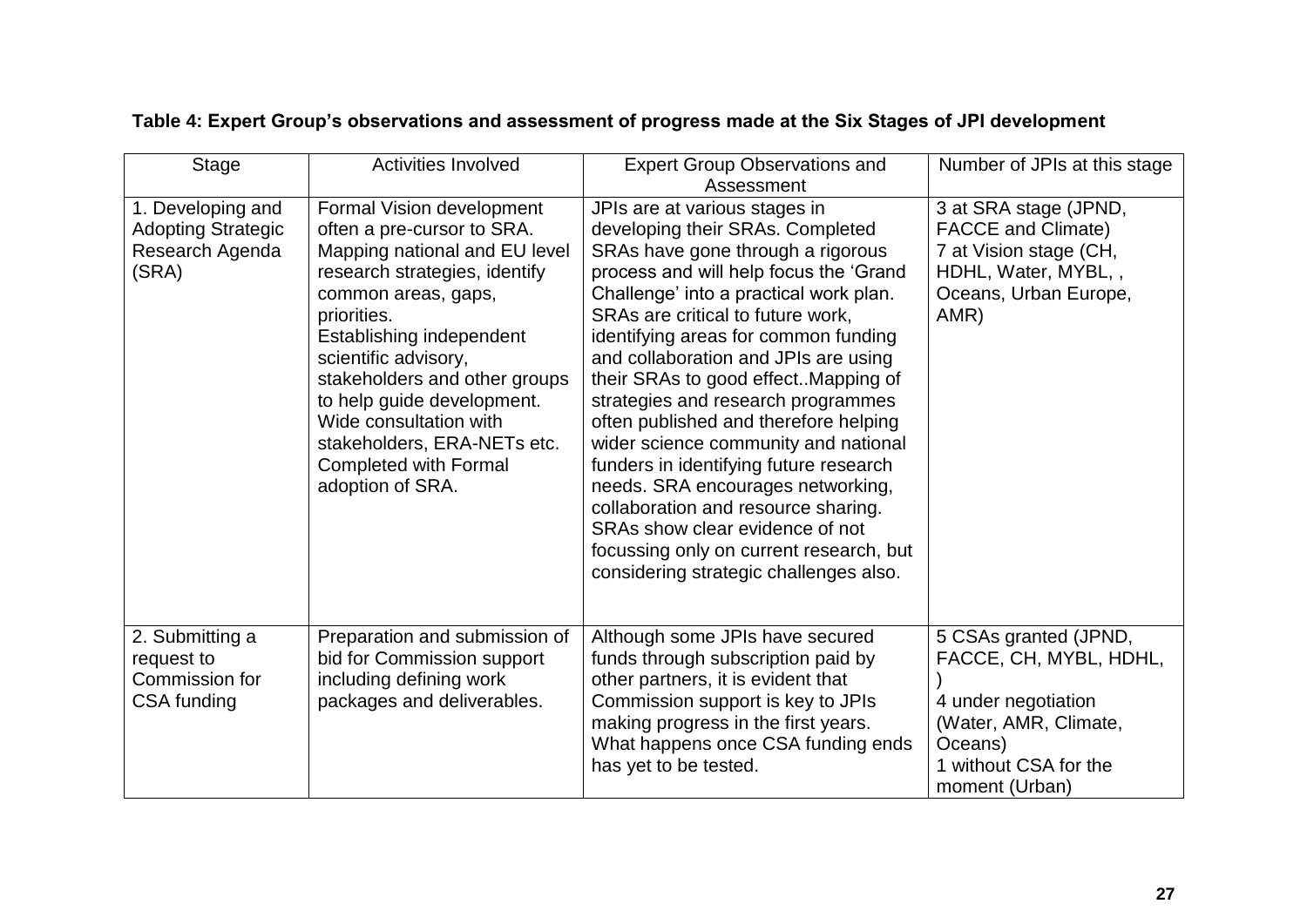| 3. Expanding the<br>partnership, building<br>links, influencing<br>and creating impact.                  | Expansion achieved through<br>invitation, communication,<br>stimulating interest. SRAs<br>actively used to mobilise<br>researchers and enhance<br>collaboration and impact.                                   | At outset some JPIs had limited partner<br>numbers, but all have expanded. SRAs<br>are now beginning to influence National<br>research agenda. JPIs actively using<br>SRAs to help collaboration between<br>nationally funded research. Some JPIs<br>are strongly linked to existing ERA-<br>NETs, others less so. Some JPIs have<br>a direct link to policy. Still rather early<br>to measure impact. Generally there is a<br>lack of a clear implementation plan and<br>indices to measure impact and added<br>value resulting from JPIs. | All at different levels                                 |
|----------------------------------------------------------------------------------------------------------|---------------------------------------------------------------------------------------------------------------------------------------------------------------------------------------------------------------|---------------------------------------------------------------------------------------------------------------------------------------------------------------------------------------------------------------------------------------------------------------------------------------------------------------------------------------------------------------------------------------------------------------------------------------------------------------------------------------------------------------------------------------------|---------------------------------------------------------|
| 4. Launching joint<br>calls, funded<br>through 'virtual' pot<br>approach.                                | Similar process to that adopted<br>by ERA-NETs. SRA and<br>earlier mapping activities used<br>to identify call topics.                                                                                        | <b>Framework Conditions Guidelines used</b><br>in assessing the selection of research<br>proposals for funding.                                                                                                                                                                                                                                                                                                                                                                                                                             | 2 completed (JPND and<br>FACCE. Urban call<br>launched) |
| 5. Developing plans<br>for multi-annual joint<br>programmes                                              | Establish a dedicated working<br>group to consider how to align<br>national programmes.                                                                                                                       | Several JPIs have identified this as<br>probably the most important and<br>significant stage in the JPI process,<br>and the more advanced JPIs are<br>starting to plan how to achieve effective<br>alignment of national programmes.                                                                                                                                                                                                                                                                                                        | JPND and FACCE at this<br>stage                         |
| 6. Implementing<br>multi-annual joint<br>programmes and<br>cooperation<br>throughout the<br>policy cycle | Alignment of national<br>programmes, Establishment of<br>multi-annual calls.<br>Implementing the full policy<br>cycle including developing<br>roadmaps, and undertaking<br>ex-post and ex-ante<br>evaluations | This stage has yet to be reached by<br>any JPI. It requires funders to agree on<br>research priorities, the practical<br>application of variable geometry.                                                                                                                                                                                                                                                                                                                                                                                  | None                                                    |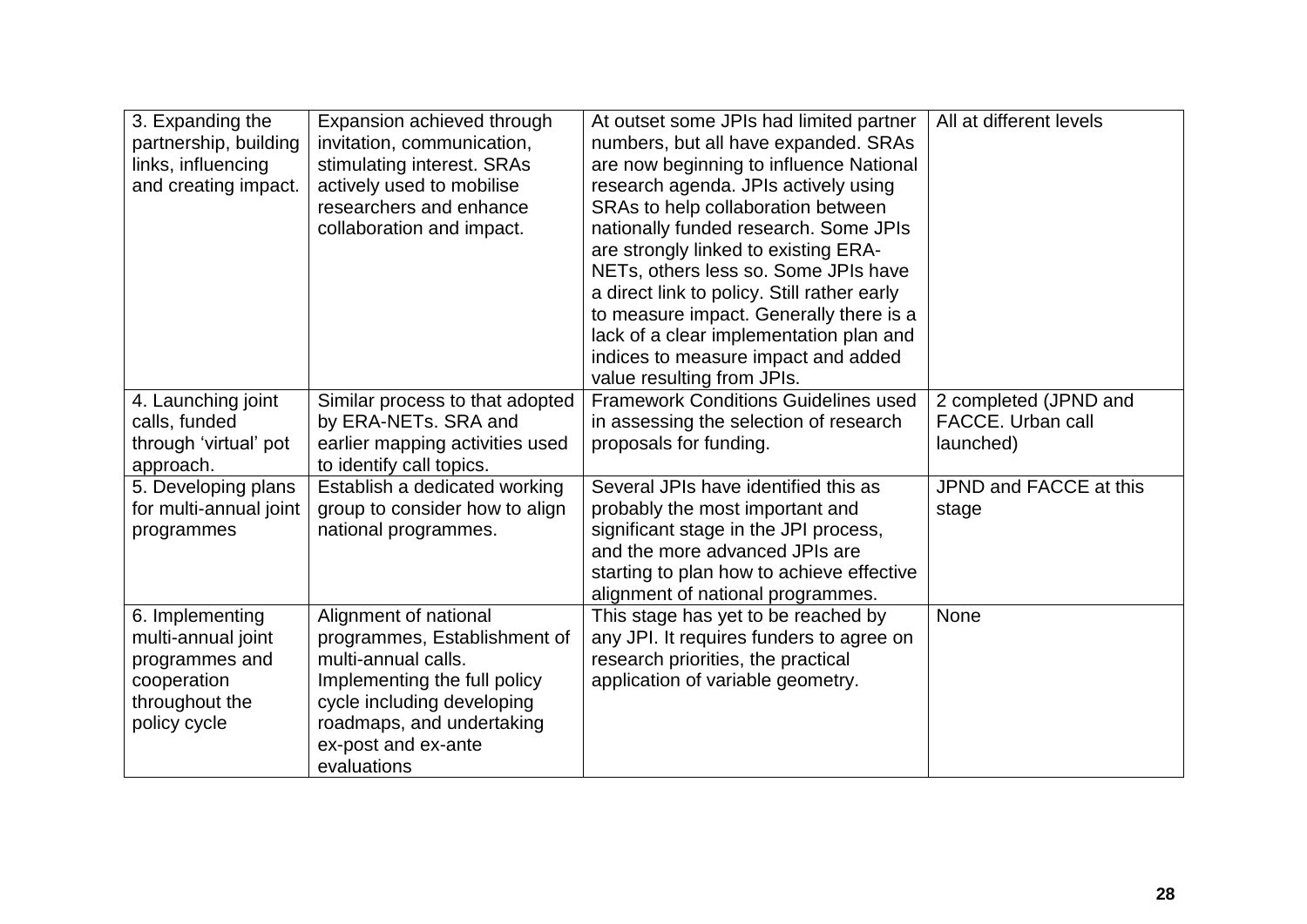The Group concludes that overall JPIs are making significant progress which can be characterised as follows:

- "Up and Running" JPIs have a large and growing membership. Governance structures are in place. SRAs have been developed through a process of consultation and are beginning to influence national research programmes. Commission funding has been provided for co-ordination and has played an important part in ensuring progress. Calls have been launched and research projects are underway. Collaboration is taking place on a number of fronts including data sharing and networking. Joint programming involving the alignment of national programmes has yet to be achieved, and is recognised as a major challenge. Preparations and plans are underway for this final goal. JPND and FACCE have reached this stage.
- "Starting out" JPIs are involved in a considerable amount of ground work such as developing governance systems, management and scientific boards, terms of reference, websites and communication. Visions are being developed as pre-cursors to SRAs and have involved mapping of strategies and research programmes and consulting stakeholders. CSAs have either been granted or under negotiation. HDHL, CH, MYBL, Climate and AMR have reached this stage. Depending on how much preparation was undertaken prior to launch, early Vision and SRA planning is underway, and maps of strategies and national programmes developing. CSA preparation in hand or submitted. Some have fast tracked certain activities including launching joint calls (Water, Oceans and Urban Europe have reached this stage).

The relatively "advanced" position of JPND and FACCE is not unrelated to their respective histories and the long build-up of trust between the actors. For FACCE, rounds of Foresight (through SCAR<sup>17</sup>) ERA-NETs and an ERA-NET Plus in the thematic area provides a very solid basis on which to build a JPI. JPND had a much earlier start than the other JPIs and therefore also has had the time needed to build up the necessary trust.

#### **4.3 .Assessment of impact**

<u>.</u>

Whilst it is clear that a considerable amount of work has been undertaken within the JPIs, and there has been a high level of output including developing SRAs, setting in place governance structures, mapping exercises, and joint calls, the Expert Group wanted to examine what impact there has been so far, and what progress has been made towards the strategic goals set by the JPIs. Two impacts in particular were examined.

<sup>&</sup>lt;sup>17</sup> SCAR, Standing Committee on Agriculture Research,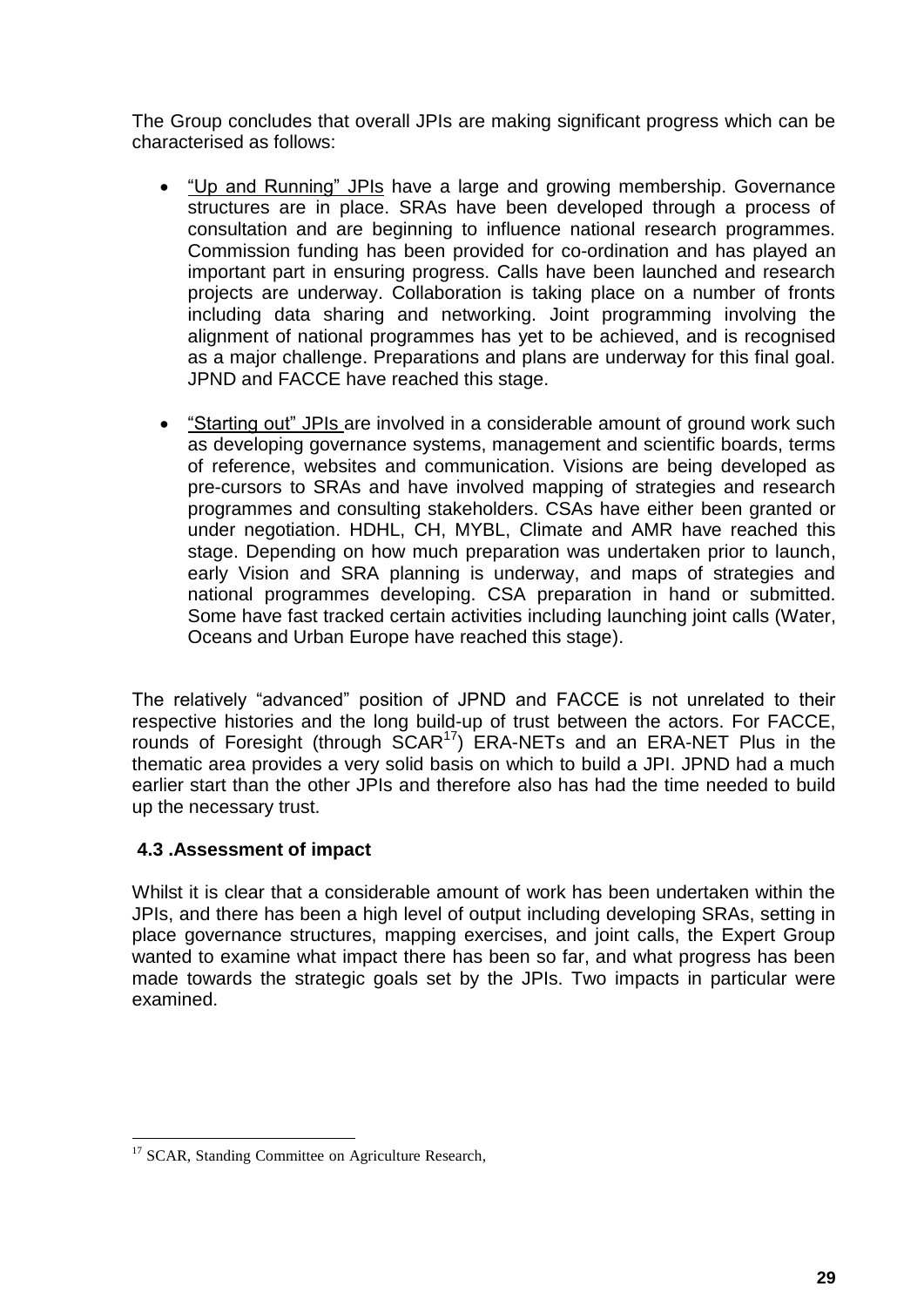#### 4.3.1 Impact on long-term strategic goals of the JPIs.

All JPIs have created visions and set up long-term strategic goals with the time horizon of 2020. These goals and visions include: mobilising in a coordinated way Europe's research resources and capacities (for example JPI Oceans); filling critical knowledge gaps (for example JPI Oceans, Climate); synchronising, aligning and combining research efforts to enhance societal relevance, scientific quality and innovation through cooperation between top researchers from different countries (JPI Climate); and coordinating activities between the JPI, the Commission and stakeholders. The goals also include translating scientific knowledge into policy by bridging knowledge production with knowledge application.

The strategic and long-term goals also include creating platforms for dialogue, knowledge transfer and strategic discussions. These platforms include connecting Member and Associate States, as well as connecting the JPI community with the Commission, other relevant EU and international initiatives and other stakeholders (e.g. policy makers, decision makers or industry).

The Group considers that JPIs have had a very positive impact through the creation of new strategic interactions and platforms between the JPIs and the various stakeholders involved.

#### 4.3.2 Impact on stakeholders.

Several JPIs conclude that there is as yet limited impact on national research communities, while an influence at the policy and stakeholder level (e.g. pointed out by JPND and JPI Oceans) is more apparent. The impact on the research communities is understandably limited (with one example of a MS reporting some national structuring effects) since few common calls have been launched and the ones executed so far have been rather limited in terms of funding. On the level of research funding and programming, there are examples of countries that before joining the JPI did not have a national programme in the challenge area but as a consequence of their membership of a JPI they have started to develop complementary national strategies and programmes.

#### 4.3.3 Summary of impact

From the evidence gathered by the Group it is clear that all JPIs have started to make an impact at different levels. For instance, in their respective areas, the JPIs have raised the awareness of the need to develop scale and scope to address the particular challenge. An indication of this is the increasing participation of countries in the various JPIs, and the commitment in terms of working hours and funding by the participating countries. For example, data from the Commission shows that JPND has had an apparent "coordination" effect on Europe's neurodegenerative disease research. From 2007 to 2011 the total volume of research funding has grown from €100m per annum to €400m, and of that the percentage now coordinated has grown from 10% to some 20%. The increase in funding and coordination can in part be attributed to the JPND calls and the Commission's FP7 calls. Other international initiatives are seeking to link with JPND as it develops a more international profile.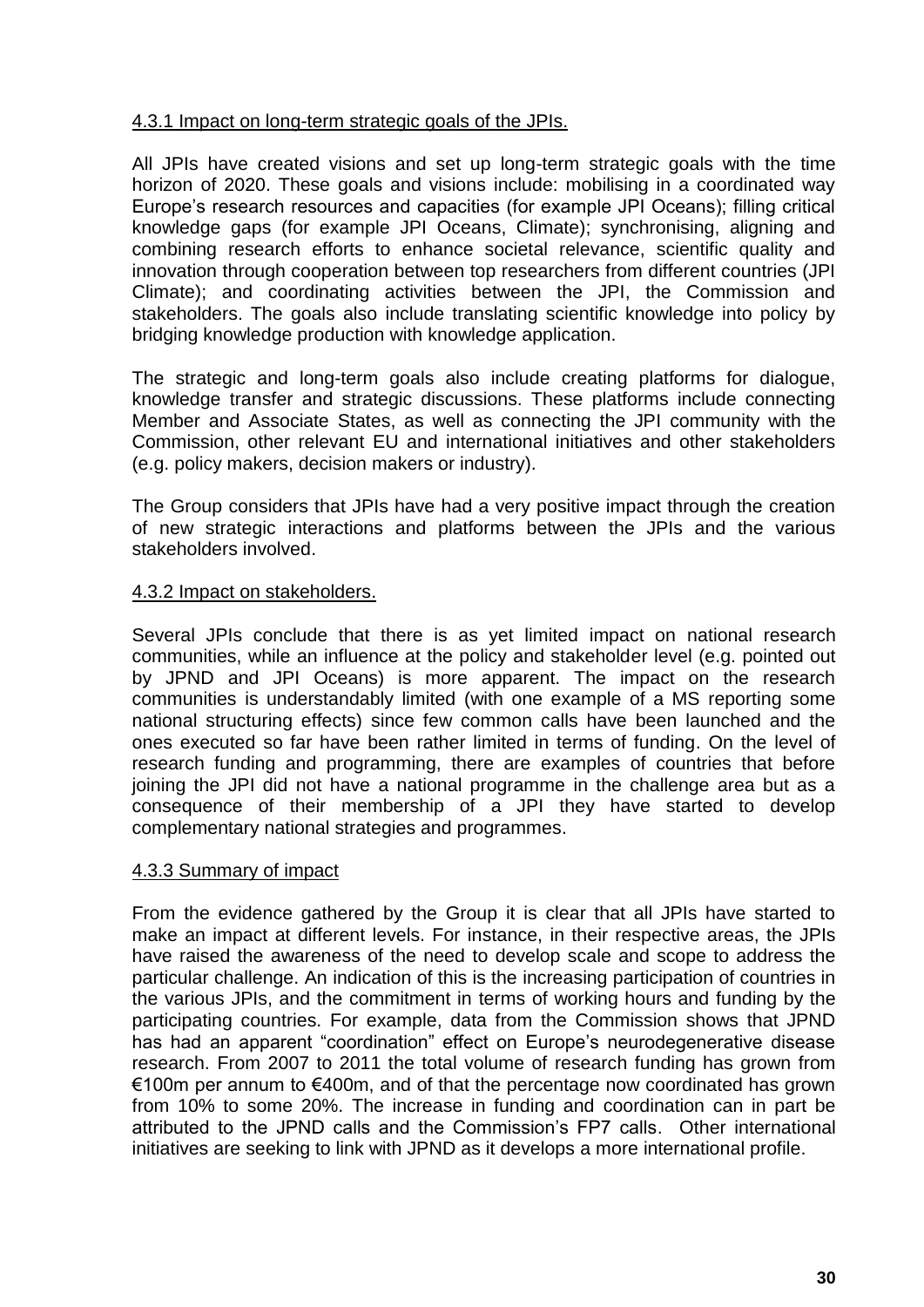The Expert Group concludes however that the achievement of multi-annual programming and the alignment of national programmes in order to further develop scale and scope remains a significant challenge.

#### **4.4 Assessment of benefits**

The Expert Group assessed progress against the following five benefits cited earlier (Section 2.1): addressing common challenges, eliminating wasteful duplication, promoting excellence, reaching the required scale and scope, and facilitating the pooling of data and expertise.

#### 4.4.1 Addressing common challenges and developing common solutions.

A major rationale for developing JPIs is that improved collaboration and coordination between national programmes will enable Europe to be in a better position to tackle major societal challenges. The following three examples extracted from the Group's JPI Questionnaire help illustrate this aspect:

- Over 12 million people in Europe suffer from neurodegenerative diseases, yet treatments are still lacking. JPND has been established specifically to coordinate national efforts by bringing together funding bodies, researchers and other stakeholders to consider existing research evidence, build a common vision, and facilitate sharing of tools, techniques and other resources more efficiently in order to find solutions. Although most Member States have research programmes, the EU is not leading the world, and Europe has never benefited from structured support in this area. JPND will ensure that much greater progress will be made now that efforts can be combined.
- Antimicrobial resistance is a global problem. Currently European research is dispersed and there is little collaboration between Member States. JPIAMR aims to integrate relevant scientific fields across national borders and to create a common research agenda with a shared common vision of sustainable use of antibiotics to treat infectious diseases in Europe. Action is needed on many fronts including new approaches to prevent and treat infections, new drugs and diagnostic tools and models for predicting resistance to antibiotics. To meet these challenges JPIAMR's vision is to build a European Research Area and a global lead in the field of antimicrobial resistance in the next 15 years.
- There is a growing gap between global water demand and water supply. In addition climate change is expected to intensify drought in some European areas and flooding in others. Currently Europe probably holds world leadership in this area of research, and also innovation. JPI Water has been formed to help maintain this lead and address the grand challenge of achieving sustainable water systems for a sustainable economy in Europe and abroad. Addressing this challenge requires a multi-disciplinary approach and JPI Water will enhance this through the coordination of National and Regional RDI policies.

The Group concludes that all JPIs put forward strong cases that they are each addressing significant issues which are beyond the scope and resources of individual countries and together are seeking appropriate solutions.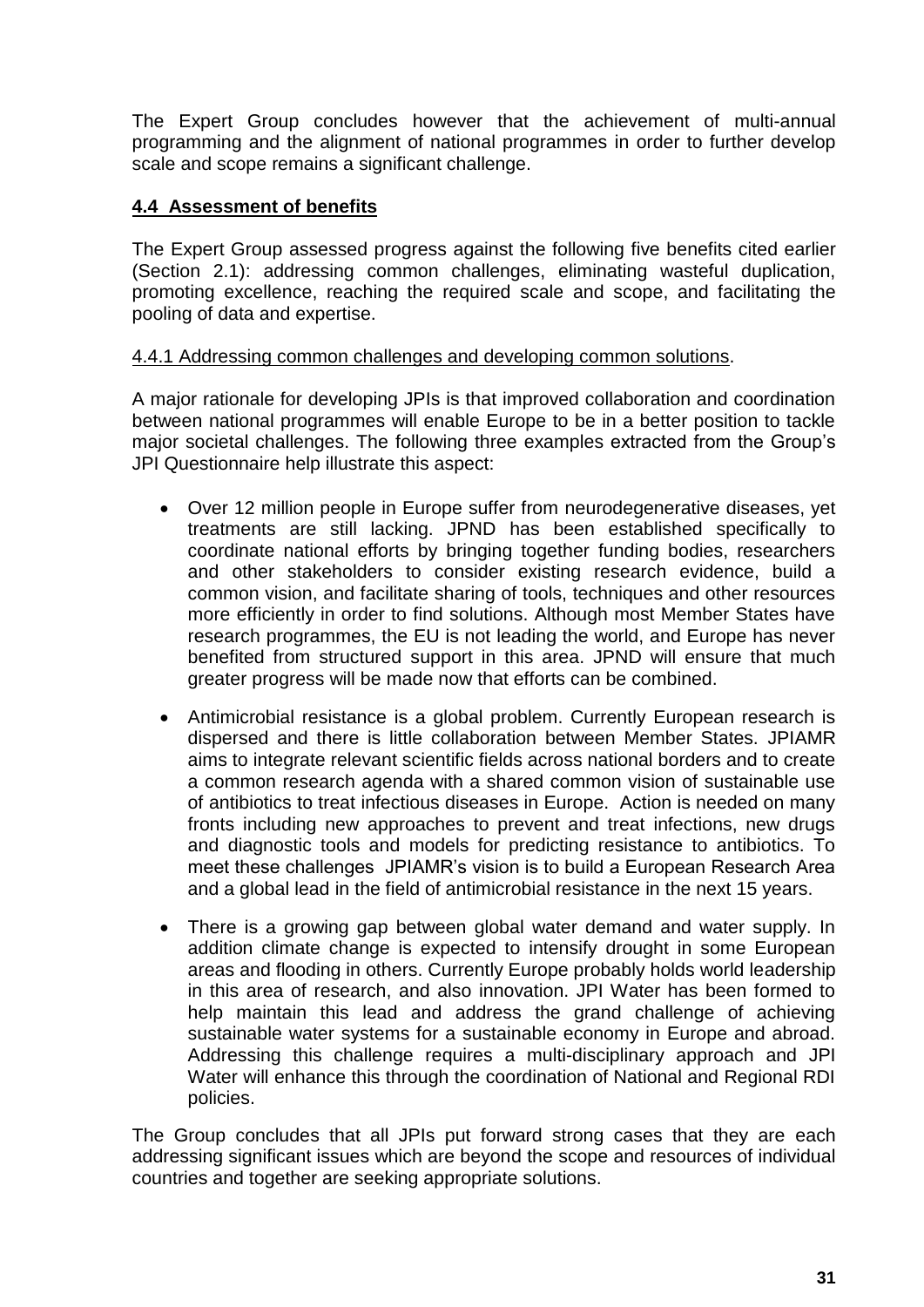#### 4.4.2 Eliminating wasteful cross-European programme duplication

There is evidence that JPIs are being effective in helping to realise this benefit. A wide range of activities are being undertaken or planned by JPIs that will help reduce unnecessary duplication of effort across Europe including mapping which helps establish where member states currently are, what they have in common and identify possible overlap and gaps. The drafting and adoption of Vision and SRA documents also contributes to eliminating waste, as does the funding of research through joint calls.

#### 4.4.3 Reaching the Required Scale and Scope.

Apart from the longer established JPIs (JPND and FACCE), the Group does not consider that the required scale and scope has already been achieved. However, the Group does think that some JPIs are on track to achieve the necessary scope and scale. The Group is concerned that in the current economic climate where national research budgets are under pressure a tendency could develop to only aggregate existing national activities into the relevant SRA thereby impacting on the scope of the research undertaken to address the Societal Challenge. Broadly based inputs from stakeholders into the development of SRAs is very important to ensure that societal as well as scientific considerations are taken into account when defining the core challenge and in deciding ways to address it.

SRAs should bring the research into new and potentially rewarding fields (e.g. biomarkers in spinal fluid to detect Alzheimer's which complements existing genetic approaches) and not only reinforcing existing research trajectories.

Notwithstanding the above, the Group found many good examples of JPI activities including for example:

- JPND has mapped National and European-level neurodegenerative disease research in order to identify gaps and opportunities for improved co-ordination.
- FACCE has brought together 65 research groups from 17 countries in its action to develop a Knowledge Hub.
- JPI Climate has completed a comprehensive mapping exercise of research activities, policies and science programmes of all its members.

#### 4.4.4 Promoting excellence through joint calls.

1

Two JPIs, JPND and FACCE, have completed joint calls and the selection of research proposals for funding have followed the GPC's Voluntary Guidelines for Framework Conditions<sup>18</sup>. Broadly these require that the process respects the

<sup>&</sup>lt;sup>18</sup> Voluntary guidelines on framework conditions for joint programming in research 2010. European Research Area Committee High Level Group for Joint Programming ERAC\_GPC 1309/10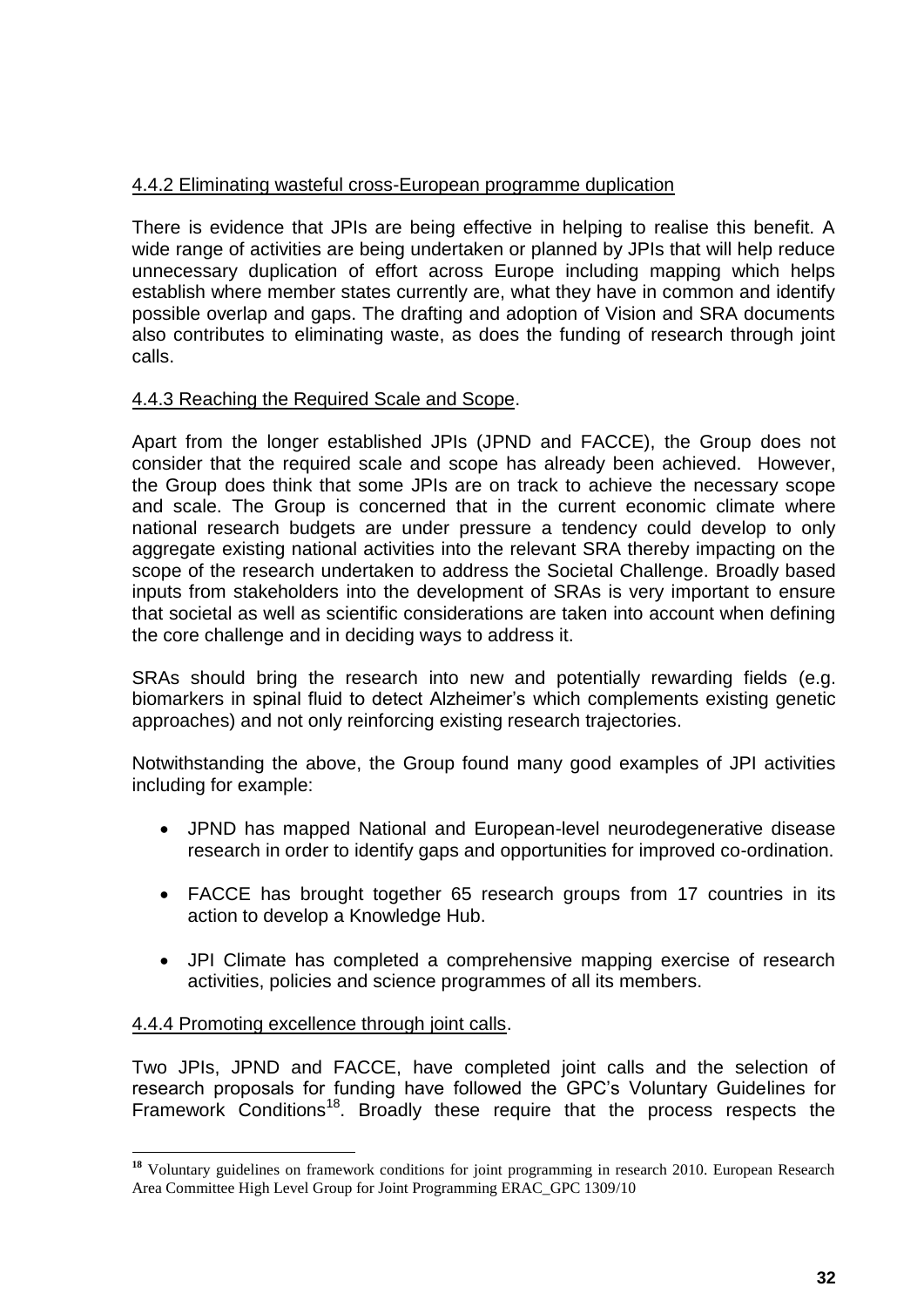principles of equal treatment and transparency. Under the Guidelines the evaluation of proposals is undertaken by independent experts that score the proposals on the basis of their scientific and/or technical excellence, relevance, potential impact and the quality and efficiency of the implementation and management. On this basis the Expert Group concludes that JPIs are encouraging and promoting the principle of excellence in the projects funded through joint calls.

#### 4.4.5 Facilitating pooling of data and expertise.

In developing their Visions and SRAs, JPIs have highlighted the need to pool data and expertise in order to achieve better coordination. For example JPI Climate has highlighted the need to coordinate expertise in developing the next generation of climate models, JPICH has developed a data gathering template, and Oceans, recognising the essential value that long-term datasets play in marine science, will undertake a mapping exercise. The Expert Group endorses this kind of core activity.

#### **4.5 Conclusions**

Taking into account the fact that JPIs were launched at different times over the past four years, and that six of the ten JPIs have been operating for less than a year, the Expert Group's overall conclusion is that good progress has been made. Following wide consultation all JPIs have either developed a Vision or a Strategic Research Agenda which identifies common areas, gaps and priorities. All are working on expanding their membership, building links and starting to influence their respective strategic research area. The two longer established JPIs (JPND and FACCE) have launched calls and are funding research through "virtual pots". These two JPIs are now developing plans for multi-annual joint programmes. The final and probably most challenging stage, that of implementing these plans and co-operating throughout the policy cycle, has yet to be achieved by JPIs as a group.

The Expert Group does not view the different modes of implementation or different structures as a negative. A "one size fits all" approach is neither possible nor desirable given the very different nature of the Societal Challenges being addressed. However, many JPIs have reached a point where operational guidelines and templates regarding agreements, IPR etc. are needed and here the GPC can help to avoid needless duplication of effort by preparing these during the next revision of the Voluntary Guidelines on Framework Conditions. The next version of the Voluntary Guidelines needs to also address the question of Governance and should provide clear guidance regarding the composition and integrity of the various Management Boards and Advisory bodies associated with each JPI.

In assessing the overall progress made by the JPIs, the Expert Group looked at two criteria, impact and benefits. JPIs are starting to make an impact on long-term strategic goals, and on stakeholders, and there are plans to widen and increase this impact. On benefits, as set out in the original vision for Joint Programming, the Group concluded the following: significant issues are being addressed that are beyond the scope and resources of individual countries; a wide range of activities are being undertaken by JPIs that will help reduce unnecessary duplication and effort across Europe: scientific excellence is being promoted through joint calls which follow the Framework Conditions; JPIs are on track to achieve the necessary scope and scale;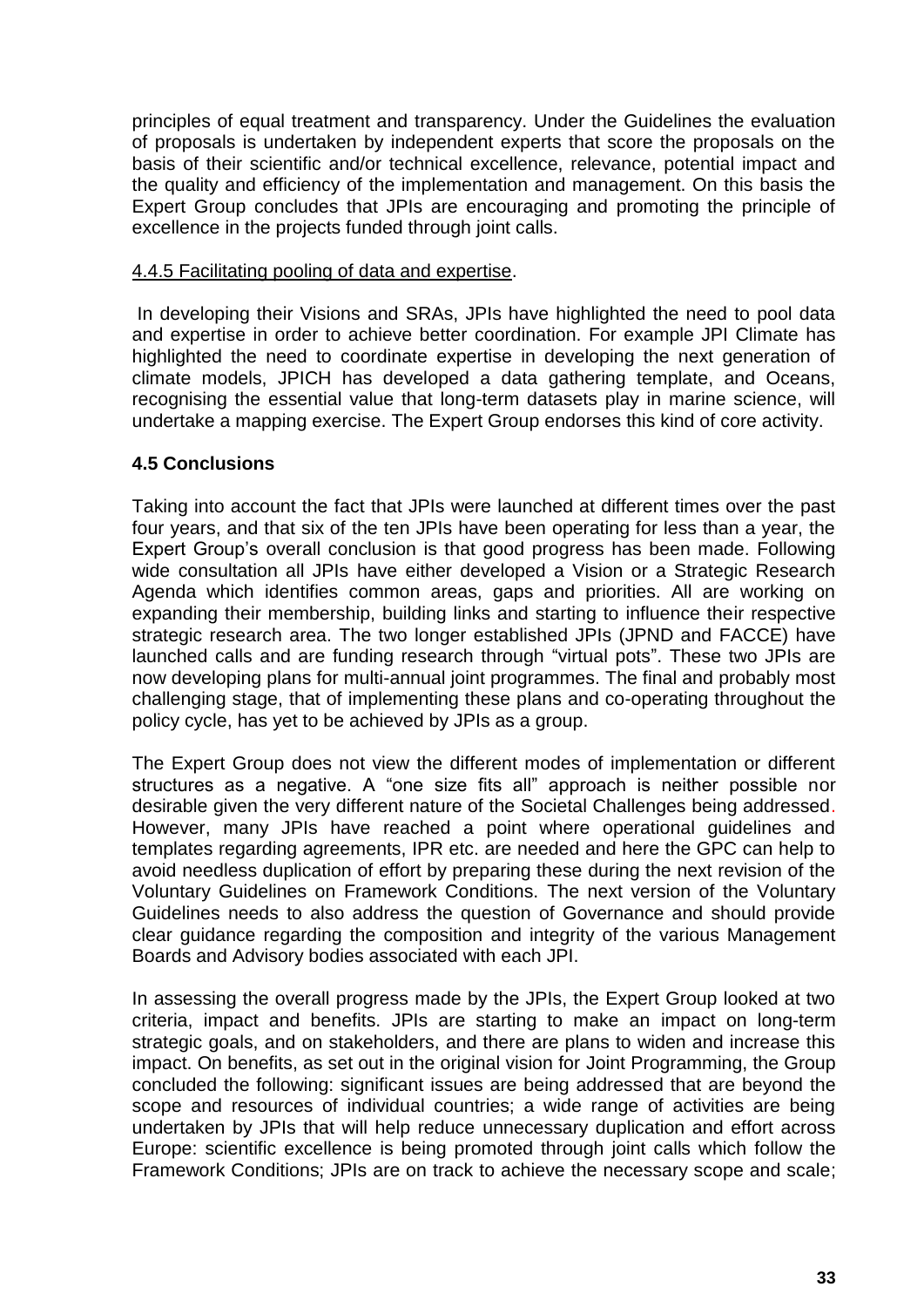and through their Visions and SRAs, JPIs show evidence that they are coordinating data and expertise.

As explained earlier the Expert Group sees the Joint Programming process as a spectrum of activity between the GPC, the JPIs, aligning national programmes and full cooperation along the policy cycle. The ten initiatives currently provide the only formal way of implementing Joint Programming and many of the conclusions reached by the Expert Group relate to the progress being made by JPIs. The most significant challenge for Joint Programming remains that of aligning national programmes and implementing multi-annual joint programmes. This challenge is considered in detail in Section 5.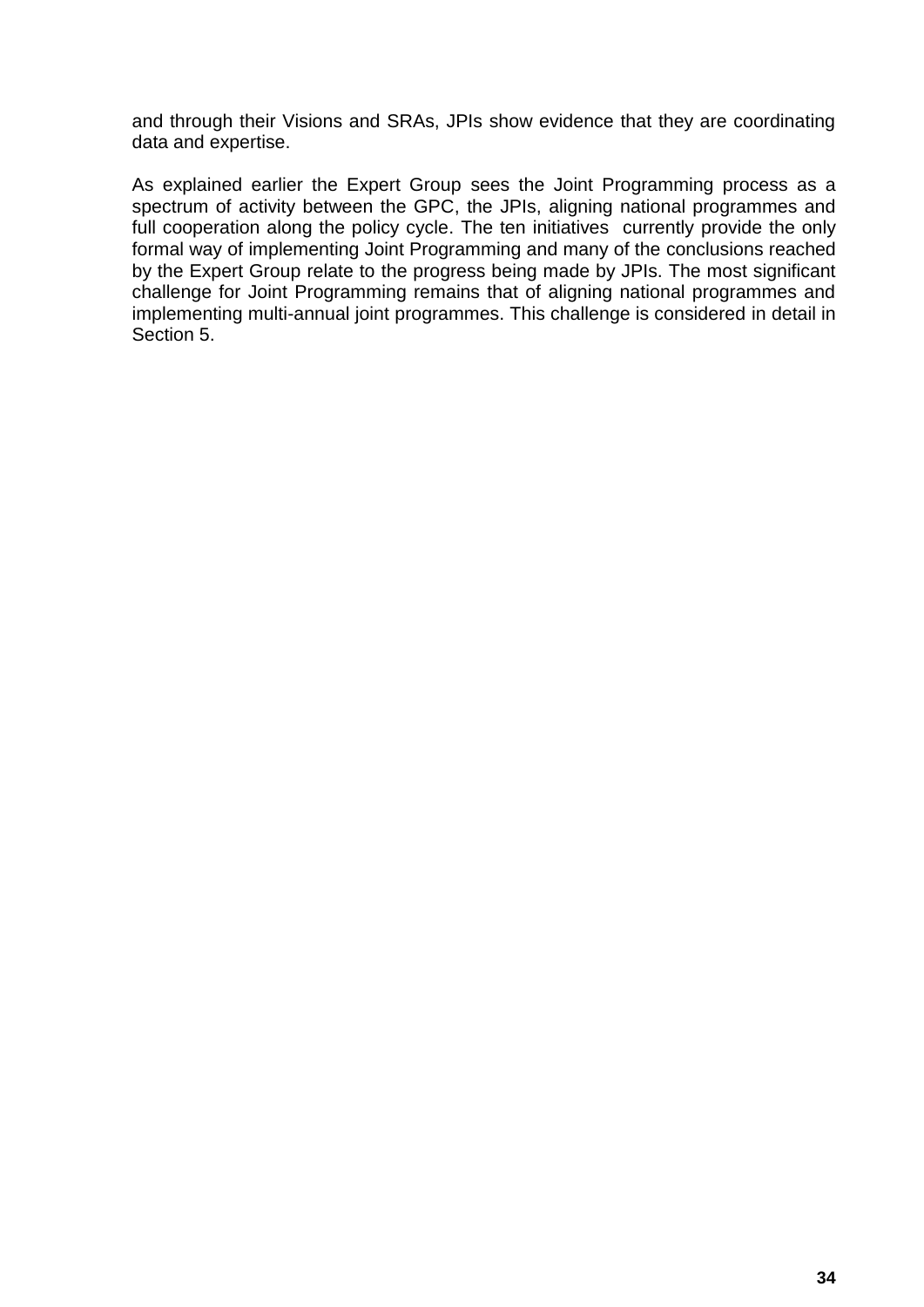## **5. Challenges and opportunities facing the Joint Programming process**

Quotes taken from the JPI Questionnaire

*"Joint programming is a novel and innovative process which requires new ways of working together in Europe"*

*"Although the participating countries have shown strong commitment to the JPI and the process, the achievement of multi-annual research programming is a long process"*

*"The challenge remains to achieve multi-annual programming, and not just individual calls".* 

The Expert Group has analysed potential challenges facing Joint Programming, grouping these into political, structural and organisational and these are considered below. Additionally, and in line with its terms of reference, the Group has analysed the participation of less research intensive countries in JPIs. The Group has also considered how JPIs relate to Horizon 2020, the future Framework Programme for Research and Innovation  $(2014-2020)^{19}$ .

#### **5.1 The Political Challenge.**

1

The Group considered whether in times of scarce public budget it has proven difficult for Member States' administrations to rapidly redirect national resources into JPIs. Joint programming is primarily about the alignment of existing and planned national research programmes in order to tackle grand challenges more effectively and efficiently. However this concept has yet to be fully adopted and acted on by national programme owners and policy makers. A prevailing concern is the partial transfer of "control" over national resources into cooperation schemes. The political challenge is for the full potential and added value of Joint Programming to be fully appreciated and understood and at the same time moving away from the idea that joint programming is about bringing fresh funding together for one or two calls. As stated previously, JPIs should not be regarded as a variant of ERA-NETs.

The Expert Group's view is that under the current financial and economic pressures, JPIs potentially have a role to play in safeguarding national expertise and capacity. MS currently affected by budgetary cuts for research can leverage "more" from this lower level of funding by financially participating in the Joint Call of a JPI. This could

<sup>&</sup>lt;sup>19</sup> Communication from the Commission to the Council, the European Parliament, the Economic and Social committee and the Committee of the Regions. Horizon 2020 – The Framework Programme for Research and Innovation. COM(2011) 808. 30.11.2011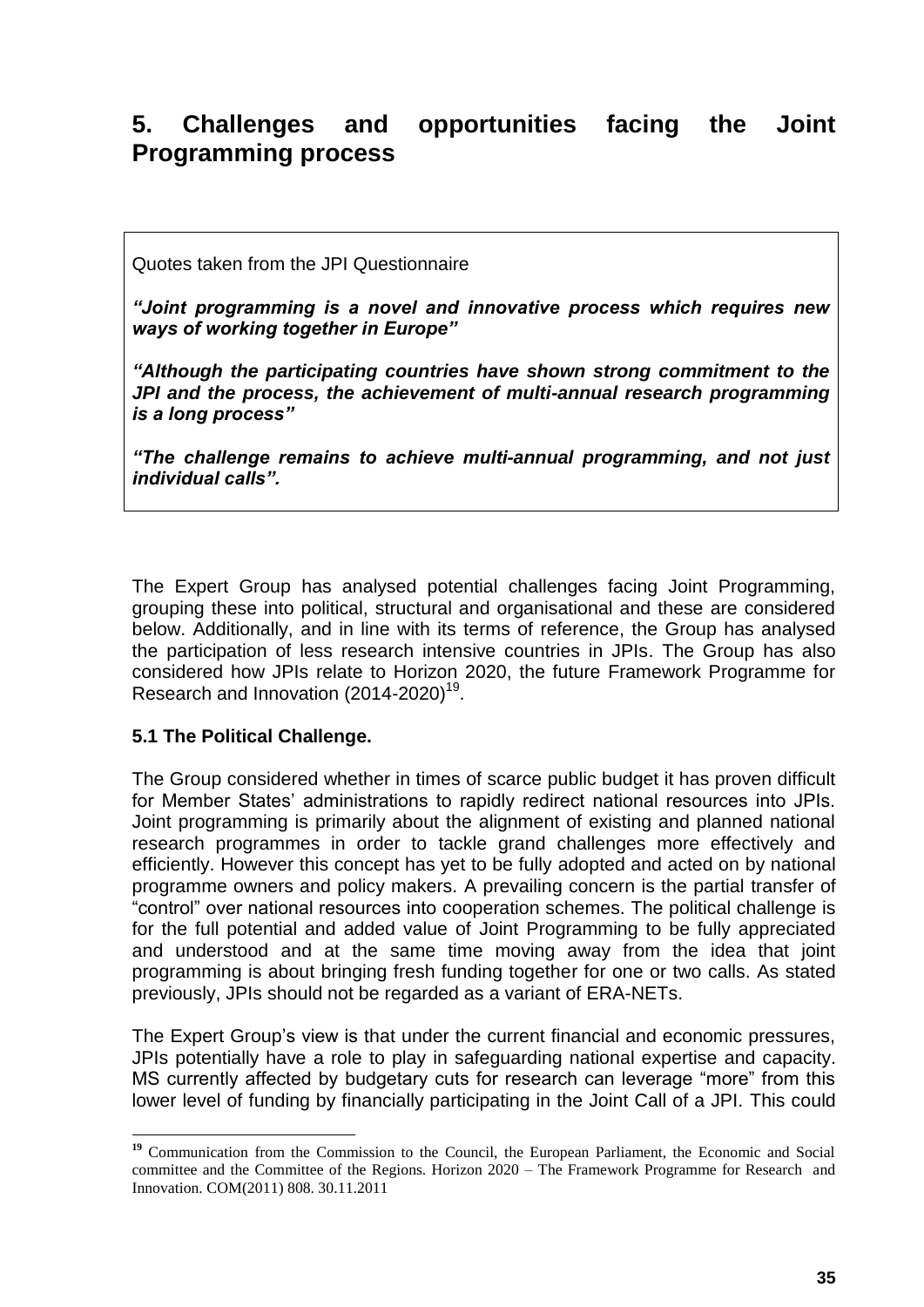also help to mitigate against key expertise and capacity being permanently lost at the national and European level.

#### **5.2. Structural and organisational challenges.**

The Group looked at possible structural and organisational constraints that may result in JPIs not achieving their full potential. Structural constraints, which are more difficult to address, include incompatibility between national research and innovation systems which may make Member States hesitant about giving firm commitments to team up with other national programmes into "external" schemes. Organisational constraints include the lack of common principles between MS that are needed to assemble national funding and the design, selection and implementation of crossborder projects and programmes. The ERA Communication<sup>20</sup> makes specific recommendations regarding structural and organisational constraints. The Expert Group agrees with these but the Group considers that the main constraint remains the lack of will at the level of national administrations to re-orientate strategies and research programmes significantly in line with the SRAs.

JPIs are not the first ERA- related initiative that has had to face such challenges. For example the ERA-NET scheme has demonstrated very clearly that Member States are able to work effectively together effectively, combining funds through the "virtual" common pot approach, and sharing knowledge, experience and strategies. JPIs are also planning or have already undertaken joint calls, so to a certain extent Member States have already committed funds to "external" schemes, and have therefore found solutions to organisational challenges.

#### **5.3 Sustainability**

From the outset it was acknowledged by the Commission and Member States that Joint Programming would be a long-term, strategic process aimed at tackling major economic, social and environmental challenges together. No specific end date was given for Joint Programming to deliver by, but a 10+ year horizon is a reasonable supposition. Given the long timeframe associated with this initiative the Expert Group wished to assess the issue of sustainability, from both a science and a budget provision angle.

#### 5.3.1 Science Sustainability

In response to the Group's questionnaire, all JPIs provided a convincing case that their areas of science were addressing major societal challenges which will require many years of support. Examples of the science challenges include:

 For JPI Oceans, understand and mitigate the impact of climate change and pressure from human activities on the marine environment, improve

<sup>1</sup> <sup>20</sup> Communication from the Commission to the European Parliament, the Council, the European Economic and Social Committee and the Committee of the Regions "A reinforced European Research Area Partnership for Excellence and Growth". COM(2012) 392. 17.7.2012.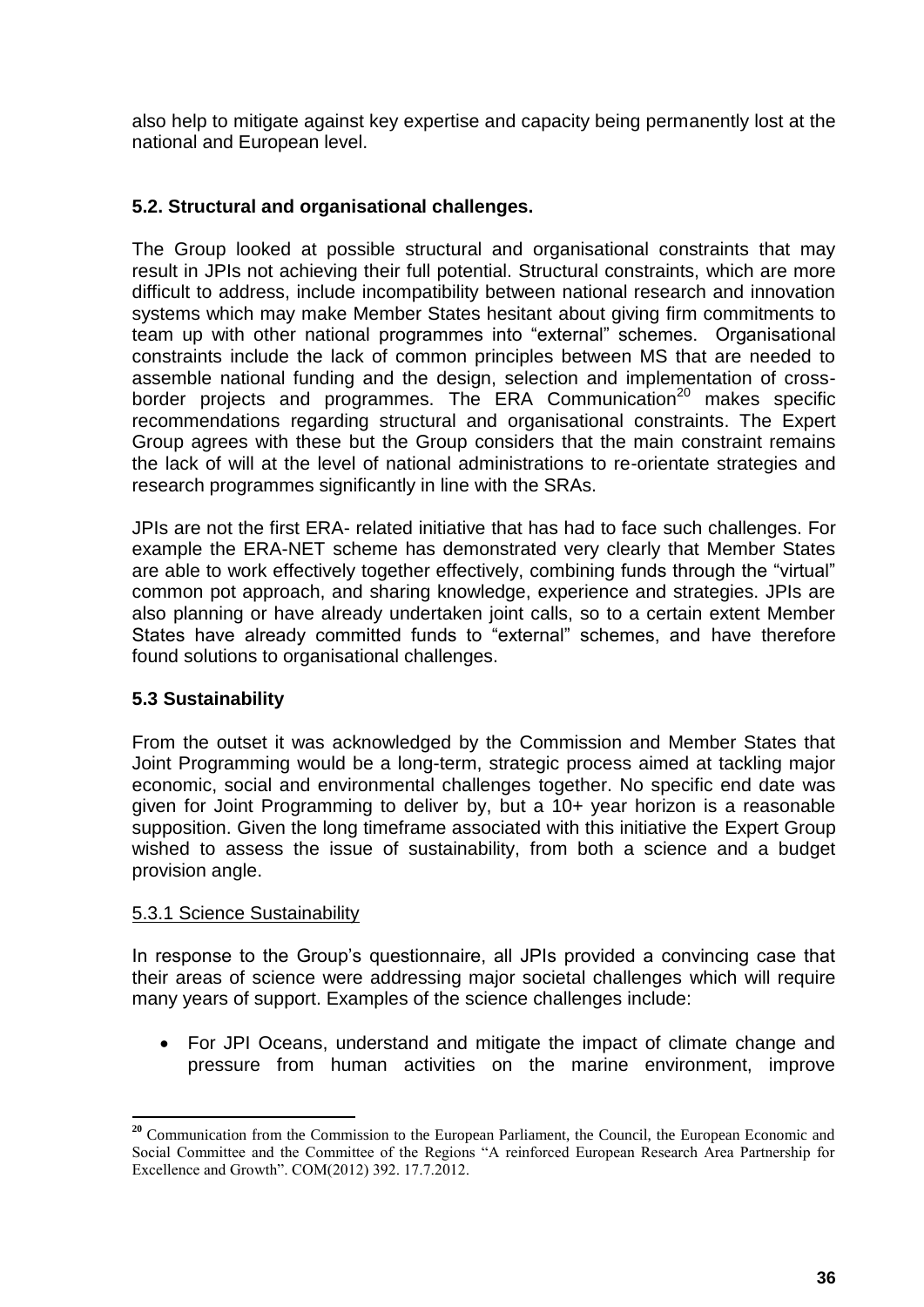understanding of marine ecosystems and their processes, develop and sustain infrastructure to support an integrated data and information base.

- For JPI Climate provide integrated climate knowledge and decision support services built around four modules: improved climate projections, climate services, societal transformation, and decision-support tools.
- For HDHL to address three key interacting research areas, determinants of diet and physical activity, diet and food production and diet-related chronic diseases.
- For FACCE the research goals include are to provide new approaches for environmentally sustainable growth and intensification of agriculture, provide an integrated impact assessment of climate change, and contribute to reductions of green house gas emissions.

These are clearly substantial challenges requiring scientific, technological and socioeconomic responses and which are likely to remain high on Europe's research agenda for at least 10 years.

#### 5.3.2 Budget Sustainability

There are two budget-related aspects, one associated with the support of the JPI network, the other with the possible constraints of funding availability for new research.

There are high transaction costs associated with collaboration. Running networks, developing strategies, mapping programmes, consulting stakeholder groups, launching joint calls and managing jointly funded research all require resources, and the question is how will this be provided over the longer time frame. Joint Programming does not involve Community funding *a priori* because it is principally about Member States defining common strategies and bringing together national resources. It is after all a MS-led initiative. It is the view of the Expert Group that MSled means *de facto* MS-funded. This does not rule out the possibility of the JPIs competing for funds that will become available from Horizon 2020.

At the outset some JPIs, for example FACCE, asked countries to pay a small membership fee. Others such as JPI Oceans were supported by a significant start-up budget from a small number of countries which enabled preparatory work to be undertaken. MS have been willing to support the Joint Programming process not only with a considerable amount of 'in kind' support but in some cases with funding from a number of MS. The Expert Group was impressed at the very strong in-kind contribution provided by members to the JP process, with thousands of personmonths being committed to delivering Visions and SRAs. However it has to be said that the scale of the funding being committed to Joint Calls is uneven and there is a clear risk of "free riders" in the process.

Once JPIs were considered mature and launched by Council Conclusions, the Commission launched dedicated calls for Community Support Action (CSA), usually at the €2m level over a 3 year period. This has provided an essential injection of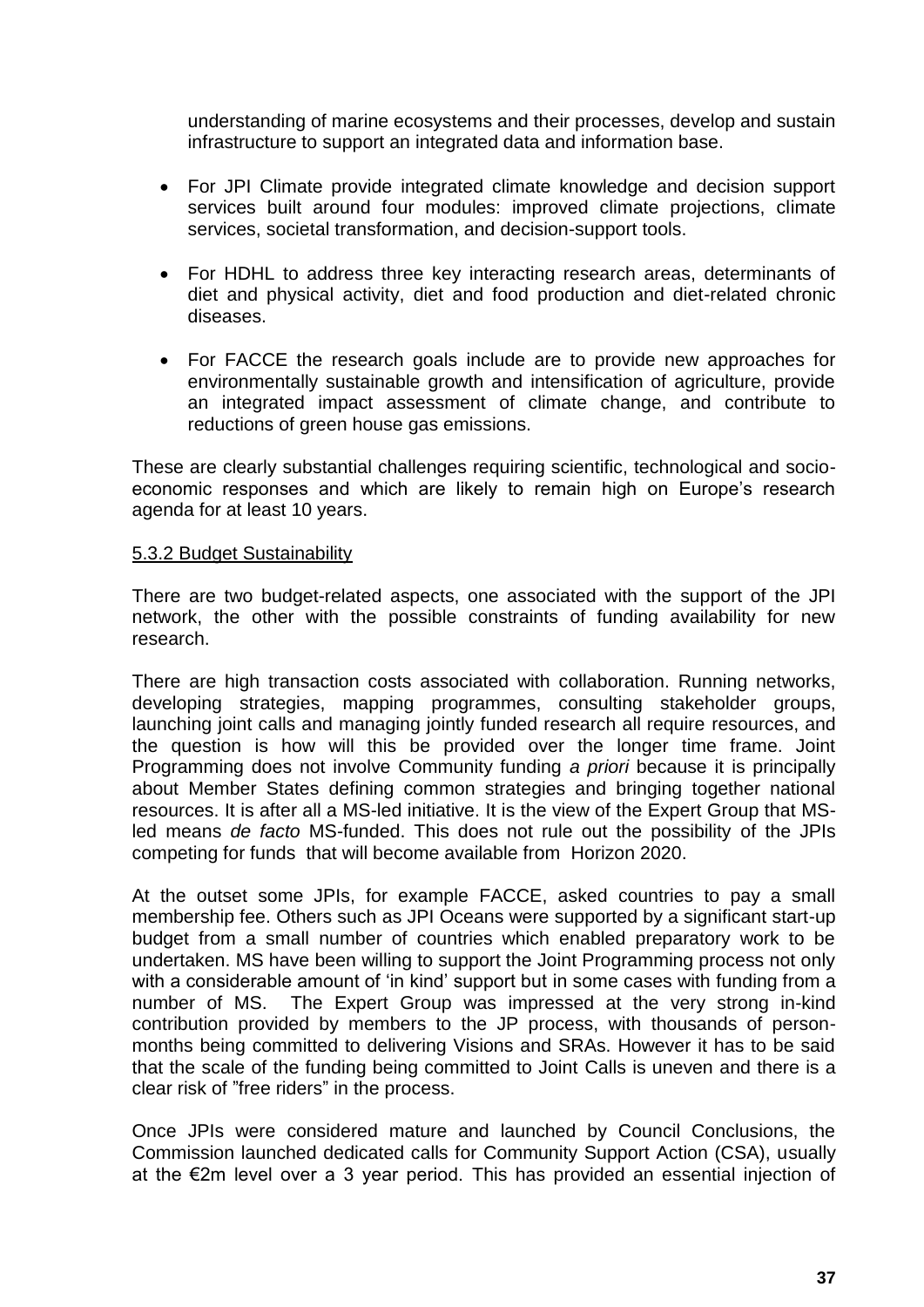funds into the JPIs Management at an important point in their development and without the CSAs some of what has been achieved so far would not have been realised so quickly.

It is not yet clear how Horizon 2020 may offer help in the future and this is considered further below (Section 5.5). In the interim, since Joint Programming is primarily a Member State-led initiative, it seems appropriate to the Group that MS should bear at least some of the costs associated with collaboration. There is evidence that this is happening, for example through in-kind contribution. Based on the level of CSA support provided so far, start-up costs are perhaps in the region of €700k per annum. This would be expected to fall once the partnership has been fully formed to perhaps €500k per annum, giving an annual subscription per country of €50k (where membership is 10). This is a relatively small amount when compared with the research budgets concerned, and where there is real commitment should not be difficult to reach agreement on. Nevertheless, the Expert Group's view the injection of CSA support as important.

With regards to the funding of new research within the JPIs, this has to be seen against the pressures that are being brought to bear generally on research across Europe. In principle and according to EU Council Conclusions, national programme managers should see advantages in funding research through JPIs where the strategic needs and direction have been carefully mapped out in SRAs, and where leverage of national funds through jointly funded projects will occur (see Section 5.1 above).

Without necessarily investing in new research, added value will arise from aligning national agendas around a common European agenda. These are arguments that still have to be won, and whilst a coordination-bureaucracy burden might be seen to limit the Joint Programming process, the JPIs themselves need to move ahead decisively in order to demonstrate more clearly the advantages of participating if they wish to secure funds for the future. This is a core part of their communication and dissemination task.

#### **5.4. A practical way forward for JPIs**

The Group concluded in Section 4 that JPIs have yet to reach the final stage of Joint Programming which involves developing and implementing multi-annual joint programmes, aligning national programmes and engaging in the full policy cycle. So what realistically can be achieved ? To help answer this the Group has drawn on the example of the longest-running JPI, JPND, which in the Group's view is developing a practical way forward as described below.

#### 5.4.1 Agreeing a list of candidate topics for joint programming.

JPND's Strategic Research Agenda (SRA) sets out the common vision of the European countries involved in the initiative, and identifies a number of thematic priorities for future neurodegenerative disease. Following adoption of the SRA the next stage has been to develop an Implementation Plan which has involved four main steps: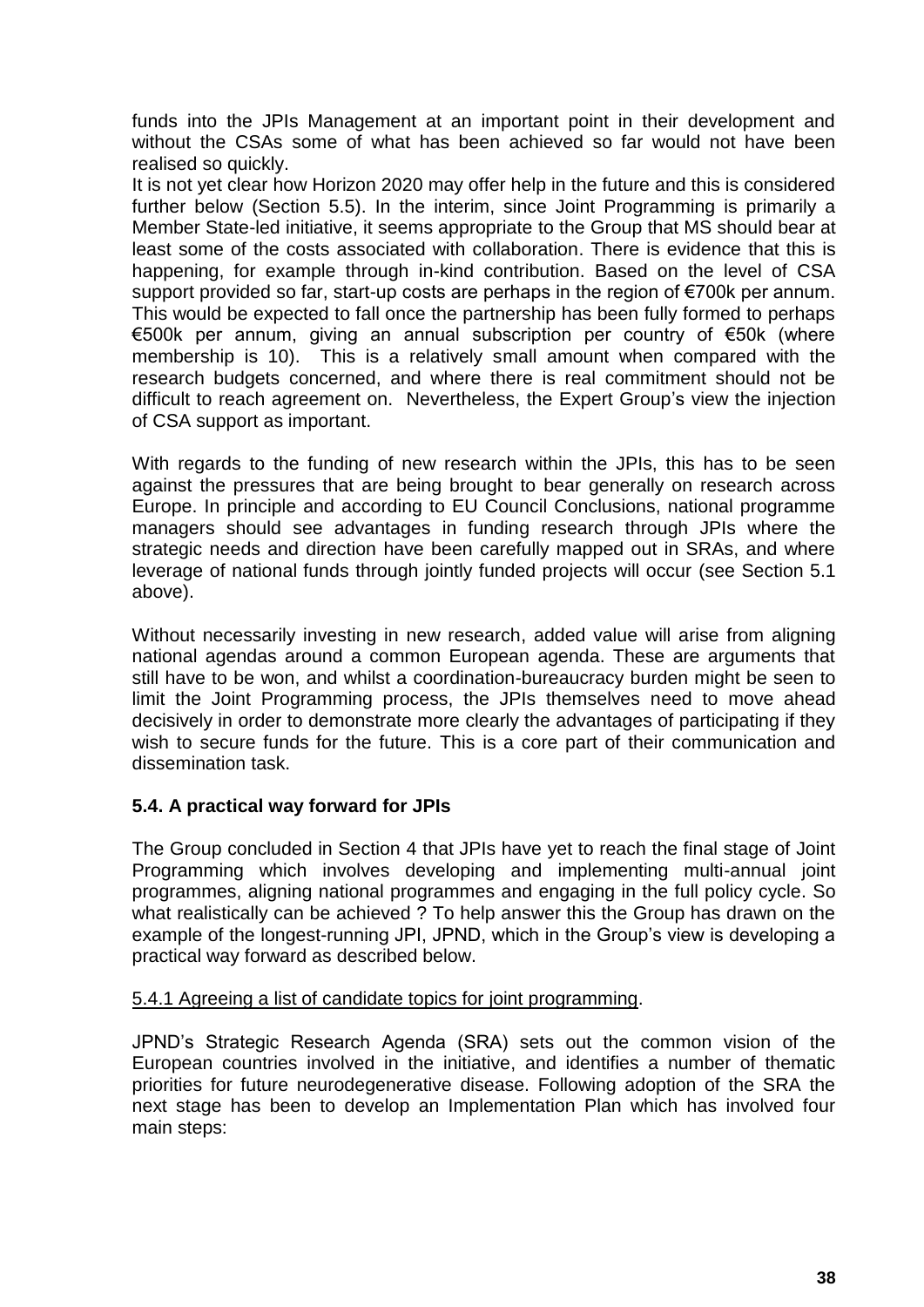- Through a survey of funders establish their priorities for international research initiatives. The survey set out key opportunities drawn from the SRA and sought funders views on a number of criteria such as scale, impact, agreed timelines, and added value to national activities.
- Based on the results of this priority assessment, four key themes were identified as being the most appropriate for implementation. These were worked up further by Working Groups into four reports that established a list of implementation opportunities.
- Based on these reports, an analysis was made of the interconnectivities between the identified themes, the degree of EU-wide added value, the level of innovation, and the practicality for implementation through existing mechanisms. This work led to the identification of six topics for Joint Transnational Calls (JTCs) with a potential funding requirement of between €40m and €70m. It also identified one topic for a Coordinated National Call, and five collaboration activities based on Task Forces and Workshops .
- Participating countries were asked to review each of the proposed opportunities that had been identified and to consider their appropriateness with respect to scale, timeliness, ease of implementation and added value for the national agendas. Countries were also asked to identify which JTCs they wished to participate in and what level of investment they would be able to allocate to these calls.

These four steps brought JPND to an important point in making the Implementation Plan a reality - an agreed list of topics to work on, estimates of how much funding would be needed, and identification by each country which specific topics they were interested in and an indication of the level of budget that could be committed. Of the six topics identified for joint transnational calls, one received support from 14 funders (out of a total of 20 that responded), three received support from 7 funders, and the remaining topics received support from 10, four and two funders. The total indicative budget available for all the calls amounted to between €50m and €75m..

#### 5.4.2 Achieving the final goal

How then is JPND taking this forward into the development of actions that could meet all the criteria of a Collaborative Programme? The first hurdle that has arisen is that some countries were not immediately in a position to support full implementation of all the opportunities. Also some countries were more interested in basic research while others were more interested in healthcare and social care research. In the light of these responses the following approach has now been adopted:

- Launch a call covering those topics where countries have indicated that budgets are immediately available
- Given the constraints of national bodies in terms of their ability to commit funds on a multi-annual or long-term basis, adopt a phased approach to the Implementation Plan. Phase 1 will use a staged approach of launching activities annually over a three-year period in order to address the six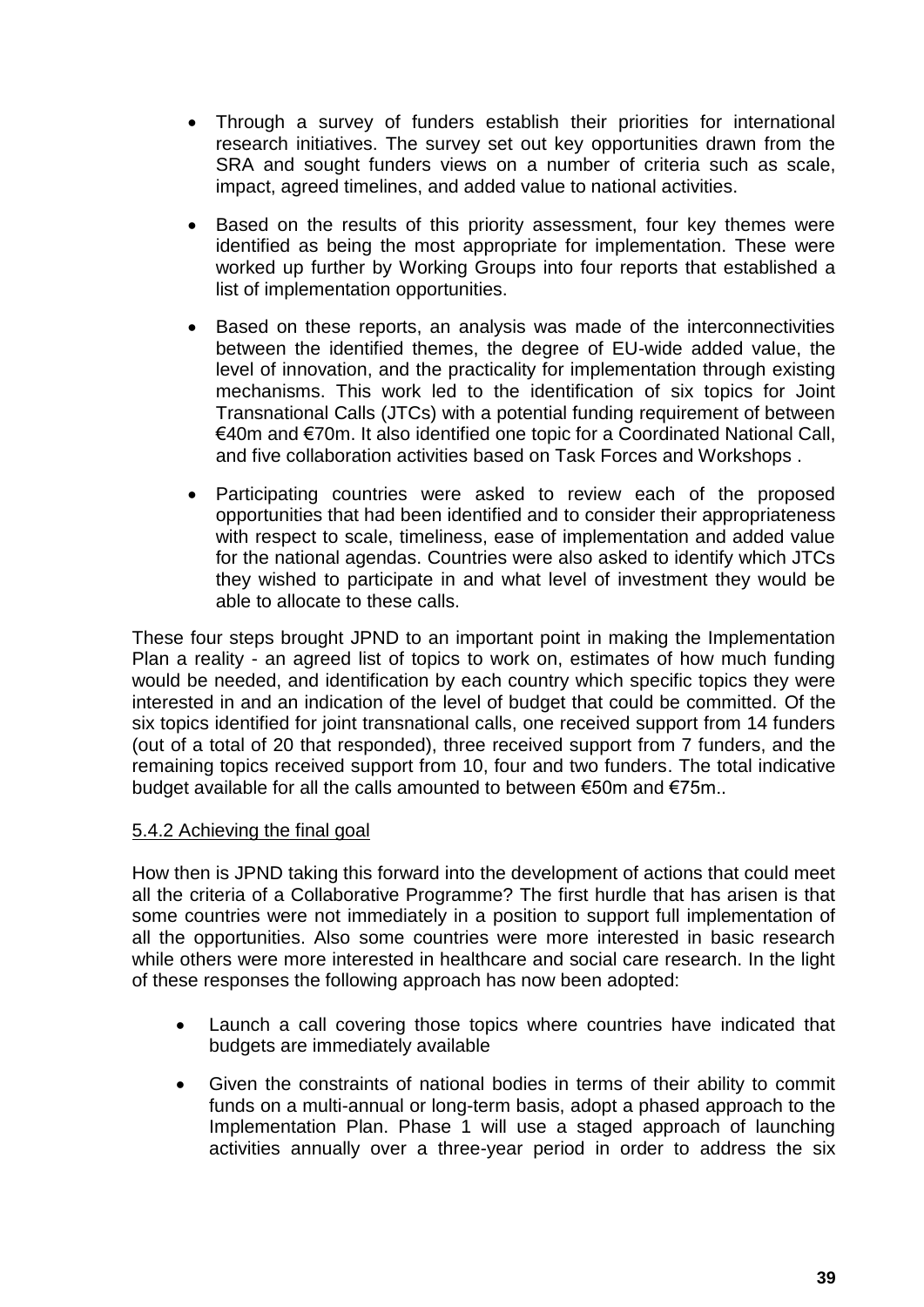research topics already identified. This approach will allow countries the opportunity to plan their annual participation.

 Leading on from Phase 1, Action Groups will be formed to mobilise resources to help progress opportunities that have been identified, including longitudinal cohort studies, models, technologies, education and training. In addition JPND's Executive Board will take the lead in linking and synchronising national plans, strategies and activities and identify areas of synergy and mutual benefit that may lead to transnational initiatives

#### 5.4.3 Assessment of this approach

JPND has set itself an implementation horizon of between 6 and 10 years and it will only be at the end of this period that it will be possible to judge whether full Joint Programming has been achieved in the fields of neurodegenerative disease. Nevertheless the Expert Group considers that JPND provides a clear example of how JPIs can progress to the final stage of developing and implementing multi-annual joint programmes and the alignment of national programmes. The Group considers the following elements are key to JPND's approach to Joint Programming:

- Comprehensive engagement with the national funders of research in deciding the international research priorities identified through a robust SRA process.
- Recognising that national funders do not all share the same priorities, same funding timetables, and budgetary cycles and therefore adopting a so called "à la carte" approach to joint calls which allows flexibility, with not all countries expected to participate in every action. In other words applying the concept of "variable geometry" in a practical and effective way.
- Over the longer-term seeking other ways of collaborating including linking and synchronising national plans, strategies and activities, potentially leading to transnational initiatives.

The Group concludes that, on the basis of what has been achieved by JPND, and the plans already being made for the medium term structural and organisational challenges can be successfully met and difficulties overcome through the JPI process.

#### **5.5 Joint Programming and Horizon 2020.**

1

The Group considered the relationship between Joint Programming and Horizon  $2020^{21}$ . Horizon 2020 is the EU's new funding programme for research and innovation and will bring together all existing EU research and innovation funding. It defines research priorities common to all 27 Member States and therefore offers opportunities for each MS to participate in trans-national research and networking activities in thematic areas aligned to their own national interests. The Group looked at two aspects of the JPI/Horizon 2020 relationship.

<sup>&</sup>lt;sup>21</sup> Communication from the Commission to the Council, the European Parliament, the Economic and Social committee and the Committee of the Regions. Horizon 2020 – The Framework Programme for Research and Innovation. COM(2011) 808. 30.11.2011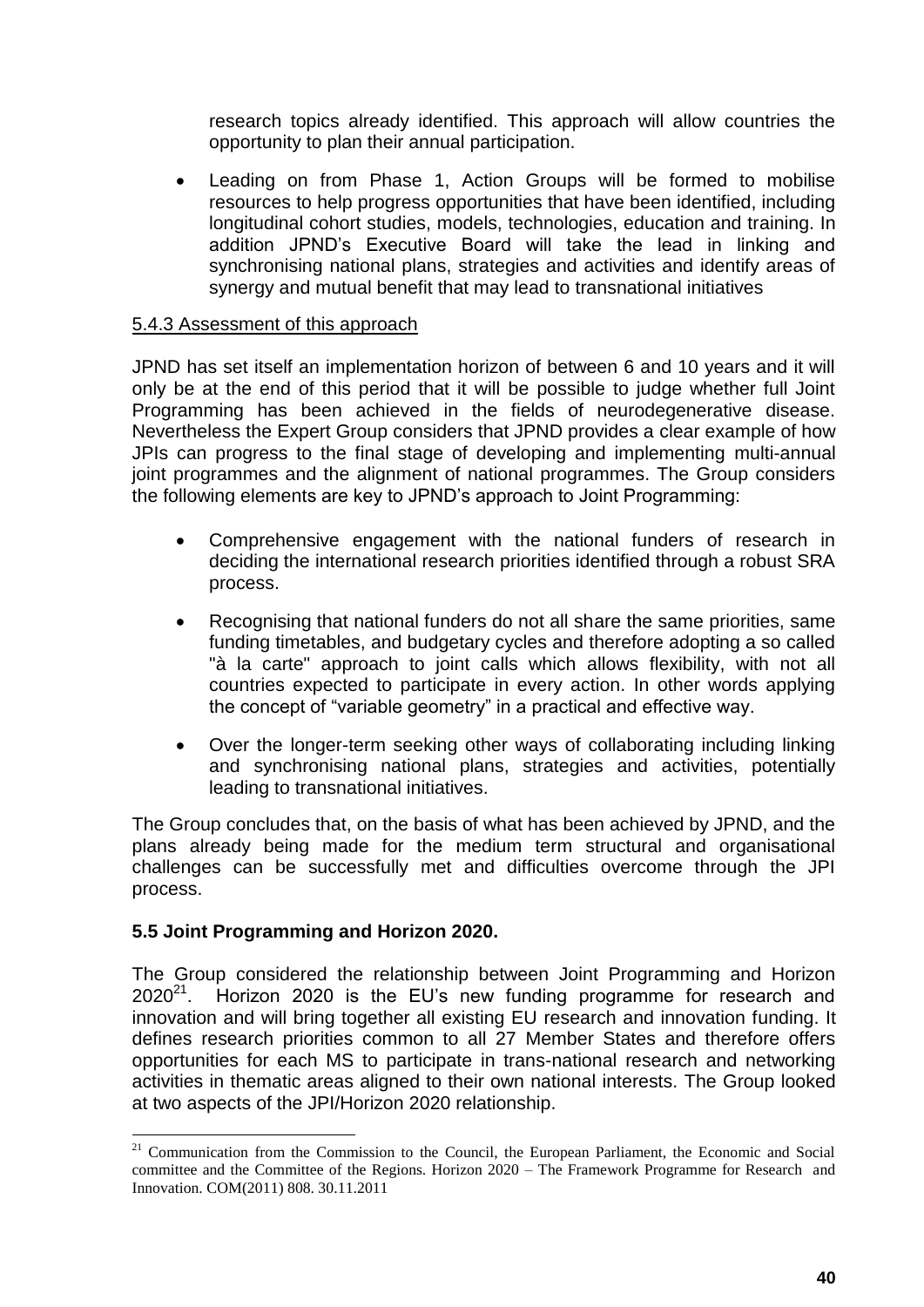#### 5. 5.1 How can Horizon 2020 help JPIs

Under Horizon 2020 the Commission has indicated that JPIs could potentially be supported through several means, especially through the new ERA-NET instrument. This could support JPIs in their development, help establish the networking structures, the design and coordination of joint activities, and topping up individual joint calls and actions of a transnational nature. Two JPIs (FACCE and Cultural Heritage) have already requested Commission funding for some of their priorities through an FP7 ERA-NET Plus action and are therefore already providing an example of JPIs making use of EU funding instruments. Article 185, provides an opportunity to fund JPI research (SRA) provided there is a high level of commitment to integration at scientific, management and financial levels by the participating countries.

It can be concluded that Horizon 2020 instruments could potentially be used to support JPIs.

#### 5.5.2 How can JPIs help meet Horizon 2020's Challenges?

Horizon 2020 has identified six societal challenges - health, food security, energy, transport, climate and secure societies. These reflect the policy priorities of the Europe 2020 strategy and address major concerns shared by citizens in Europe. From the Group's questionnaire it is clear that some JPIs already see themselves as able to contribute to one or more of these challenges, and some JPIs (including JPCH and JPI Oceans) have actively engaged in the development of the Horizon 2020 societal challenges themes. For others the link may be less direct at this stage (e.g. JPAMR).

#### 5.5.3 Participation of JPIs in Horizon 2020 Calls.

In principle there are no reasons why JPIs will not actively participate in calls launched under Horizon 2020. An obvious condition is that the call theme is an area identified by the JPI, and not all Horizon 2020 challenges are covered by, or are a priority for, JPIs. The content of Horizon 2020 is proposed by the Commission but it is the Member States, and the Parliament who negotiate the final scope and content. JPI Strategic Research Agendas are generated by the MS and it should be possible to negotiate and accommodate the respective interests within Horizon 2020. MS need to find a way to deal with the coordination-bureaucracy associated with Programme Committees and JPI governance demands. Two JPIs (FACCE and Cultural Heritage) have already in 2013 requested Commission funding for some of their priorities through FP7 ERA-NET Plus actions as there is a coincidence of priorities for both FP7 and the two JPIs.

Where appropriate the SRA can explicitly refer to Horizon 2020 themes, which in turn offers possibilities for the financing of JPI topics. The Group concluded that JPIs can potentially play an important role in addressing some of the Horizon 2020 challenges if they choose to do so, but they are also free to select and work on other priorities. This independence is a positive aspect since it means that potentially the full spectrum of research priorities will be addressed.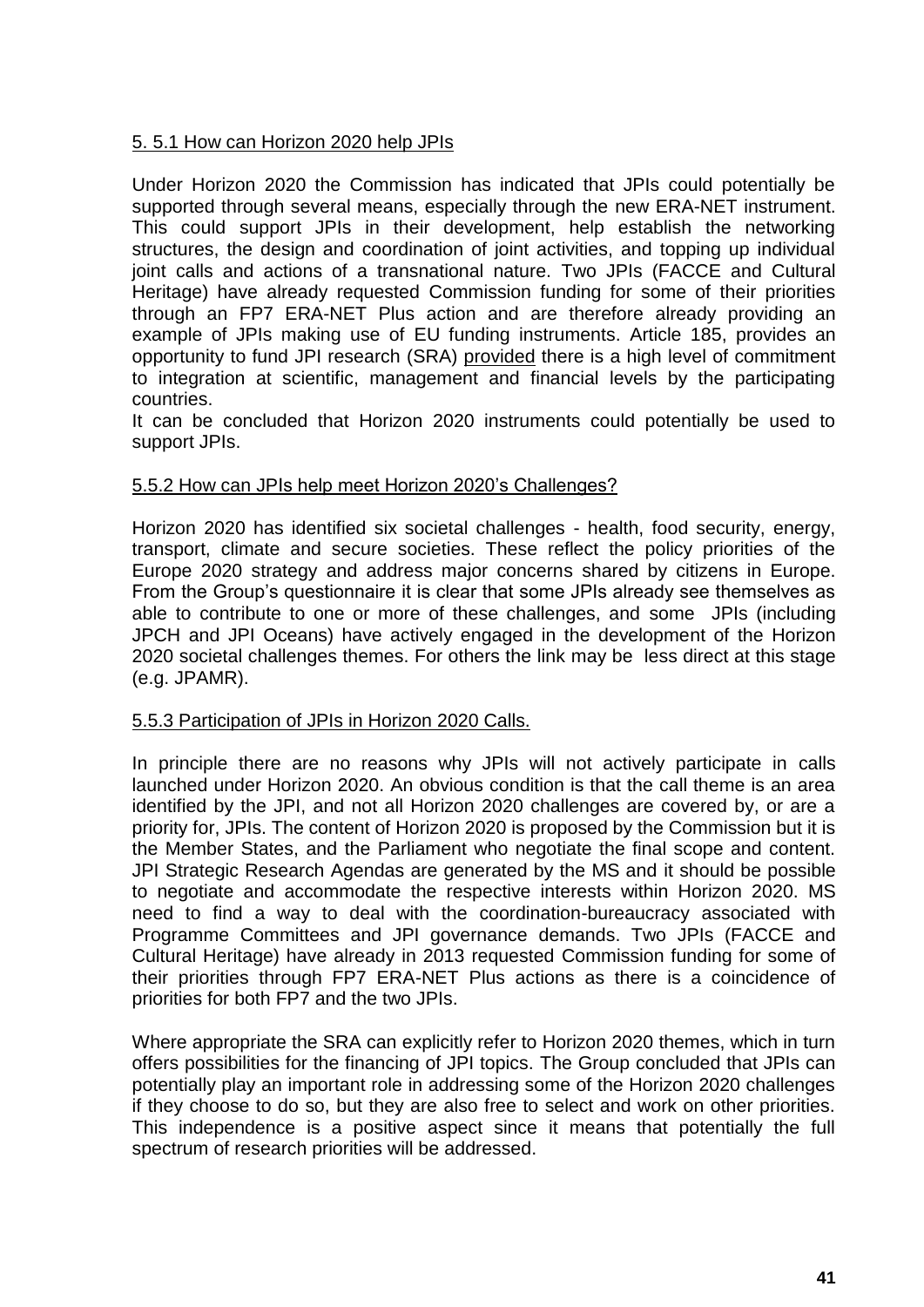#### 5.5.4 Strengthening the role of JPIs in Horizon 2020

JPIs have been established to address grand societal challenges through collaboration and combining and adapting national research programmes. They are cross-Europe partnerships dedicated to mapping and analysing national research activities, and translating this information into strategies at the European, or potentially even at the global level. JPIs have already started to link the different parts of ERA within their specific challenge areas. The more developed JPIs have already established links with ERA-NETs, EIPs, SET-Plans, KICs, as well as with international initiatives.

If this development continues, it is the Group's view that JPIs could potentially become nodes or hubs for many initiatives. To help strengthen the relationship between JPIs and Horizon 2020, individual JPIs could be an integral part of the open and transparent dialogue needed for priority setting in Horizon 2020. The GPC report to Council in  $2010^{22}$  concluded that the GPC is a unique forum for priority setting in Europe. The JPIs could take on a complementary role, though on a more focused thematic level. If the Commission accepts this development then a link between the JPIs and the programme committees responsible for each societal challenge in H2020 should be established. It is envisaged by the Expert Group that JPIs could act as another stakeholder providing inputs to the strategic considerations of the relevant program committee.

#### **5.6 Participation of less research intensive countries.**

1

The Expert Group was asked to analyse the participation of less research intensive countries in JPIs, and assess whether they participate adequately in the joint programming process, and benefit from it.

The Group first sought to establish what is meant by the term "less research intensive". The Group looked at a number of indicators across the 26 MS including the investment in research as a percentage of GDP, the number of research employees per 1,000 population, and other financial aspects. No single indicator could be used to identify a group of countries as being less or more research intensive. Table 1 lists MS involvement in the ten JPIs, either as full members, or associated /observer/interested members. It confirms the wide participation of MS in JPIs, with many having some involvement in five or more JPIs. The Group concluded that a cautious approach therefore needs to be adopted when assessing participation in JPIs and relating that to a less or more research intensive characterisation.

Of more relevance is to consider how countries that do not necessarily have a significant science capacity in a particular research area could nevertheless participate in a relevant JPI. The Group concluded that members that have a significant interest in a research area, with the necessary funds and research capacity, will almost certainly help form the core of the JPI's membership. Those with an interest in the research area but with reduced capacity, perhaps more at the "project" rather than "programme" level, should nevertheless be able to participate in the JPI activities at a level that suits them. Concurrently, the SRAs need to be better

<sup>&</sup>lt;sup>22</sup> "Joint Programming in research 2008-2010 and beyond. Report of the High Level Group on Joint Programming to the Council" ERAC-GPC 1311/10. Brussels, 12 November 2010.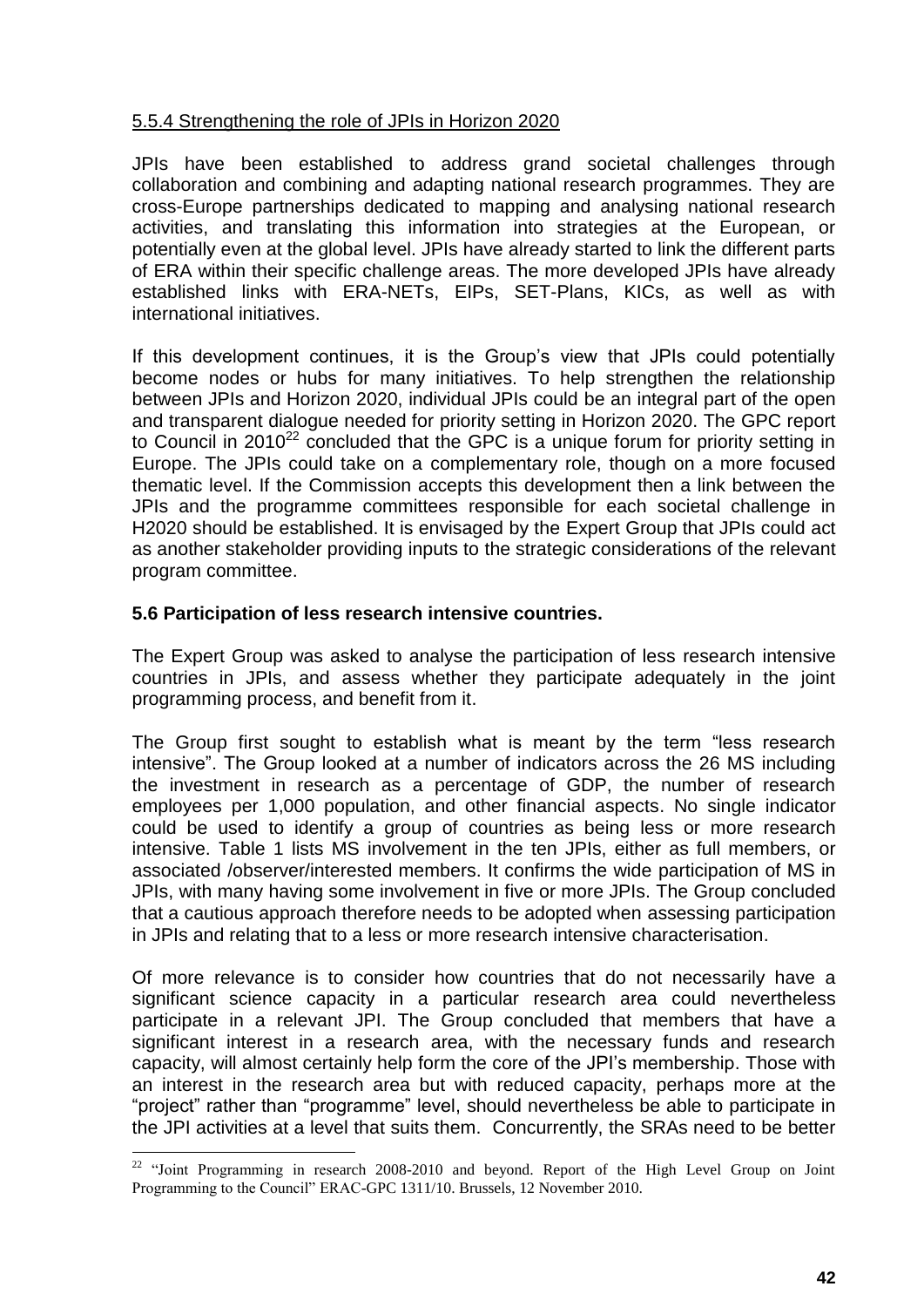communicated by the JPIs back to all national level organisations so that the content can be used to inform the development of national research programmes.

Specifically on budgets, a lack of national funding should not automatically exclude a MS from participating. Other sources of funding are available for example Common Strategic Framework Funds (CSF) both to support capacity building in regions that are lagging behind, and excellence, which is a characteristic of leading countries.

#### **5.7 Conclusions**

Achieving the Policy Vision for Joint Programming, through JPIs, is a significant challenge. It requires sufficient and sustainable commitment from MS to collaborate on a voluntary basis, and within the principle of "variable geometry". The themes need to address major societal challenges yet JPIs need to be sufficiently focussed to deliver real results. The Commission's role is to facilitate the process and provide support, but major, on-going budgetary contributions from the Commission are not assured and as a MS-led initiative to align national programmes, and by implication national budgets, the Expert Group believe that the sustainability of the JPIs depend first and foremost on the MS themselves.

The political challenge is for MS to fully appreciate the potential that the process offers. MS need to move away from the idea that Joint Programming is about bringing new funds to address specific research ideas in single joint calls, and is more about aligning existing national programmes to tackle major societal challenges. Joint Programming faces structural and organisational challenges, but JPIs are not the first ERA-related initiative to face these two challenges. The ERA-NET scheme has shown that MS can work together and have found solutions to these challenges.

It is too early in the process to give a definitive answer as to whether the full potential of Joint Programming will be fully realised, but the Expert Group is encouraged by what has been achieved so far by the 10 JPIs (Section 4). Using the longest running JPI (JPND) as an example the Group has concluded that the political, structural and organisational challenges facing Joint Programming can be met. From the Group's analysis the successful recipe includes: comprehensive engagement by the national funders in deciding the priorities for collaborative research; applying the concept of "variable geometry" by allowing national funders to adopt an "*à la carte*" approach to joint calls; and over the longer-term seeking ways of collaborating including linking and synchronising national plans, strategies and activities.

A conclusion reached by the Group is that realising the full potential of Joint Programming will need the combined efforts of Member States, the Commission, researchers, and other stakeholders. Based on what has been achieved so far by JPIs the Group is optimistic about their future, particularly given the opportunities that are arising from Horizon 2020.

On sustainability, the Group has concluded that science sustainability is virtually guaranteed through the Joint Programming process because the rationale for JPIs is that they tackle major societal challenges which will require many years of support and endeavour. The Group considers budget sustainability to be a more uncertain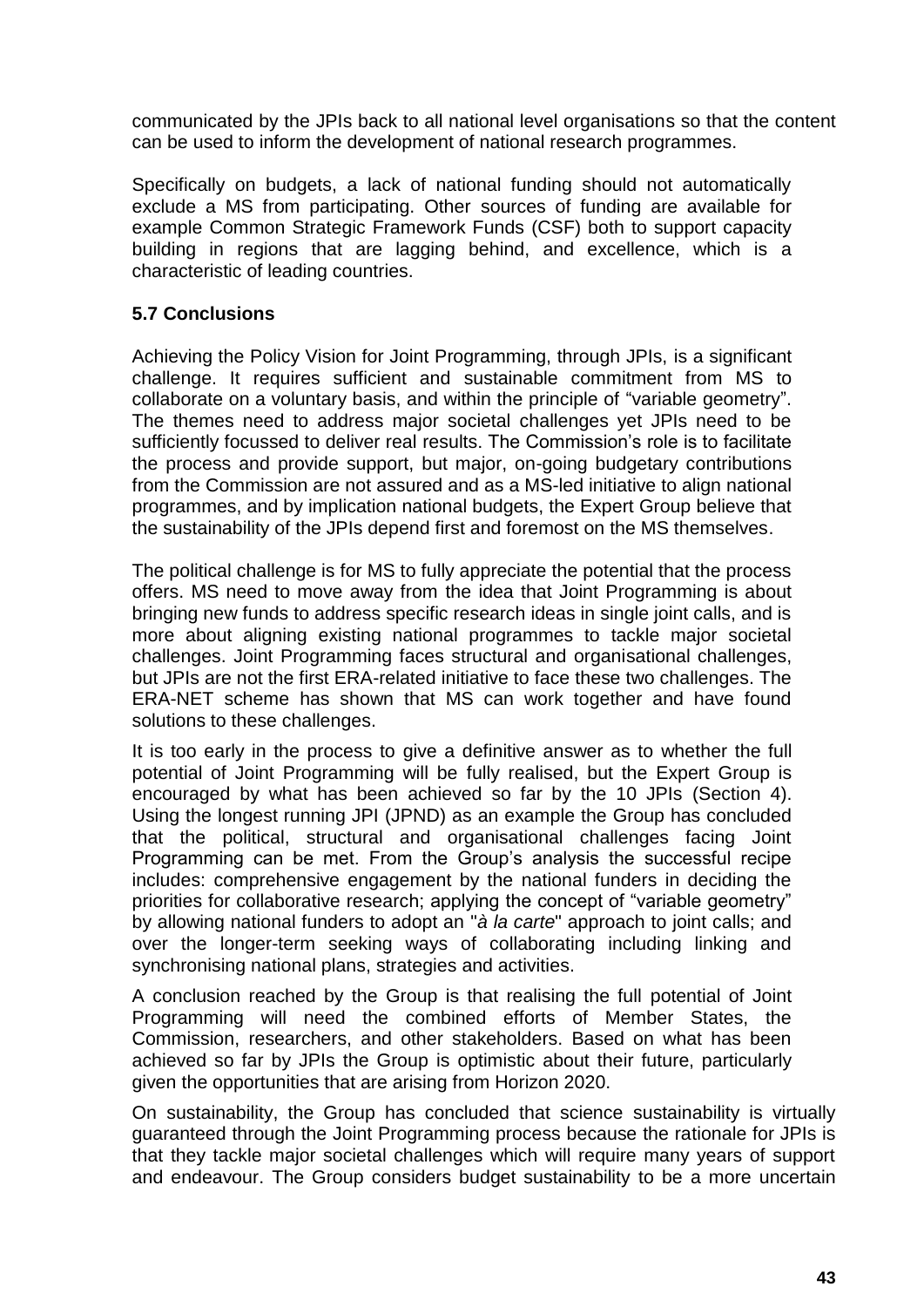area, and poses a potential threat to the future success of Joint Programming. The Expert Group was impressed by the very strong in-kind contribution provided by members to the Joint Programming process. The Group also acknowledges that CSA funding has been very important for supporting the development of JPIs. To maintain their effectiveness JPI secretariats need to have secure and stable funding streams over the long term. There is an advantage to secretariats maintaining a degree of financial independence, which suggests that core funding from the Commission may be particularly appropriate. The Expert Group therefore calls for the continued provision of CSA support in the context of Horizon 2020 in order to sustain the coordination activities already started by the JPIs. The JPIs themselves are responsible for securing funds for research collaboration from the MS involved and, as appropriate, through H2020 instruments.

The Joint Programming process was originally initiated and developed primarily with a focus on research. The JPIs can leverage more innovation and contribute to the European Innovation Partnerships by becoming, where possible, the integral research component therein. Where JPIs have strongly maintained the research focus this has allowed for a more natural linkage to the related EIP, e.g. Ageing.

The Expert Group's review points to considerable progress in the establishment of JPIs. Nevertheless, there is no inconsistency when the Expert Group agrees with the Commission's assertion that "*the EU needs to act urgently and coherently* (Expert Group emphasis) *to achieve the scale of effort and impact needed to address grand challenges".* The Group believes that in addition to the steps proposed by the Commission in the Communication more could be done.

Here, the Expert Group refers to the recommendation from a previous ERA Expert Group Report (2008) on the Optimising of Research Programmes and priorities<sup>23</sup>. "*The Framework Programme for RTDI and the Article 169 projects have shown that an EU-wide, 'one-size-fits-all' approach can sometimes create high bureaucratic and opportunity costs at the EU-level, and even more at the national and regional levels. From an overall EU macro-economic perspective and, at the end, a true European Research and Innovation Area perspective, this represents a suboptimal allocation of resources. The objective now should be to establish a construct – an ERA-FRAME wherein EU-decided/third-party types of programmes can be implemented with, from programme-period to programme-period, variable geometry of participation and focus".* 

The thinking was that once the decision had been taken, there would be clear rules, procedures, templates and a definitive budget committed thereby obviating the need for sole reliance on the good-will or the influence of individual participants.

Structuring Europe's research efforts in order to address grand societal challenges means that national public funds for research, Horizon 2020 and the Structural Funds have to become more mutually consistent. Responses to the Group's ERAC Questionnaire points to an uneven research and funding capacity across the MS to actively participate in JPIs in particular arising from the current financial climate. A mutual approach between more- and less- research intensive countries would be for the former to fully engage in Joint Programming and align national programmes and

<u>.</u>

<sup>&</sup>lt;sup>23</sup> "Optimising research programmes and priorities". Report of the ERA Expert Group. 2008. EUR 23324 EN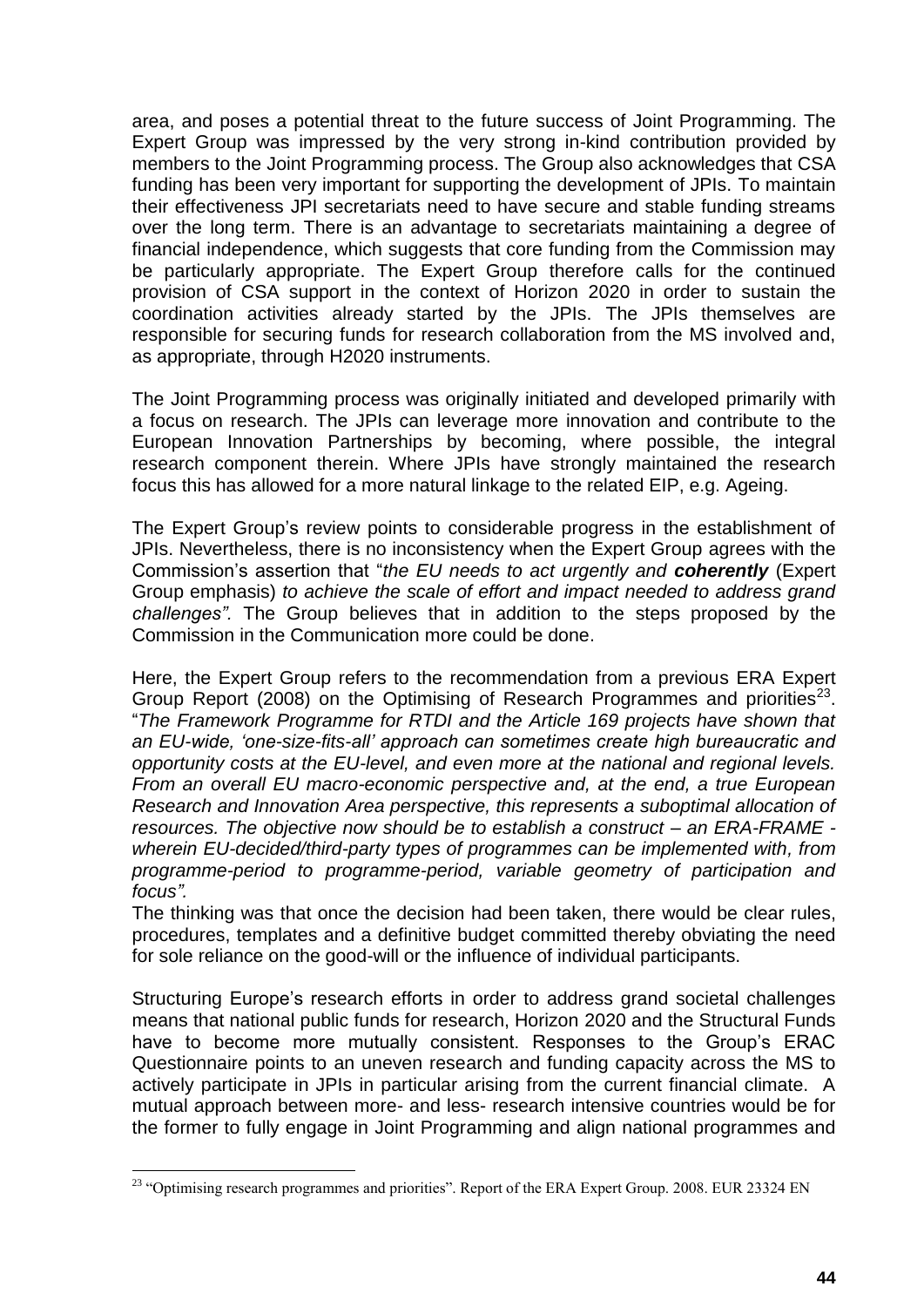funds and for the latter to monitor and assess for themselves what the SRA of each JPI is doing and seek, in the context of developing smart specialisation strategies for regional innovation, through 'related activities' to complement the research with Social and ERDF funded research and innovation initiatives in their own regions. This is already starting to happen. For example, Neurodegenerative diseases have been included as a priority in Slovakia's research policy, which is partly supported by European Structural Funds. This has allowed Slovakia to invest in the JPND pilot call on biomarkers, thus including two Slovak teams in the four projects that were funded.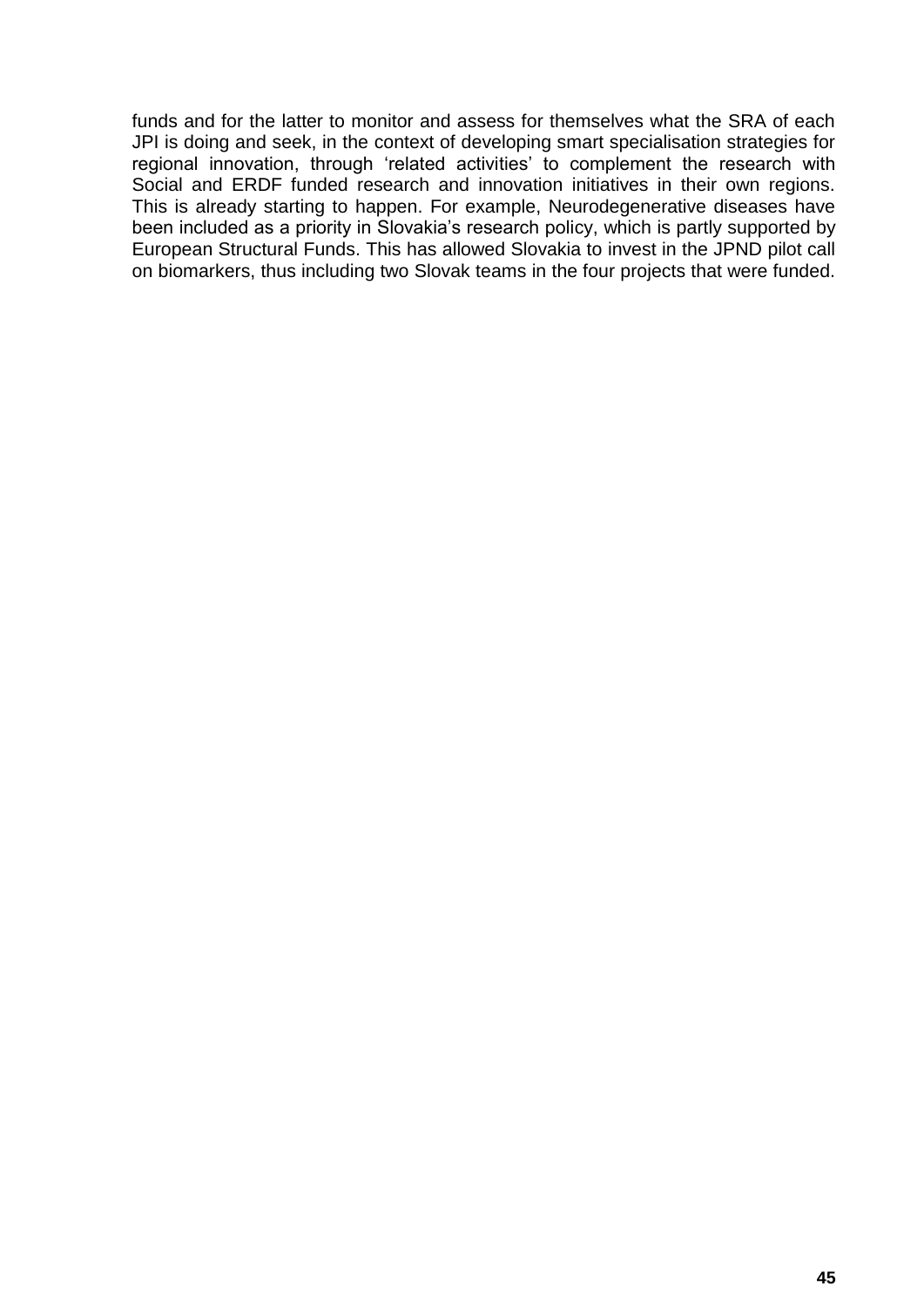### **6. Achieving the full potential of Joint Programming: the Expert Group's recommendations**

Earlier sections of this report provide the Expert Group's deliberations and conclusions on the progress of the Joint Programming process to date, the impact JPIs are having, and future sustainability. Whilst no JPI has reached the final stage of aligning national programmes, implementing multi-annual joint programmes and achieving cooperation throughout the full policy cycle, the Group is impressed by what has been achieved so far. Based on the progress made by the longest running JPIs it is the Group's opinion that the political, structural and organisational challenges facing Joint Programming can be overcome.

Whilst the Group considers that JPIs are an effective approach to tackling Societal Challenges, it believes that current success has come because some national funders have engaged comprehensively, applying the concept of "variable geometry" in a practical way, and seeking ways of collaboration by linking and synchronising national plans, strategies and activities.

The Group considers that a sustainable future can only be assured through strong commitment from national-level administrations, including ensuring that the necessary funding is made available. Realising the full potential of Joint Programming will depend on the continuing efforts of Member States and the Commission.

The Group's recommendations on ensuring sustainability are addressed to Member States (6.2) and the Commission (6.3). Actions that need to be taken now (6.1) to ensure continued development are addressed particularly to the JPIs and the GPC.

#### **6.1 Actions that need to be taken now to improve the process**

#### The following recommendations are put forward in order to help JPIs develop further:

1. All those involved in JPIs need to acknowledge that trust is an important component of Joint Programming, and that developing trust takes time. Trust, and therefore time, is needed particularly to engage effectively in Variable Geometry. When the necessary level of trust has been achieved, JPIs should further explore the use of Article 185 and other ERA instruments.

2. JPIs need to maintain the principle of Open Access (open participation). They should in addition help to maintain research capacities in those MS who are at risk, in the current economic climate, by ensuring Open Access, for example through specific common calls open to all European researchers.

3. JPIs should maintain their research focus using trans-disciplinary inputs, including from industry and other societal actors, where appropriate. In the current economic climate, JPIs should ensure that SRAs do not only become aggregations of existing national research programmes, but also include new ideas and approaches.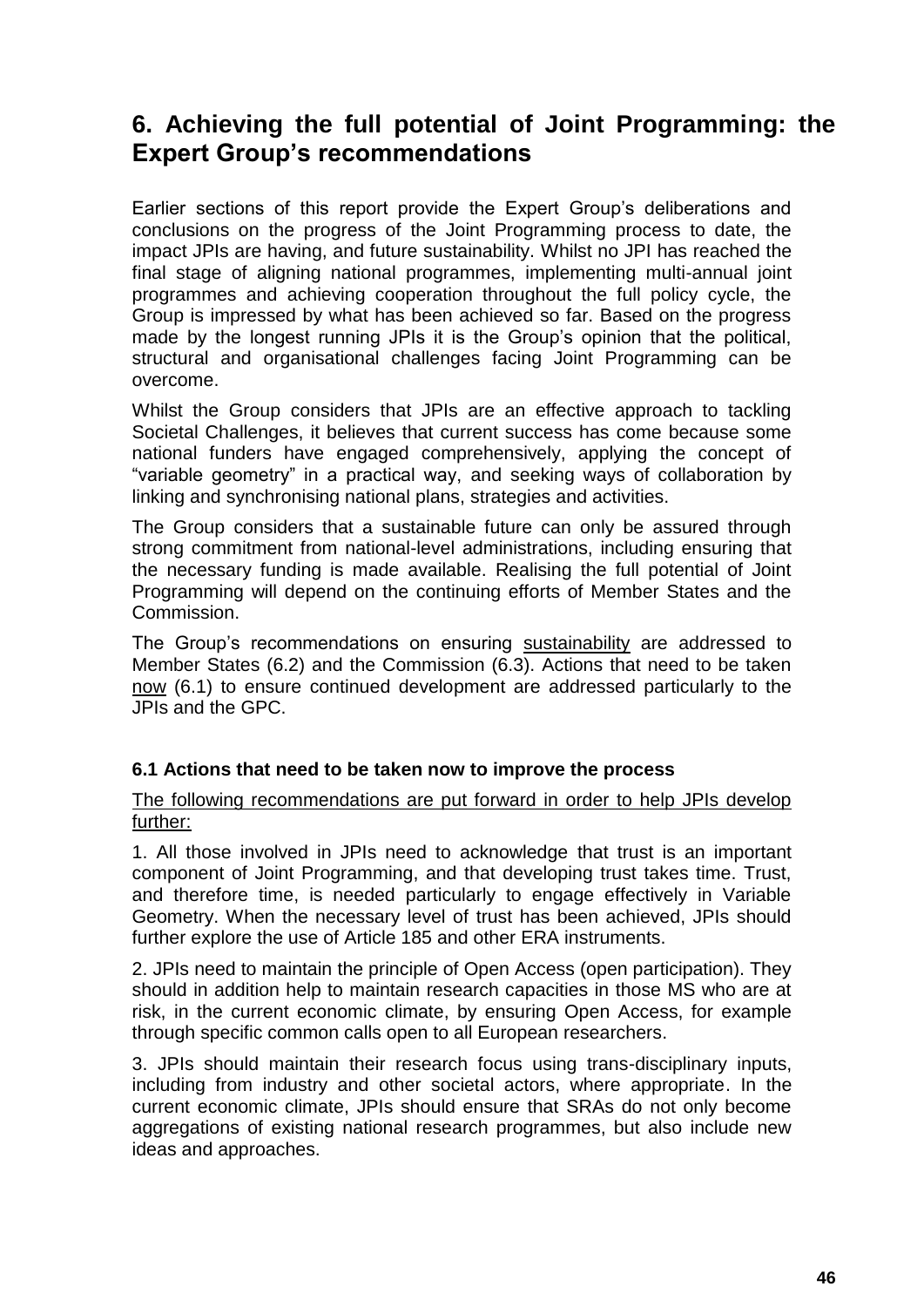4. JPIs should start now highlighting and promoting their achievements, particularly to the national and EU level policy makers in order to demonstrate impact.

5. JPIs should be more effective at communicating the SRAs back to all national level organisations in order that the content can be used for the development of national research programmes.

6. In order to provide better access to and make better use of existing research infrastructures, JPIs should produce inventories and map existing key infrastructures, and promote their shared use to MS.

7. JPIs should start preparing to make "smart" use of H2020 instruments to complement MS funded Joint Calls and actions.

8. The GPC should continue to develop its mutual responsibility for and "ownership" of the Joint Programming process. The GPC should consider and prepare a systematic process that can be used for deciding on future Challenges. The process should include the use of monitoring, evaluations and other forward looking activities including EFFLA (European Forum on Forward Looking Activities). The GPC should revisit the Voluntary Guidelines on Framework Conditions in order to integrate new operational requirements, including those related to Governance.

#### **6.2 Ensuring sustainability of Joint Programming: MS-related**

The following actions need to be taken by MS in order to help develop a new mindset relating to Joint Programming.

9. MS should increasingly inform and align national strategies and research programmes with the JPI SRAs. MS should also ensure that national administrations, for example programme owners, programme managers and ministries are sufficiently involved in the JPIs.

10. MS need to acknowledge that acting alone cannot solve societal challenges. MS should invest their resources in order to experience and appreciate the benefits arising from Joint Programming. In current economic climate, reduced research budgets can be used to leverage more impact through JPIs.

11. The impressive commitment of person-months for the establishment of JPIs should be recognised at the national level.

12. MS should consider how many JPIs they can maintain a sustainable commitment to.

13. Those MS that are not able to be as involved in JPI research as they would wish should pursue opportunities associated with H2020 themes and with other EU sources of funding. In order to build or strengthen capacity, MS should use the Smart Specialisation Strategy process (ERDF) to identify, prioritise and engage in JPI- related research and innovation activities.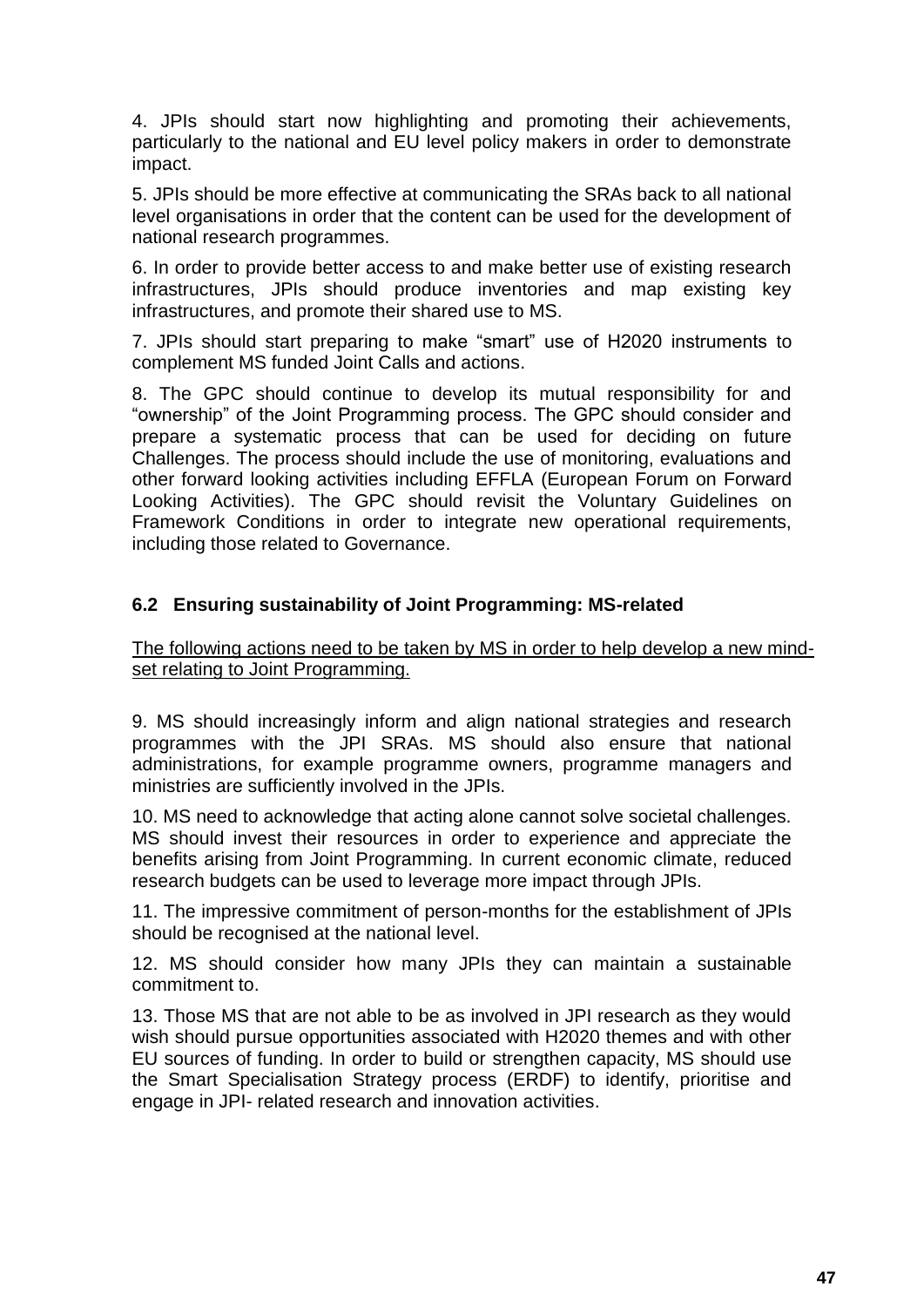#### **6.3 Ensuring sustainability of Joint Programming: Commission-related actions.**

The following actions need to be taken by the Commission to support Member States in their efforts to sustain the Joint Programming process.

14. The Commission needs to provide greater clarification on the role and focus<br>of each instrument on the ERA landscape, and their respective of each instrument on the ERA landscape, interdependencies. This will lead to better understanding by MS.

15. Resources are available from JPI members to support the JPI secretariats, but the financial independence resulting from CSAs (Coordination and Support Actions) has been important for JPI Secretariats. Support through CSAs should continue in H2020.

16. Continue the EFFLA work as it could be a supportive partner for the GPC for future priority setting.

17. The Commission should undertake an evaluation of the JPIs at the end of FP7, and at the mid-term point of H2020.

18. Consider the ERA-FRAME option if the renewed political will, called for in the Commission's 2012 ERA Communication, does not materialise.

19. It is envisaged by the Expert Group that JPIs could give useful inputs to the strategic considerations of a related programme committee. A dialogue between the JPIs and the H2020 Programme Committees responsible for each societal challenge should be established. It is both for the Commission and MS to consider how best to organise such a dialogue between JPIs, the Commission and national delegates.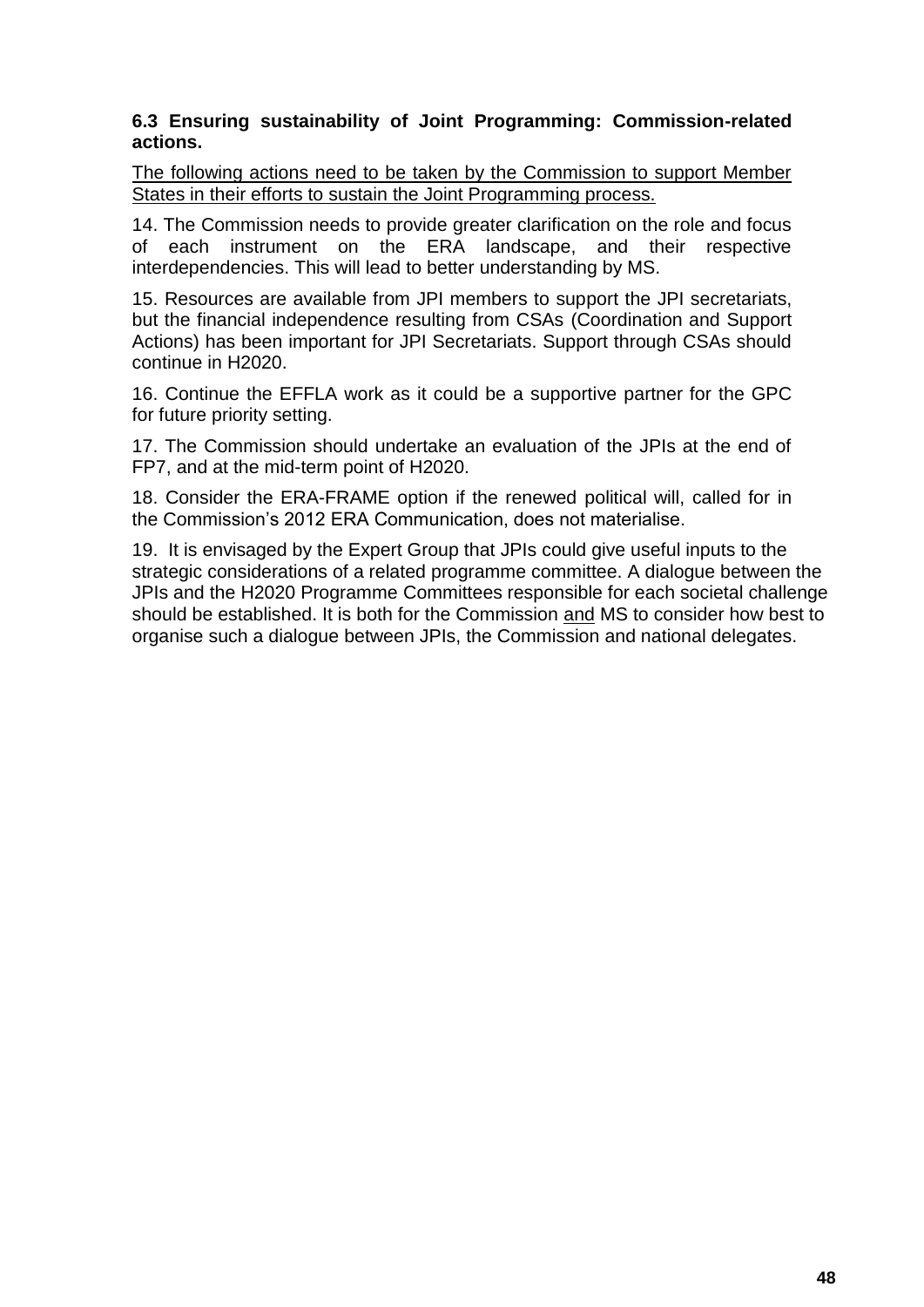### **Annex 1. Expert Group's Questionnaire to JPI Coordinators**

| <b>AREA TRENDS</b>           | Questions                                                                                                                                                                                                                                                                                                                                                                                                                                                                                                                                                                                                                                                                                                                                                                                                                                                                                                                                                                                                                                                                                                                                                                                                            |
|------------------------------|----------------------------------------------------------------------------------------------------------------------------------------------------------------------------------------------------------------------------------------------------------------------------------------------------------------------------------------------------------------------------------------------------------------------------------------------------------------------------------------------------------------------------------------------------------------------------------------------------------------------------------------------------------------------------------------------------------------------------------------------------------------------------------------------------------------------------------------------------------------------------------------------------------------------------------------------------------------------------------------------------------------------------------------------------------------------------------------------------------------------------------------------------------------------------------------------------------------------|
| 1. Scientific Excellence     | Describe the main 3 research trends relevant to the JPI<br>challenge(s), indicating in particular if the EU is :<br>1.1 Leading, average or following world research trends<br>(publications, breakthroughs).<br>1.2 How is the EU competing with other world actors on main<br>industrial actors in the area (Patents, Market Shares, Growth<br>dynamics).<br>1.3 Leading, average or following world trends on relevant<br>societal research.<br>1.4 Attracting the main researchers and companies in the<br>area or losing them to other countries.<br>Description (please illustrate, and where appropriate justify<br>your responses, with reference to statistics; independent<br>assessments; expert groups; specific examples etc.)                                                                                                                                                                                                                                                                                                                                                                                                                                                                          |
| 2. Relevance / Effectiveness | Please comment on how research in the EU is addressing<br>current needs resulting from the societal challenge(s)<br>addressed by the JPI:<br>2.1 How is current research in the EU supplying the<br>knowledge needed (i) anticipating future identified needs, (ii)<br>satisfying current needs, (iii) insufficiently, i.e. most of the<br>knowledge originates from outside the EU.<br>2.2 How are current technologies and products being<br>developed in the EU (i) anticipating future identified needs<br>and markets, (ii) satisfying current needs and markets, (iii)<br>insufficiently addressing EU required needs, i.e. most of the<br>technology and products originate from outside the EU.<br>2.3 How is societal research addressing the perceived or<br>identified needs for this societal challenge(s)? (i) Shaping and<br>anticipating future trends and issues, (ii) Reacting to current<br>needs as they emerge from societal issues, (iii) Not<br>addressing EU required needs in some or most EU countries<br>Description (please illustrate, and where appropriate justify<br>your responses, with reference to statistics; independent<br>assessments; expert groups; specific examples etc.) |
| 3. Utility                   | 3.1 Is this JPI the main EU initiative addressing the identified<br>societal challenge(s)?<br>3.2 Which are the main other initiatives outside the EU<br>addressing the same or similar challenge?<br>3.3 Have there recently been research breakthroughs or<br>unexpected failures addressing the challenge your JPI is<br>addressing?<br>Description (please illustrate, and where appropriate justify<br>your responses, with reference to statistics; independent<br>assessments; expert groups; specific examples etc.)                                                                                                                                                                                                                                                                                                                                                                                                                                                                                                                                                                                                                                                                                         |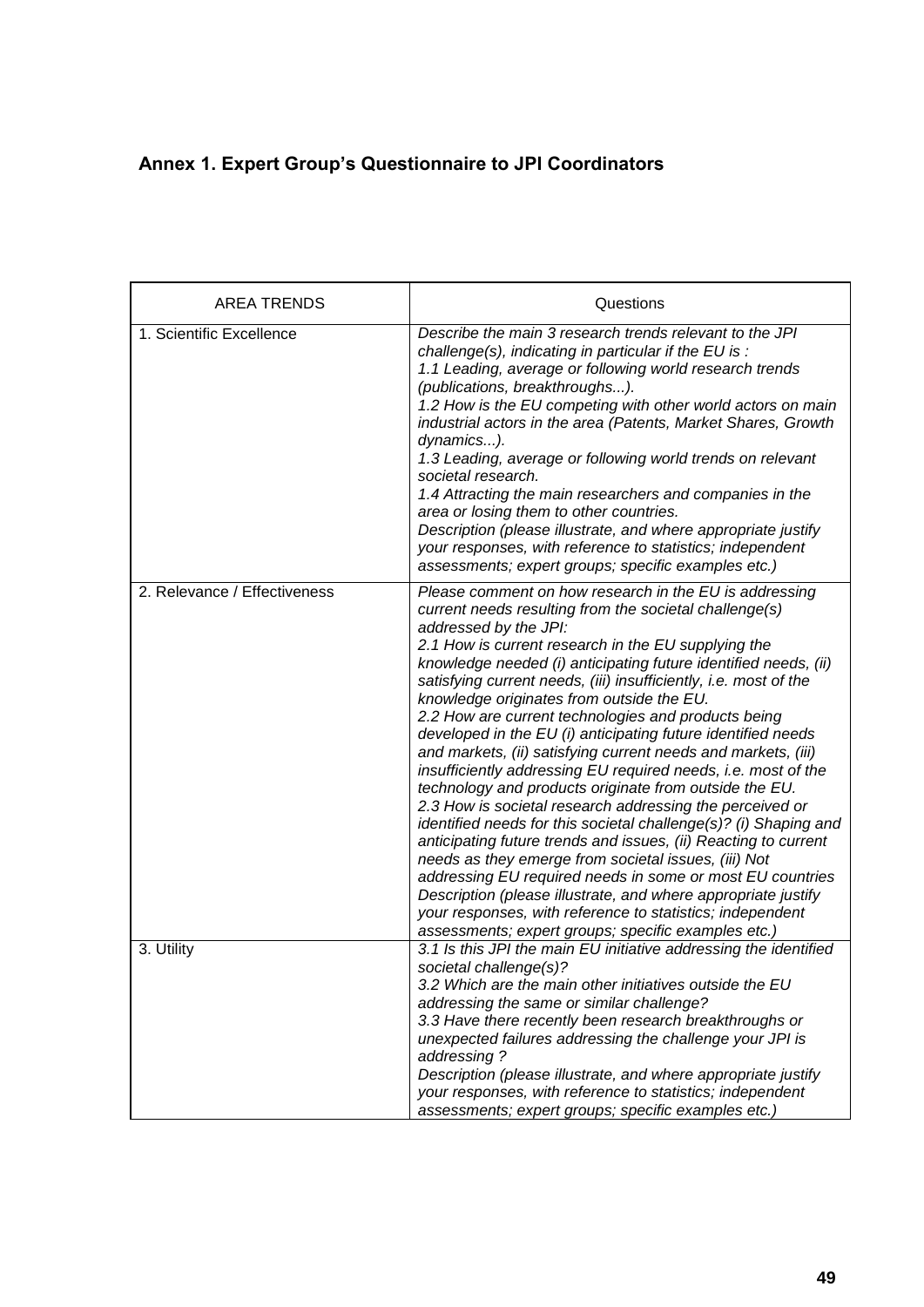| 4. Sustainability                                                     | 4.1 Do you expect this JPI to have a sustainable impact in<br>addressing your societal challenge?<br>4.2 Are national research programmes sufficient to address<br>your societal challenge?<br>4.3 Has the JPI raised awareness, generated programmes or<br>in other way affected research activities in some countries?<br>4.4 Would you expect the societal challenge to be adequately<br>addressed should the JPI stop its coordination activities ?<br>Description (please illustrate, and where appropriate justify<br>your responses, with reference to statistics; independent<br>assessments; expert groups; specific examples etc.)                                                                                                                                     |
|-----------------------------------------------------------------------|----------------------------------------------------------------------------------------------------------------------------------------------------------------------------------------------------------------------------------------------------------------------------------------------------------------------------------------------------------------------------------------------------------------------------------------------------------------------------------------------------------------------------------------------------------------------------------------------------------------------------------------------------------------------------------------------------------------------------------------------------------------------------------|
| Criteria                                                              | Comments                                                                                                                                                                                                                                                                                                                                                                                                                                                                                                                                                                                                                                                                                                                                                                         |
| 1. The Challenge addressed                                            | 1.1 Describe the Challenge(s) and the common agreed<br>vision.<br>1.2 How has the JPI contributed to reduce or improve its<br>impact on EU citizens to date?<br>1.3 Should the vision be amended, refined for the next<br>reporting period?<br>1.4 What is the contribution to other major challenges or<br>national priorities?                                                                                                                                                                                                                                                                                                                                                                                                                                                 |
| 2. The Strategic Research Agenda                                      | 2.1 Describe the original SRA and its timetable.<br>2.2 What have been the major achievements and major<br>drawbacks affecting progress?<br>2.3 Does this contribute to the EU 2020 objectives?<br>2.4 Is there a potential link with other EU 2020 initiatives (in<br>particular with Horizon 2020)?<br>2.5 Other comment?                                                                                                                                                                                                                                                                                                                                                                                                                                                      |
| 3. Scale, scope and increased<br>efficiency and impact of public R&D? | 3.1 SCOPE - Does the JPI include most (all) relevant<br>programmes, instruments and actions to address the SRA?<br>IF NOT - Which programmes or instruments are still<br>missing and how could they be included or launched?<br>3.2 SCALE - Has it been able to leverage or commit the<br>resources required for completing the SRA to date?<br>IF NOT - Which resources are still missing and how could<br>they be sourced?<br>3.3 Hs the JPI increased efficiency and impact of public R&D<br>of this JPI?<br>3.4 Which were the modalities for actions used and their<br>added value (efficiency, impact) versus pure national /<br>existing instruments?<br>3.5 How has the above information been generated? Is any<br>mid-term or ex-post impact assessment foreseen, etc. |
| 4. Commitment from participating<br>countries                         | 4.1 Describe how the participating and observers partners<br>(including the EU) have contributed to the JPI.<br>4.2 Draft specific points on new or small EU Member States,<br>on Associated States and on Third Countries possibly<br>participating in the action.<br>4.3 Has the JPI made an impact on the national research<br>areas of the involved partners (including the EU) in terms of<br>research programming, research funding or research<br>structure?<br>4.4 Do national roadmaps exist supporting such action?<br>(an analysis, country by country, including the EU is<br>necessary)<br>4.5 What are the links with FP7 funding                                                                                                                                  |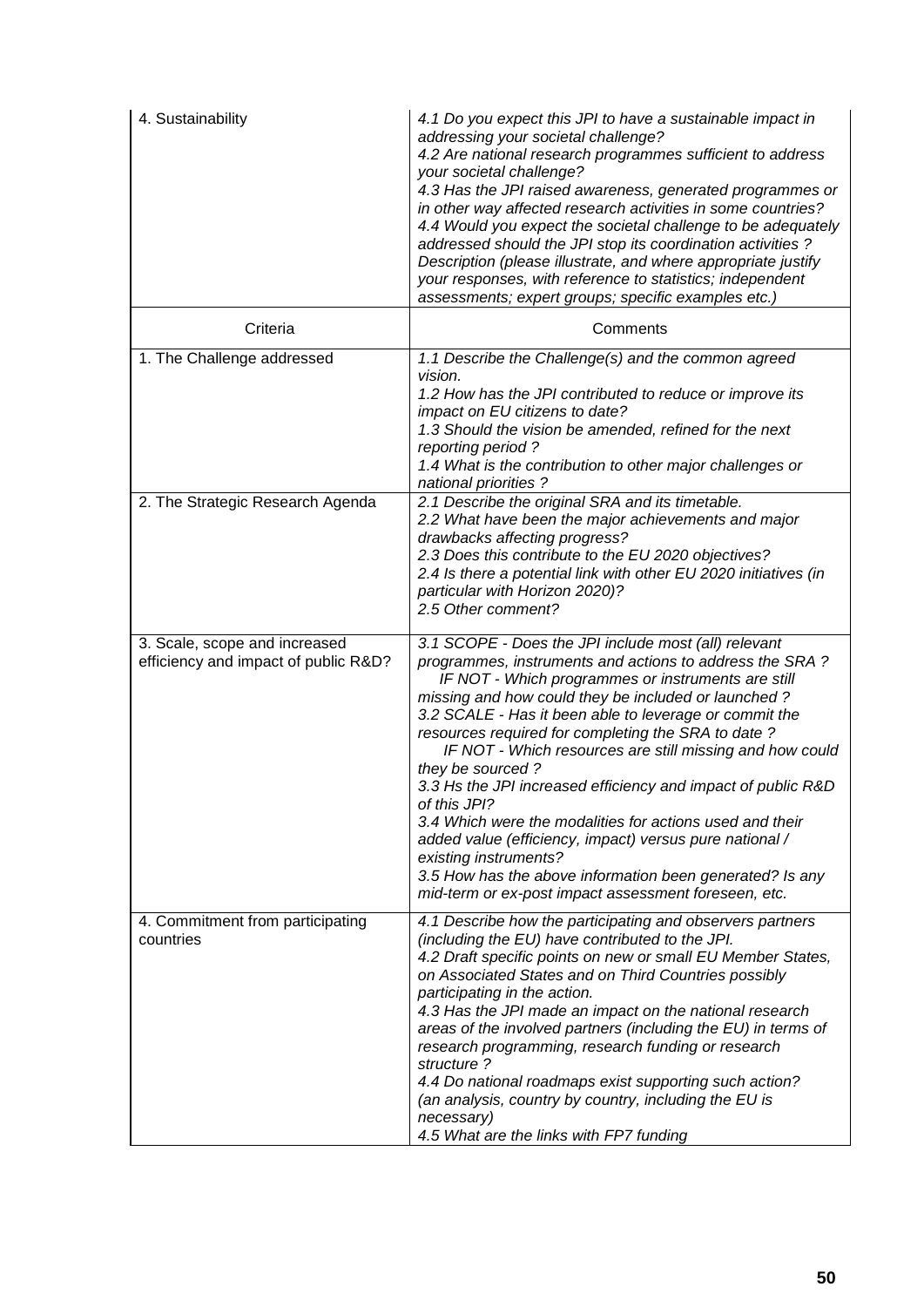| 5. JPI governance and board<br>management     | 5.1 Describe the governance structure of the JPI. Comment<br>on its effectiveness and possible improvements in meeting<br>the objectives set by the SRA.<br>5.2 Describe the management rules of its executive bodies.<br>Comment on their effectiveness and possible improvements<br>in meeting the objectives set by the SRA.<br>5.3 ACCOUNTABILITY - Describe reporting requirements to<br>the main partners (including the EU). Is there any<br>accountability to stakeholders other than funding members<br>(e.g. NGOs or patient organisations) |  |  |  |  |
|-----------------------------------------------|-------------------------------------------------------------------------------------------------------------------------------------------------------------------------------------------------------------------------------------------------------------------------------------------------------------------------------------------------------------------------------------------------------------------------------------------------------------------------------------------------------------------------------------------------------|--|--|--|--|
| 6. Timetable, next steps                      | 6.1 Illustrate the funding flows and distribution to research<br>actors of the budgets mobilised<br>6.2 Put in evidence the increased "aligning" of the national<br>and EU programmes                                                                                                                                                                                                                                                                                                                                                                 |  |  |  |  |
| Other relevant comments                       |                                                                                                                                                                                                                                                                                                                                                                                                                                                                                                                                                       |  |  |  |  |
| Contact Person at the EC: (name, e-mail, tel) |                                                                                                                                                                                                                                                                                                                                                                                                                                                                                                                                                       |  |  |  |  |